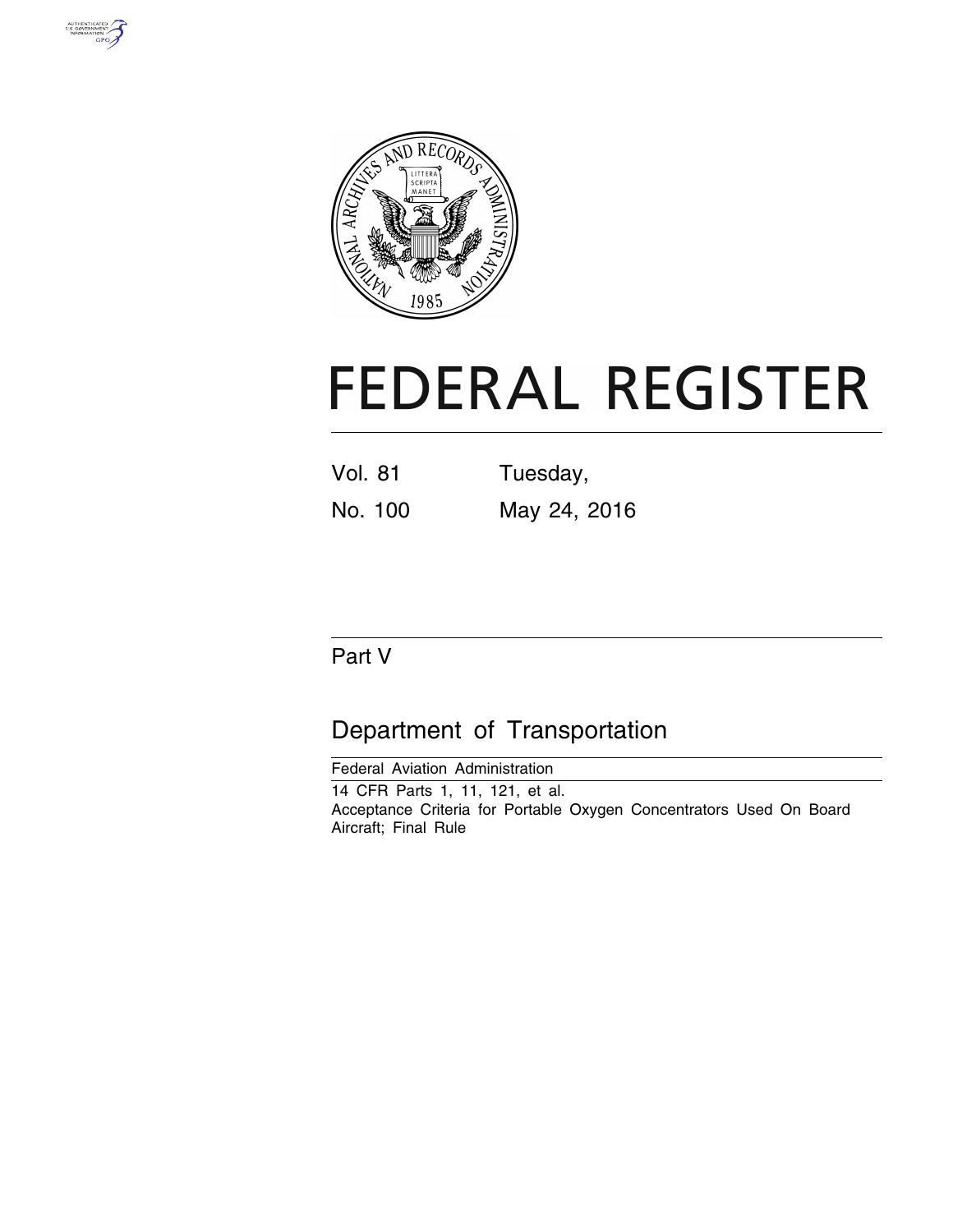# **DEPARTMENT OF TRANSPORTATION**

# **Federal Aviation Administration**

**14 CFR Parts 1, 11, 121, 125, and 135** 

#### **Office of the Secretary**

# **14 CFR Part 382**

**[Docket No.: FAA–2014–0554; Amdt. Nos. 1–69, 11–59, 121–374, 125–65, and 135–133]** 

# **RIN 2120–AK32**

### **Acceptance Criteria for Portable Oxygen Concentrators Used On Board Aircraft**

**AGENCY:** Federal Aviation Administration (FAA) and Office of the Secretary (OST), Department of Transportation (DOT). **ACTION:** Final rule.

**SUMMARY:** This final rule replaces the existing process by which the Federal Aviation Administration (Agency or FAA) approves portable oxygen concentrators (POC) for use on board aircraft in air carrier operations, commercial operations, and certain other operations using large aircraft. The FAA currently assesses each POC make and model on a case-by-case basis and if the FAA determines that a particular POC is safe for use on board an aircraft, the FAA conducts rulemaking to identify the specific POC model in an FAA regulation. This final rule replaces the current process and allows passengers to use a POC on board an aircraft if the POC satisfies certain acceptance criteria and bears a label indicating conformance with the acceptance criteria. The labeling requirement only affects POCs intended for use on board aircraft that were not previously approved for use on aircraft by the FAA. Additionally, this rulemaking will eliminate redundant operational requirements and paperwork requirements related to the physician's statement. As a result, this rulemaking will reduce burdens for POC manufacturers, passengers who use POCs while traveling, and affected aircraft operators. This final rule also makes conforming amendments to the Department of Transportation's (Department or DOT) rule implementing the Air Carrier Access Act (ACAA) to require carriers to accept all POC models that meet FAA acceptance criteria as detailed in this rule. **DATES:** The amendments to 14 CFR 1.1, 1.2, 121.574, 125.219, and 135.91 are

effective June 23, 2016. The amendments to 14 CFR 11.201, 121.306, 125.204, 135.144, 382,27, and 382.133, and the removal of Special Federal Aviation Regulation No. 106 are effective August 22, 2016.

**ADDRESSES:** For information on where to obtain copies of rulemaking documents and other information related to this final rule, see ''How to Obtain Additional Information'' in the **SUPPLEMENTARY INFORMATION** section of this document.

**FOR FURTHER INFORMATION CONTACT:** For technical questions concerning this action, contact DK Deaderick, 121 Air Carrier Operations Branch, Air Transportation Division, Flight Standards Service, Federal Aviation Administration, AFS–220, 800 Independence Avenue SW., Washington, DC 20591; telephone (202) 267–7480; email *[dk.deaderick@faa.gov.](mailto:dk.deaderick@faa.gov)*  For questions regarding the Department's disability regulation (14 CFR part 382), contact Clereece Kroha, Senior Attorney, Office of Aviation Enforcement and Proceedings, Department of Transportation, 1200 New Jersey Avenue SE., Washington, DC 20590; telephone (202) 366–9041; email *[clereece.kroha@dot.gov.](mailto:clereece.kroha@dot.gov)* 

#### **SUPPLEMENTARY INFORMATION:**

#### **Table of Contents**

I. Executive Summary

- A. Overview of Final Rule B. Summary of Cost Savings
- II. Authority for This Rulemaking
- III. Background
- A. Statement of the Problem
- B. Summary of the NPRM
- C. Differences Between Notice of Proposed Rulemaking and Final Rule
- D. General Overview of Comments IV. Discussion of Public Comments and Final Rule
	- A. Applicability, Effective Dates and **Compliance**
	- B. Definition of Portable Oxygen Concentrator
	- C. Portable Oxygen Concentrator Acceptance Criteria
	- 1. Food and Drug Administration Clearance or Approval
	- 2. Radio Frequency Emissions
	- 3. Hazardous Materials
	- 4. Maximum Oxygen Pressure
	- D. Manufacturer Label
	- E. Manufacturer Determination of Conformance to Acceptance Criteria
	- F. Prohibition on Smoking or Open Flame
	- G. Operational Requirements
	- 1. Exit Seats
	- 2. Stowage of Portable Oxygen Concentrators
- H. Discussion of Special Federal Aviation Regulation No. 106 Requirements Excluded From Final Rule
- 1. Special Federal Aviation Regulation No. 106 Requirements Addressed in Existing Regulations
- 2. Special Federal Aviation Regulation No. 106 Requirements Excluded in Their Entirety
- I. Miscellaneous
- J. Technical Amendments
- K. Nondiscrimination on the Basis of Disability in Air Travel
- 1. Mandatory Acceptance of POCs That Meet FAA Acceptance Criteria
- 2. Other Amendments to 14 CFR Part 382 V. Regulatory Notices and Analyses
	- A. Regulatory Evaluation
	- B. Regulatory Flexibility Determination
	- C. International Trade Impact Assessment
	- D. Unfunded Mandates Assessment
	- E. Paperwork Reduction Act F. International Compatibility and Cooperation
- G. Environmental Analysis
- VI. Executive Order Determinations
	- A. Executive Order 13132, Federalism
	- B. Executive Order 13211, Regulations
- That Significantly Affect Energy Supply, Distribution, or Use VII. How To Obtain Additional Information
- A. Rulemaking Documents
- B. Comments Submitted to the Docket
- C. Small Business Regulatory Enforcement Fairness Act

# **I. Executive Summary**

# *A. Overview of Final Rule*

This final rule affects the use of POCs on board aircraft in operations conducted under title 14 of the Code of Federal Regulations (14 CFR) parts 121, 125, and 135, by replacing the existing FAA case-by-case approval process for each make and model of POC in Special Federal Aviation Regulation (SFAR) No. 106, with FAA acceptance criteria. Under SFAR No. 106, each time the FAA approves a specific model of POC for use on board aircraft, the agency updates the list of approved POCs in the SFAR.1

This final rule removes SFAR No. 106 and replaces it with POC acceptance criteria and specific labeling requirements to identify POCs that conform to the acceptance criteria. POCs that conform to the final rule acceptance criteria will be allowed on board aircraft without additional FAA review and rulemaking.

As with existing requirements for FAA approval of POCs that may be used on aircraft, the final rule acceptance criteria and labeling requirement only apply to POCs intended for use on board aircraft. Table 1 provides a comparison of the final rule acceptance criteria and

<sup>1</sup>POCs identified in the SFAR are referred to in this preamble as SFAR-approved POCs or SFARapproved devices.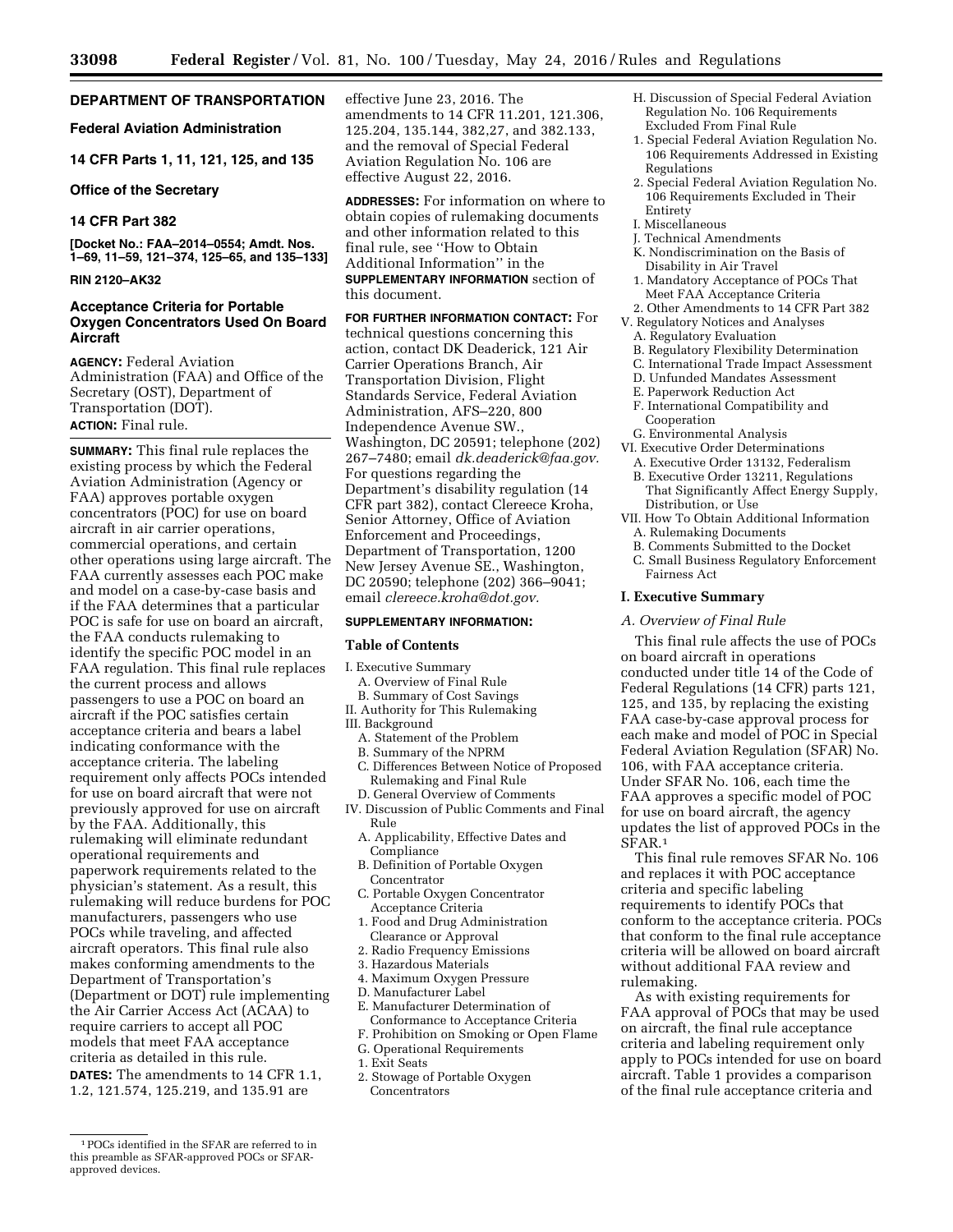labeling requirement with related SFAR No. 106.

# TABLE 1—COMPARISON OF FINAL RULE ACCEPTANCE CRITERIA AND LABELING REQUIREMENT WITH RELATED SFAR NO. 106 REQUIREMENTS

|                                                                            | Related SFAR No. 106 requirements                                                                                                                                                                                                                                                                                                                                                                                                                                                                                        | Final rule acceptance criteria and labeling requirement                                                                                                                                                                                                                                                                                                                                                                                             |
|----------------------------------------------------------------------------|--------------------------------------------------------------------------------------------------------------------------------------------------------------------------------------------------------------------------------------------------------------------------------------------------------------------------------------------------------------------------------------------------------------------------------------------------------------------------------------------------------------------------|-----------------------------------------------------------------------------------------------------------------------------------------------------------------------------------------------------------------------------------------------------------------------------------------------------------------------------------------------------------------------------------------------------------------------------------------------------|
| Food and Drug Administra-<br>tion (FDA) clearance to<br>market the device. | The POC must be regulated by the FDA (section 2(2))<br>Note: To satisfy this requirement, manufacturers pro-<br>vide the FAA with the FDA letter granting approval to<br>market the device (the FDA response to a manufac-<br>turer's 510(k) submission).                                                                                                                                                                                                                                                                | The POC manufacturer has received FDA clearance to<br>legally market the device in the United States.                                                                                                                                                                                                                                                                                                                                               |
| Hazardous materials                                                        | The POC may not contain hazardous materials as de-<br>termined by the Pipeline and Hazardous Materials<br>Safety Administration (section 2(1)).<br>Note: To satisfy this requirement, manufacturers cur-<br>rently provide the FAA with a Pipeline and Haz-<br>ardous Materials Safety Administration (PHMSA) de-<br>termination letter stating that the POC is not subject<br>to the Hazardous Materials Regulations (HMR) (49<br>CFR parts 171-180).                                                                   | The POC must not contain any hazardous materials<br>subject to the HMR, except as provided for batteries<br>in the exceptions for crewmembers and passengers<br>(49 CFR 175.10).<br>The maximum oxygen pressure generated by the POC<br>must fall below the threshold for the definition of a<br>compressed gas as per the HMR.                                                                                                                     |
| Radio frequency (RF) emis-<br>sions.                                       | Operator must determine that POC does not cause in-<br>terference with the electrical, navigation or commu-<br>nication equipment on the aircraft on which the de-<br>vice is to be used (section $3(a)(1)$ ).<br>Note: To satisfy this requirement, it is current practice<br>for operators to use testing data provided by POC<br>manufacturers regarding the RF emissions of a spe-<br>cific POC model. Manufacturers currently complete<br>testing in accordance with RTCA standard 160G,<br>Section 21, Category M. | The POC's RF emissions do not interfere with aircraft<br>systems.                                                                                                                                                                                                                                                                                                                                                                                   |
| Identification of POCs safe<br>for use on board aircraft.                  | POC model must be identified in SFAR No. 106 as ap-<br>proved for use on board aircraft prior to use on board<br>aircraft in part 121, 125, and 135 operations (sec-<br>tions $2, 3(a)$ ).<br>Note: Specific POCs approved for use on board aircraft<br>are identified in SFAR No. 106 by manufacturer and<br>model name. Although some POC manufacturers<br>affix a label indicating FAA approval for use on board<br>aircraft, there is no current FAA requirement for a<br>label indicating this approval.            | In order to be used on aircraft, a label must be affixed<br>to the POC indicating compliance with acceptance<br>criteria pertaining to FDA clearance to market the de-<br>vice, hazardous materials, and RF emission limits.<br>POC models identified in existing SFAR No. 106 satisfy<br>the acceptance criteria and will be exempt from the<br>labeling requirement. These POC models will con-<br>tinue to be identified in the regulatory text. |

This final rule requires all POC models to conform to the acceptance criteria.2 Further, any POC model that was not previously identified in SFAR No. 106 as approved for use on aircraft must also bear a label indicating conformance with the acceptance criteria before it may be used on board an aircraft. This label will facilitate passenger and crew recognition of POCs that may be used in the cabin during all phases of flight.

SFAR-approved POC models need not bear a label. The final rule regulatory text includes a list of POCs approved in accordance with SFAR No. 106 so that passengers and crewmembers can continue to identify these POCs as approved for use on board aircraft.

In addition, this final rule eliminates SFAR No. 106 requirements related to POC use on board aircraft that are addressed elsewhere in titles 14 or 49 of the CFR. This final rule also eliminates specific SFAR No. 106 requirements

applicable to passengers that are not necessary for safe POC use on board aircraft, and impose an unnecessary and unreasonable paperwork burden on POC-using passengers and their physicians as well as crewmembers and aircraft operators. This final rule also increases accessibility in air travel for passengers who require oxygen therapy during flight. Table 2 summarizes the final rule disposition of all SFAR No. 106 provisions.

# TABLE 2—SUMMARY OF SFAR NO. 106 PROVISIONS AND DISPOSITION IN FINAL RULE

| Summary of SFAR No. 106 provision<br>• Requirement that the POC is legally marketed in the United States in accordance with FDA<br>requirements (section 2(2)).<br>• Requirement for operator to determine that POC does not cause interference with the elec-<br>trical, navigation or communication equipment on the aircraft on which the device is to be<br>used (section $3(a)(1)$ ). |  | Description of disposition<br>in final rule<br>SFAR No. 106 Provisions Reflected in Accept-<br>ance Criteria and Labeling Requirement. |  |
|--------------------------------------------------------------------------------------------------------------------------------------------------------------------------------------------------------------------------------------------------------------------------------------------------------------------------------------------------------------------------------------------|--|----------------------------------------------------------------------------------------------------------------------------------------|--|
|                                                                                                                                                                                                                                                                                                                                                                                            |  |                                                                                                                                        |  |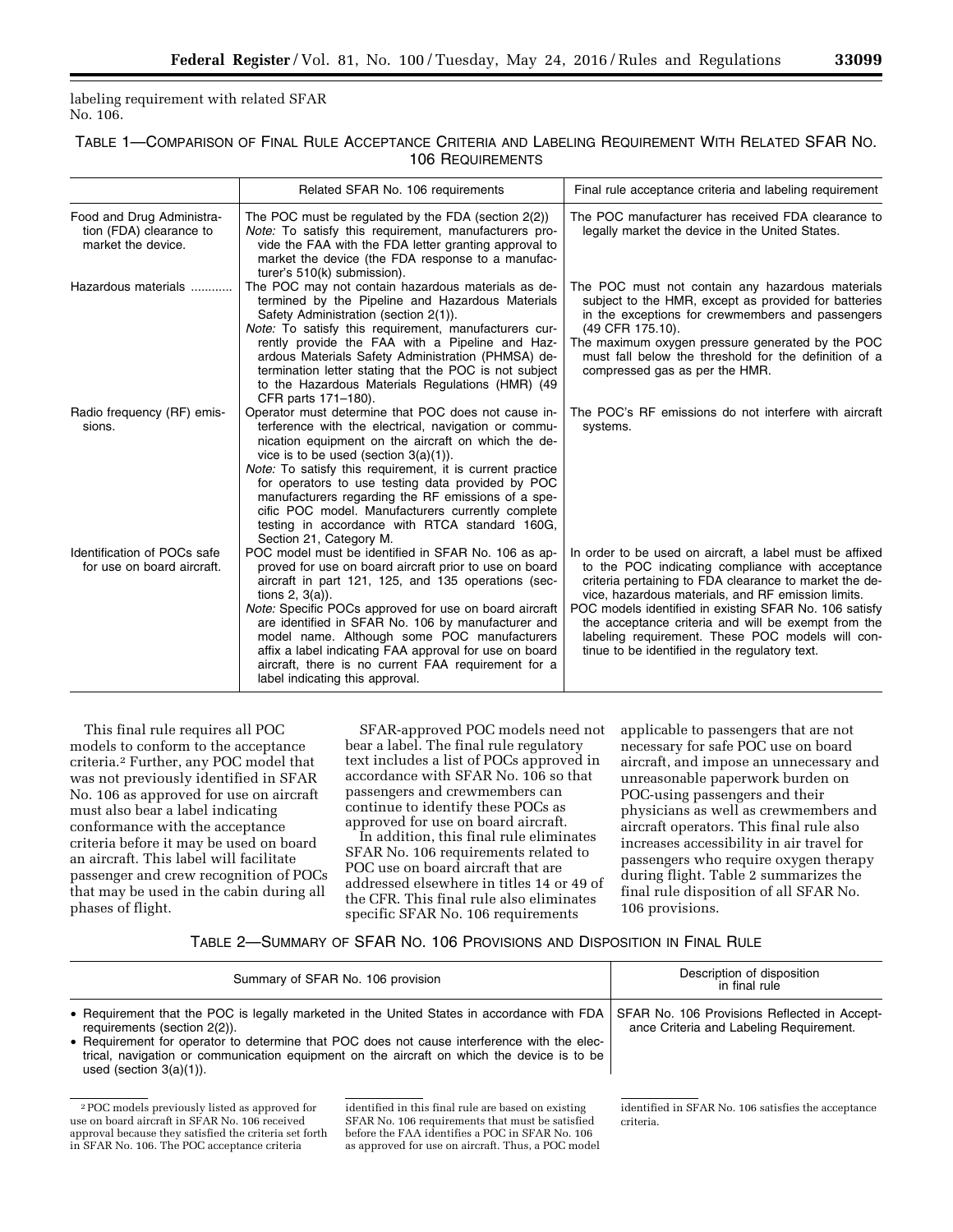| TABLE 2—SUMMARY OF SFAR NO. 106 PROVISIONS AND DISPOSITION IN FINAL RULE—Continued |
|------------------------------------------------------------------------------------|
|------------------------------------------------------------------------------------|

| Summary of SFAR No. 106 provision                                                                                                                                                                                                                                                                                                                                             | Description of disposition<br>in final rule                                            |
|-------------------------------------------------------------------------------------------------------------------------------------------------------------------------------------------------------------------------------------------------------------------------------------------------------------------------------------------------------------------------------|----------------------------------------------------------------------------------------|
| • Prohibition on POCs containing hazardous materials as determined by the Pipeline and Haz-<br>ardous Materials Safety Administration (section 2(1)).<br>• POC model must be identified in SFAR No. 106 prior to use in part 121, 125, and 135 oper-<br>ations (sections 2, $3(a)$ )*.<br>• Prohibition on seating a passenger using a POC in an exit seat (section 3(a)(4)). | SFAR No. 106 Provisions Retained.                                                      |
| • Requirement to stow POC during movement on the surface, takeoff, and landing (section<br>$3(a)(3)$ ).<br>• POC model must be identified in SFAR No. 106 prior to use in part 121, 125, and 135 oper-<br>ations (sections 2, 3( $a$ ) <sup>*</sup> .                                                                                                                         |                                                                                        |
| • "Whenever the pilot in command turns off the "Fasten Seat Belt" sign, or otherwise signifies<br>that permission is granted to move about the passenger cabin, passengers operating their<br>portable oxygen concentrator may continue to operate it while moving about the cabin." (sec-<br>tion $3(a)(6)$ ).                                                               | SFAR No. 106 Provisions Eliminated Because<br>Addressed in Other Existing Regulations. |
| • Requirement for POC user to ensure that POC batteries in carry-on baggage are protected<br>from short circuit and are packaged in a manner that protects them from physical damage<br>(section 3(b)(6)).                                                                                                                                                                    |                                                                                        |
| • "Whenever the pilot in command turns off the "Fasten Seat Belt" sign, or otherwise signifies<br>that permission is granted to move about the passenger cabin, passengers operating their<br>portable oxygen concentrator may continue to operate it while moving about the cabin." (sec-<br>tion $3(a)(6)$ ).                                                               | SFAR No. 106 Provisions Eliminated Because<br>Addressed in Other Existing Regulations. |
| • Requirement for POC user to ensure that POC batteries in carry-on baggage are protected<br>from short circuit and are packaged in a manner that protects them from physical damage<br>(section 3(b)(6)).                                                                                                                                                                    |                                                                                        |
| • Requirements for POC user to obtain a physician's statement and provide notice to pilot and<br>aircraft operator regarding POC use and contents of physician statement (sections $3(a)(5)$ )<br>and $3(b)(3)$ ).                                                                                                                                                            | SFAR No. 106 Provisions Eliminated in Their<br>Entirety.                               |
| • Requirement for POC user to be capable of responding to alarms or to travel with a person<br>who can perform these functions (section $3(b)(1)$ ).<br>• Requirement for POC user to ensure that the POC is free of petroleum products or signs of                                                                                                                           |                                                                                        |
| excessive wear or abuse (section $3(b)(2)$ ).<br>• Prohibition on use of salves and lotions unless "oxygen approved" (section $3(b)(4)$ )<br>• Requirement for passenger to carry a sufficient number of batteries for duration of flight (sec-<br>tion $3(b)(5)$ <sup>**</sup> .                                                                                             |                                                                                        |

\* The list of POCs currently identified in SFAR No. 106 will be maintained in parts 121, 125 and 135. A detailed discussion regarding the identification of POCs that conform to the acceptance criteria is provided in the preamble discussion, ''Manufacturer Label.''

\*\* Air carriers may require passengers using a POC to bring an adequate number of batteries to power a POC. *See* 14 CFR 382.133.

This final rule also includes several conforming changes to 14 CFR part 382 to ensure that the Department's rule requiring carriers to accommodate passengers with disabilities who are traveling with POCs is consistent with the FAA changes to POC carriage and use on aircraft.

Finally, the amendments provided in this final rule are consistent with the retrospective regulatory review requirements of Executive Order 13563. On January 18, 2011, the President signed Executive Order 13563, Improving Regulation and Regulatory Review. Among other things, Section 6 of that Executive Order directs agencies to conduct a retrospective analysis of existing rules. Specifically, Executive Order 13563 provides that ''[t]o facilitate the periodic review of existing significant regulations, agencies shall consider how best to promote retrospective analysis of rules that may be outmoded, ineffective, insufficient, or excessively burdensome, and to modify, streamline, expand, or repeal

them in accordance with what has been learned.''

Consistent with Executive Order 13563, the FAA routinely evaluates existing regulations and other requirements. The FAA works to identify unnecessary, duplicative, or ineffective regulations and to mitigate the impacts of those regulations, where possible, without compromising safety.

As part of the FAA's continuing obligation to review its regulations, the agency conducted an analysis of SFAR No. 106 and determined that it involves several unnecessary burdens. As a result of this determination and the resulting final rule amendments, the final rule will provide relief to POC manufacturers, passengers who use a POC, aircraft operators and the FAA. The final rule will provide relief to POC manufacturers and the FAA by eliminating the SFAR No. 106 POC approval process, to passengers who use a POC by eliminating the FAA requirement to obtain a physician's statement, and to aircraft operators by eliminating the requirements for

crewmember review of the physician's statement and pilot in command (PIC) notification. The quantification of benefits follows the same methodology as the proposed rule as the agency did not receive negative comments on this methodology. The agency presents cost savings in Table 3 below.

The total cost savings from this final rule is \$39.5 million (\$27.6 million at 7% present value and \$33.6 million at 3% present value). The largest cost savings of \$39 million occurs from the reduction of crew time to review the physician's statement. These are the same estimated benefits and costs as presented for the proposed rule and since the FAA received no comments regarding these estimates, there are no changes to this final rule.

## *B. Summary of Cost Savings*

The FAA estimates that manufacturers will save \$108,000 over ten years because they will no longer have to petition the FAA for rulemaking with each new device they want to add to the list of POCs approved for use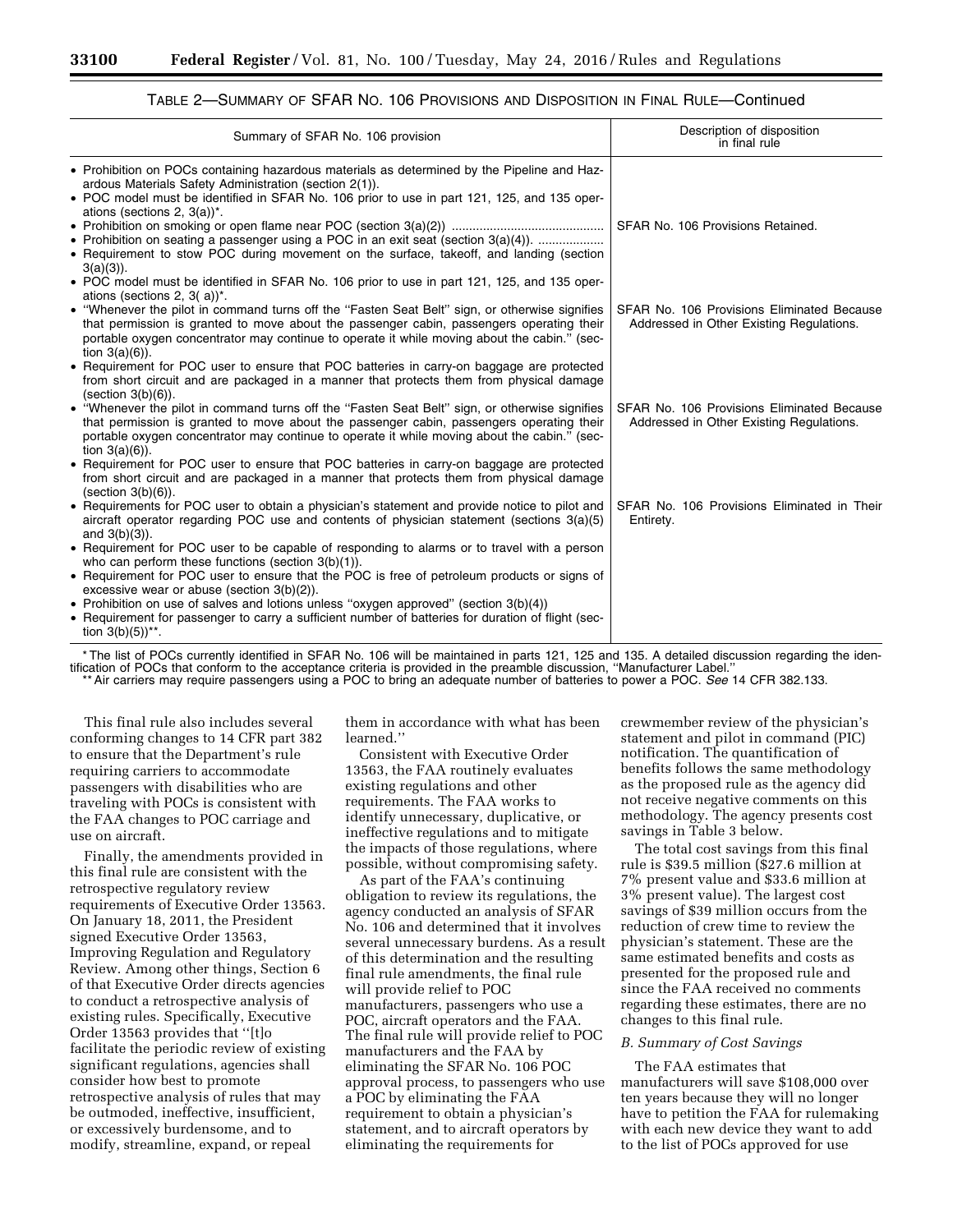during flight on board aircraft. These cost savings will be reduced slightly because manufacturers will incur an estimated total one-time cost of \$22,000 to comply with the labeling requirement. The FAA estimated additional cost savings because of the discontinuation of certain requirements from SFAR No. 106. Table 3 presents total estimated cost savings.

| <b>TABLE 3-TOTAL ESTIMATED COST SAVINGS</b> |  |  |  |
|---------------------------------------------|--|--|--|
|---------------------------------------------|--|--|--|

|                                                                                                    | Cost savings        | 7% Present<br>value savings | 3% Present<br>value savings |
|----------------------------------------------------------------------------------------------------|---------------------|-----------------------------|-----------------------------|
|                                                                                                    | \$91,644<br>108.000 | \$68,871<br>75.853          | \$80.519<br>92.126          |
| Removal of FAA requirement for user to obtain a physician's statement for POC use on air-<br>craft | 569.961             | 401.645                     | 486.914                     |
| Removal of FAA requirement for crew review of physician's statement and PIC notification           | 38.726.085          | 27.083.677                  | 32.972.652                  |
|                                                                                                    | 39,495,690          | 27,630,045                  | 33.632.212                  |

#### **II. Authority for This Rulemaking**

The FAA's authority to issue rules on aviation safety is found in Title 49 of the United States Code. Subtitle I, Section 106 describes the authority of the FAA Administrator. Subtitle VII, Aviation Programs, describes in more detail the scope of the agency's authority.

This rulemaking is promulgated under the authority described in 49 U.S.C. 106(f), which vests final authority in the Administrator for carrying out all functions, powers, and duties of the administration relating to the promulgation of regulations and rules, and section 44701(a)(5), which requires the Administrator to promulgate regulations and minimum standards for other practices, methods, and procedures necessary for safety in air commerce and national security. Further, 49 U.S.C. 41705 provides the Secretary of Transportation the authority to prohibit discrimination against a qualified individual with a disability in air travel.

#### **III. Background**

#### *A. Statement of the Problem*

On July 12, 2005, the FAA published a final rule adding SFAR No. 106 to part 121 of title 14 (70 FR 40156). The final rule adding SFAR No. 106 permitted the use of POCs identified in the SFAR to address the needs of passengers requiring oxygen therapy while traveling on board aircraft.

Prior to SFAR No. 106, passengers could carry and operate equipment generating, storing or dispensing medical oxygen on board an aircraft only if the equipment was furnished by the certificate holder and certain other conditions prescribed in 14 CFR 121.547, 125.219 and 135.91 were satisfied. In 2005, only a limited number of air carriers provided compressed medical oxygen, for a fee, to passengers who required medical oxygen therapy during flight. Because compressed

oxygen is considered a hazardous material, it was an expensive and logistically challenging exercise for air carriers to provide medical oxygen. Today, virtually no certificate holders conducting part 121 operations provide in-flight medical oxygen for a fee to passengers.

Further, passengers requiring oxygen therapy during travel also faced difficulty coordinating service between the carrier and the medical oxygen supplier to ensure coverage at the terminal, on board the aircraft, and gateto-gate. Sometimes, passengers would spend at least part of the time travelling without medical oxygen due to service problems with the oxygen supplier.

In 2002, POCs were brought to the attention of the FAA as a new portable technology for dispensing medical oxygen for purposes of oxygen therapy. POCs work by filtering nitrogen from the air and providing the POC user with oxygen at a concentration of approximately 90 percent. Thus, POCs do not require the same level of special handling as compressed oxygen. However, due to existing FAA regulations applicable to the use of devices that dispense oxygen (§§ 121.574, 125.219, and 135.91), including POCs, the FAA informed the POC community that an exemption would be required for a passenger to carry on and operate a POC that the passenger supplied for his or her own use (*i.e.,* not furnished by the aircraft operator).

Rather than wait for petitions for exemption from the existing regulations (§§ 121.574, 125.219, and 135.91), the FAA completed rulemaking to address the issue of passenger-supplied POCs by adding SFAR No. 106 to title 14. *See* 69 FR 42324 (July 14, 2004) and 70 FR 40156 (July 12, 2005). SFAR No. 106 allows passengers to carry and operate their own POC on board an aircraft if the FAA has approved the specific POC model for use on board aircraft and

identified the POC model in the SFAR.3 As a result of SFAR No. 106, the FAA has mitigated the challenges faced by passengers requiring oxygen therapy during travel and has increased the accessibility to air travel for many passengers requiring oxygen therapy by allowing passengers to supply their own POCs for use during air travel.

Passengers may not use a POC on board an aircraft in part 121, 125, or 135 operations unless the FAA has identified the device they wish to use in SFAR No. 106 as approved for use in such operations. In 2005, SFAR No. 106 identified the first specific POC models approved for use on board aircraft. Although the agency intended SFAR No. 106 to serve as a special, temporary regulation, until POC performance standards (acceptance criteria) could be developed, it has remained in place for the last decade. *See* 70 FR at 40158– 40159. During this time, the FAA has amended SFAR No. 106 seven times to identify additional POC models that may be used on board aircraft.4 This process is time-consuming for POC manufacturers because they must petition the FAA for rulemaking to add their POC model to the SFAR list if they want their POC to be approved for use on board aircraft. Together with a petition for rulemaking, manufacturers provide the FAA with documentation required for the FAA to make a determination whether the POC satisfies the requirements of the SFAR. This process is also time-consuming for the FAA because each time the FAA

<sup>3</sup> Initially, SFAR No. 106 applied to part 119 certificate holders conducting operations under part 121. In a technical amendment published January 12, 2007 (72 FR 1442), the FAA extended the requirements of SFAR No. 106 to part 119 certificate holders conducting operations under parts 125 and 135.

<sup>4</sup> 71 FR 53956 (Sept. 12, 2006); 74 FR 2354 (Jan. 15, 2009); 75 FR 742 (Jan. 6, 2010); 75 FR 39632 (July 12, 2010); 77 FR 4220 (Jan. 27, 2012); 77 FR 63221 (Oct. 16, 2012); and 79 FR 6018 (Feb. 3, 2014).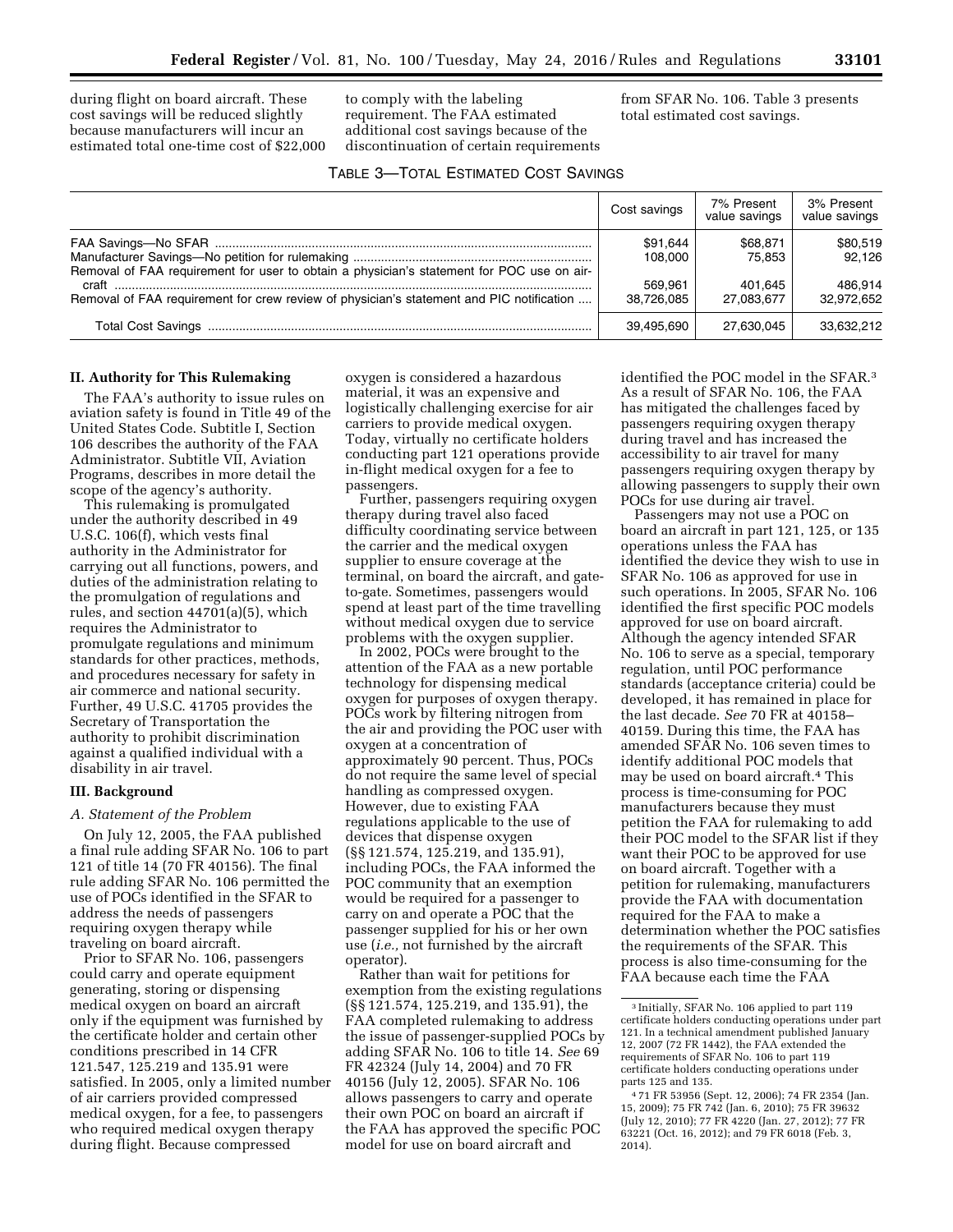approves a new POC for use on board aircraft, the FAA must complete rulemaking to add the newly approved POC model to SFAR No. 106.

Over the last ten years, FAA regulations and guidance regarding the use of POCs on aircraft, POC technology itself, and air carrier programs concerning the use of POCs on board their aircraft have rapidly evolved. The combined result of these initiatives is an increase in accessibility to air travel for many passengers who require oxygen therapy during flight. In keeping with the Department's ongoing commitment to increase accessibility to air travel, this final rule removes certain burdensome and time-consuming requirements that were put in place to ensure safety when POC technology was first introduced for use on board aircraft but are no longer necessary.

#### *B. Summary of the NPRM*

On September 19, 2014, the FAA published an NPRM entitled ''Acceptance Criteria for Portable Oxygen Concentrators Used On Board Aircraft'' in which the FAA proposed to replace SFAR No. 106 with acceptance criteria for POCs to be used by passengers on board aircraft in operations conducted under parts 121, 125 and 135. *See* 79 FR 56288. In the NPRM, the FAA proposed to replace the burdensome SFAR No. 106 POC approval process with acceptance criteria based on SFAR No. 106 requirements, and an additional requirement for POCs (carried and used on board aircraft) to bear a label indicating compliance with these acceptance criteria. The FAA proposed, however, that all SFAR-approved POCs would be excluded from the labeling requirement. Further, the proposed acceptance criteria and labeling requirements would only affect POCs intended for use on board aircraft. The FAA also proposed to eliminate several redundant operational requirements as well as paperwork requirements related to the physician's statement, which are not necessary for aviation safety.

The comment period for this NPRM closed November 18, 2014.

# *C. Differences Between Notice of Proposed Rulemaking and Final Rule*

The final rule differs from the NPRM as follows:

• Replaces the proposed prescriptive requirement for radio frequency (RF) emissions evaluation with a performance-based standard that allows POC manufacturers to determine the means by which to assess whether its POC will radiate RF emissions that interfere with aircraft systems.

• Modifies verbiage for required label text.

• Retains the SFAR No. 106 prohibition on exit row seating for passengers using a POC and the SFAR No. 106 requirements pertaining to POC stowage.

• Amends 14 CFR part 382 to ensure that it is consistent with the FAA changes to POC carriage and use on aircraft.

#### *D. General Overview of Comments*

The FAA received 33 comments on the NPRM. Commenters included 21 individuals or anonymous commenters, the Airline Pilots Association (ALPA), Airlines for America (A4A), the Association of Flight Attendants (AFA), American Airlines, Delta Air Lines, Main Clinic Supply, Phillips Respironics, BPR Medical Limited, Oxygen to Go (OTG), the Mayo Clinic, and one commenter identified as the past president of the Airlines Medical Directors Association (AMDA).

Although the FAA received general support for the NPRM from many commenters, some commenters recommended modifications to the proposed acceptance criteria, POC labeling requirements, and issues related to the identification of POCs that may be used on board aircraft. Other commenters did not support the elimination of certain SFAR No. 106 provisions, including those pertaining to exit row seating for passengers using a POC, POC stowage, the physician's statement and passenger notification of intended POC use to the PIC and aircraft operator. Comments are addressed in the preamble discussion entitled, ''Discussion of Public Comments and Final Rule.''

The agency also received a request from OTG to reopen the comment period. The agency denied this request, because the agency satisfied the requirement of the Administrative Procedure Act to publish a general notice of a proposed rule in the **Federal Register**. *See* 5 U.S.C. 553. Both the request to reopen the comment period and the agency's response to this request can be found in the docket for this rulemaking.

# **IV. Discussion of Public Comments and Final Rule**

#### *A. Applicability, Effective Dates and Compliance*

Currently, SFAR No. 106 applies only to those POC models intended for use on board aircraft in operations conducted under parts 121, 125, and 135 of title 14 of the Code of Federal Regulations. SFAR No. 106 authorizes

the use of specific POCs on board aircraft in operations conducted under parts 121, 125, or 135, if the conditions in the SFAR are satisfied.

Consistent with SFAR No. 106 and the NPRM, this final rule applies only to those POC models intended for use on board aircraft in part 121, 125, and 135 operations, and like SFAR No. 106 it does not create a requirement for operators to allow POC use. The Department's requirements for air carriers to allow the use of a POC on board an aircraft (designed to have a maximum capacity of more than 19 passenger seats) continue to be found in 14 CFR 382.133.

In the NPRM, the agency proposed an effective date of 90 days after publication of the final rule in the **Federal Register**. Because the agency did not propose a separate compliance date, compliance would also be required 90 days after publication in the **Federal Register**.

The agency seeks to allow compliance with this final rule as soon as possible. The agency recognizes, however, that affected aircraft operators may need to revise operating manuals and training programs, and expects these revisions to occur within the normal course of business. Accordingly, the SFAR will remain in place until August 22, 2016 and compliance with the new rule will be permitted beginning on August 22, 2016 to allow a sufficient amount of time for operating manuals and training programs to be amended in the normal course of business.

### *B. Definition of Portable Oxygen Concentrator*

As proposed, this final rule defines ''portable oxygen concentrator'' in 14 CFR 1.1 as a medical device that separates oxygen from other gasses in ambient air and dispenses this concentrated oxygen to the user. This definition is consistent with the description of POCs in existing SFAR No. 106. The § 1.1 definition of a POC added by this final rule is also consistent with Advisory Circular (AC) 120–95, Portable Oxygen Concentrators,<sup>5</sup> as well as the device description used by POC manufacturers and the Food and Drug Administration (FDA) (the federal agency with primary regulatory authority over POCs for medical use).6

<sup>5</sup>AC 120–95B defines POCs as ''small, portable devices that work by separating oxygen from nitrogen and other gasses in the air and providing the user with oxygen at a concentration of more than 90 percent . . .''

<sup>6</sup>Portable oxygen concentrators are a subset of portable oxygen generators defined by the FDA in 21 CFR 868.5440.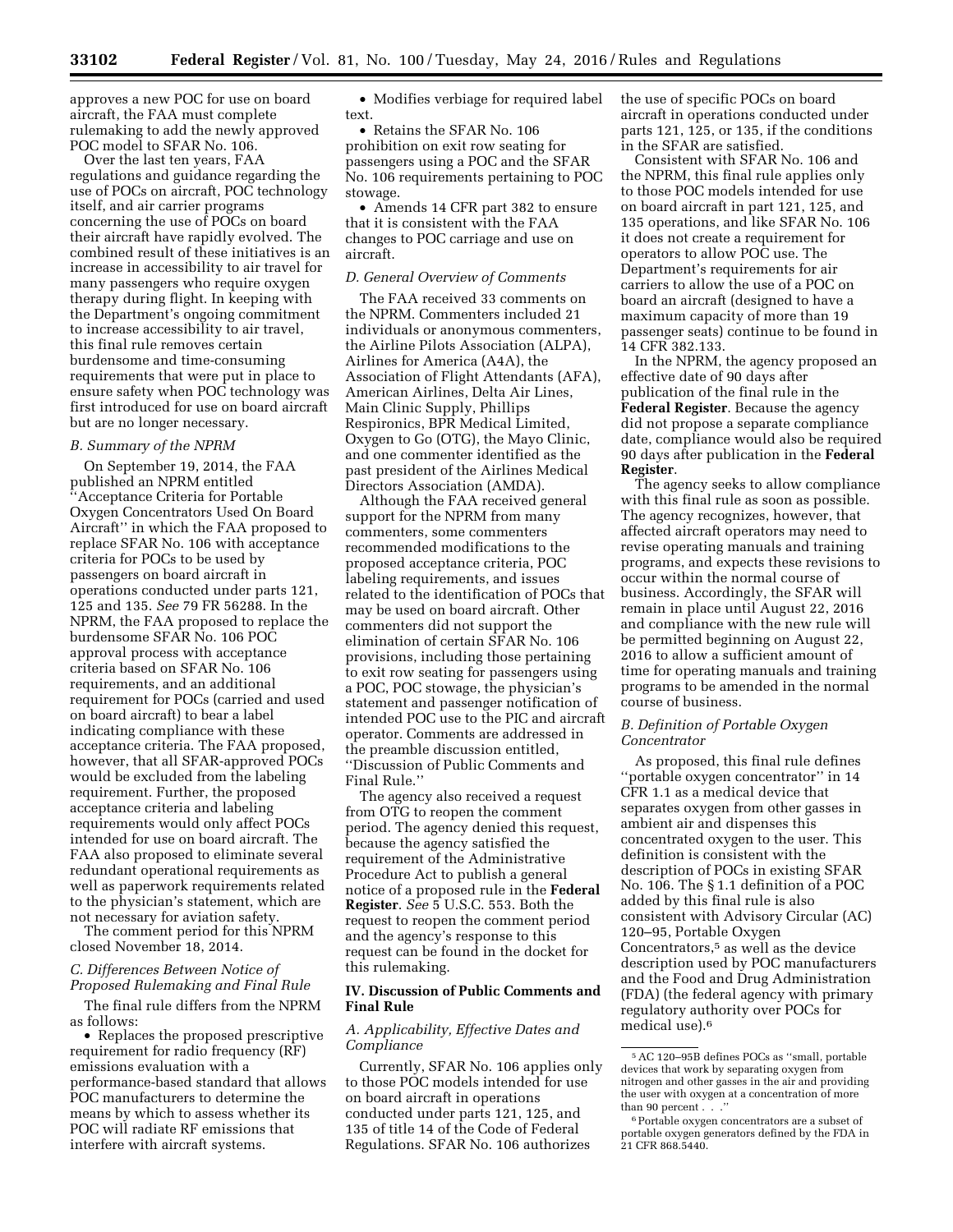By including this definition in § 1.1, the FAA distinguishes POCs from portable oxygen generators and other medical devices that use compressed or liquid oxygen for medical oxygen therapy. Devices that use compressed or liquid oxygen must satisfy separate and more rigorous requirements to mitigate the risks they present.

# *C. Portable Oxygen Concentrator Acceptance Criteria*

Under SFAR No. 106, the FAA allows the carriage and use of specific POC models only if they are identified in the SFAR as approved for use on board aircraft. A POC may be identified in the SFAR only after the POC manufacturer has petitioned the FAA for rulemaking (to add the POC to the SFAR) and has demonstrated to the FAA that the specific POC model satisfies the requirements of the SFAR (*i.e.,* the POC must be regulated by the FDA and the POC may not contain hazardous materials as determined by PHMSA).

Each time the FAA approves a specific model of POC for use on board an aircraft, the agency must update the list of POCs in the SFAR through rulemaking. Additionally, the aircraft operator is responsible for determining that the POC does not cause interference with aircraft equipment. The FAA notes that in practice, aircraft operators use data supplied by POC manufacturers to the FAA to determine compliance with the requirement to ensure that a POC will not interfere with aircraft equipment.

In the NPRM, the agency proposed to replace the SFAR No. 106 case-by-case POC approval and rulemaking with requirements for POCs used on board aircraft to conform to specified acceptance criteria and to bear a label indicating that the device conforms to these criteria. The proposal further stated that POCs conforming to the acceptance criteria and bearing the appropriate label would be allowed on board aircraft without further rulemaking. The proposed acceptance criteria are summarized as follows:

• The POC manufacturer complies with all FDA requirements to legally market the device in the United States.

• The POC does not contain any hazardous materials subject to the HMR except as provided for in the exceptions for crewmembers and passengers in 49 CFR 175.10 for batteries used to power electronic devices when operator approval is not required.

• The maximum oxygen pressure generated by the POC must fall below the threshold for the definition of a compressed gas per the HMR.

• The POC radio frequency (RF) emissions must fall below the threshold permitted in RTCA standard 160G, Section 21, Category M.

As addressed in more detail in this section of the preamble discussion, this final rule adopts the proposal with modifications to the RF emissions acceptance criterion and labeling requirement.

# 1. Food and Drug Administration Clearance or Approval

POCs are medical devices regulated by the FDA in accordance with the Federal Food, Drug, and Cosmetic Act (21 U.S.C. 301 *et seq.*), and title 21 of the CFR. Accordingly, manufacturers must obtain FDA clearance or approval prior to marketing a POC within the United States, and must comply with certain provisions in title 21 of the CFR, including but not limited to device registration and listing (21 CFR part 807), labeling (21 CFR part 801), adverse event reporting (21 CFR part 803), and good manufacturing practice requirements (21 CFR part 820).

SFAR No. 106 requires all POCs used on board aircraft in operations conducted under 14 CFR parts 121, 125, and 135 to be legally marketed as a POC, in compliance with FDA regulations. The purpose of this requirement is to ensure the device is actually what the manufacturer holds it out to be—a POC. To demonstrate compliance with this requirement, POC manufacturers submit evidence that the device has been cleared or approved by the FDA for marketing in the United States. The FAA accepts FDA premarket clearance in response to a 510(k) submission as evidence the device may be marketed in the United States.7

In the NPRM, the agency proposed to continue to require any POC used on board an aircraft to be cleared or approved by the FDA for marketing in the United States prior to such use. However, given that FDA requirements for legal marketing of a POC in the United States already apply to POCs, independent of the SFAR, manufacturers would no longer need to submit evidence of this clearance or approval to the FAA to demonstrate compliance because it would be

unnecessarily burdensome. Rather, the FAA proposed that POCs conforming to the proposed acceptance criteria, including the manufacturer's authority to legally market the device as a POC, would be identified by a label affixed to the device. This final rule adopts this proposed acceptance criterion without change.

#### 2. Radio Frequency Emissions

Sections 121.306, 125.204, and 135.144 place responsibility on the aircraft operator for determining which portable electronic devices (PED) may be safely used on its aircraft. Although the agency recognizes POCs as a type of PED, SFAR No. 106, includes a requirement for an aircraft operator to make a determination that the device does not cause interference with the electrical, navigation, or communication system of the aircraft in which the device will be used. The SFAR No. 106, section 3(a)(1) requirement pertaining to POC interference with aircraft equipment has the same effect as the requirements in §§ 121.306, 125.204, and 135.144 pertaining to all PEDs.

Each operator may establish a method to make a determination regarding the effects of PEDs on its aircraft's avionics systems. Historically, FAA guidance material (*i.e.,* AC 91.21–1 and AC 120– 95) identified one method of compliance with the SFAR and §§ 121.306, 125.204, and 135.144 by recommending the operator complete device-by-device evaluations of RF emissions.8 These evaluations involve comparing the device's RF emissions against the current RTCA DO–160 standards for installed airborne equipment. The FAA identified RTCA DO–160, Environmental Conditions and Test Procedures for Airborne Equipment, Section 21, Category M in guidance material for medical PEDs (including POCs intended for use on aircraft) because it established safe and conservative RF emissions limits for installed aircraft systems.

Consistent with the historical deviceby-device approach to RF emissions evaluation and agency guidance, it is current practice for POC manufacturers to provide the RTCA test compliance statements to the FAA.9 Although

<sup>7</sup>A 510(k) submission is a premarket submission made to FDA to demonstrate that the device to be marketed is at least as safe and effective, that is, substantially equivalent, to a legally marketed device (21 CFR 807.92(a)(3)) that is not subject to premarket approval. Submitters must compare their device to one or more similar legally marketed devices and make and support their substantial equivalency claims. If FDA makes a finding of substantial equivalence, the device is considered ''cleared.'' Additional information regarding the 510(k) process is available at *[www.fda.gov.](http://www.fda.gov)* 

<sup>8</sup>The term EMC was used throughout the NPRM however, EMC is a broad term used for installed aircraft electrical systems. Where appropriate, the FAA has replaced the term EMC with RF emissions in this final rule preamble because when a deviceby-device examination of a PED is conducted, the operator would consider the RF emissions of that device.

<sup>9</sup>Currently, POC manufacturers provide the RTCA DO–160 Section 21 test qualification statements to the FAA; the FAA then makes the Continued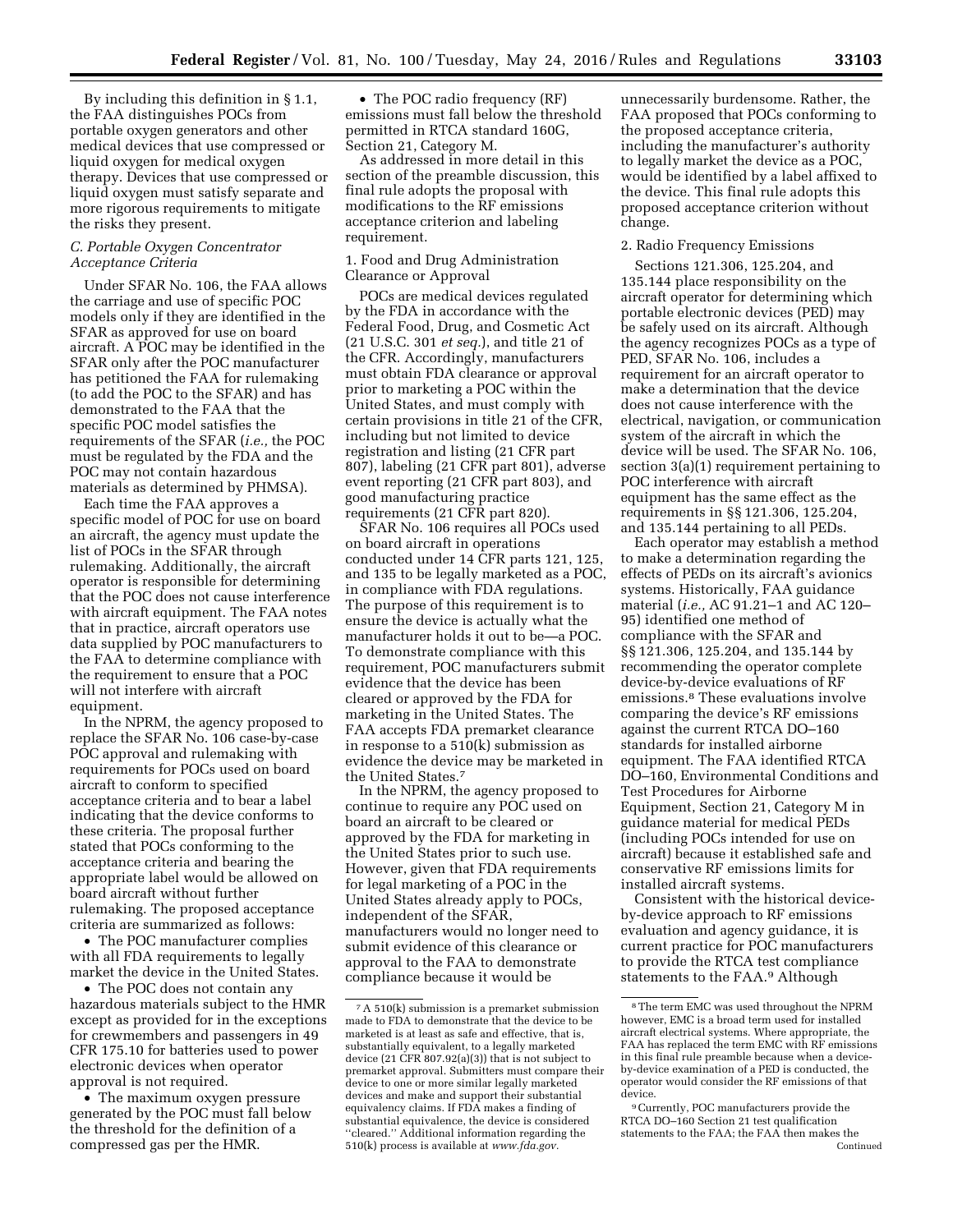section 3(a)(1) of SFAR No. 106 places the burden upon the aircraft operator to assess the impact of a POC on the aircraft, the FAA has accepted as proof of non-interference, RF emissions test qualification statements (provided by POC manufacturers) that show a specific POC does not exceed certain maximum RF emissions thresholds established by RTCA in DO–160, Environmental Conditions and Test Procedures for Airborne Equipment.10

On October 31, 2013, the agency announced a new means of compliance with §§ 121.306, 125.204, and 135.144, allowing operators to expand the use of passenger supplied and operated PEDs throughout all phases of flight, based on a determination by the operator that the aircraft systems themselves are PED tolerant (*i.e.,* aircraft systems safety risk assessment showing the systems meet the requirements of RTCA DO–307 or another PED tolerance assessment). *See*  Information for Operators (InFO) 13010 and InFO 13010SUP.11 The agency does not, however, require aircraft systems safety risk assessment of PED tolerance in accordance with InFO13010 and InFO 13010SUP. These assessment methods provide one means for airplane operators to demonstrate compliance with §§ 121.306, 125.204, and 135.144 and allow PEDs to be used on board aircraft. It is up to each aircraft operator to determine whether to expand the use of passenger supplied and operated PEDs via a determination of PED tolerance for certain aircraft types. The FAA estimates that eighty percent of part 121 air carriers (which comprise an estimated 98% of total part 121 passenger enplanements in 2013) and several of the largest part 135 air carriers have expanded PED use according to InFO 13010 and InFO 13010SUP. The remaining operators continue to rely on individual PED evaluations.

In the NPRM, the agency proposed to require the RF emissions for each POC intended for use on board aircraft to be tested in accordance with RTCA DO– 160G, Section 21, Category M. The agency also proposed to add POCs to the list of devices excepted from the general

PED non-interference requirements in §§ 121.306, 125.204, and 135.144 to eliminate redundancy with the POCspecific non-interference requirements.

This final rule retains a POC-specific non-interference requirement, modified to reflect a performance-based standard. The Agency recognizes that the majority of operators conducting part 121 operations and several of the larger operators conducting part 135 operations have already conducted aircraft systems safety risk assessments for PED tolerance in accordance with InFO 13010 and InFO 13010SUP with results allowing for continuous use of PEDs from gate to gate. A determination that an aircraft is ''PED tolerant'' would make an independent assessment of RF emissions for any PED used on that aircraft unnecessary. Nevertheless, because of the need to ensure service for passengers who require oxygen therapy during air travel, the FAA believes it is necessary to maintain a regulatory structure to ensure that passengers may continue to use POCs on board aircraft even if the aircraft operator has not determined that the aircraft is ''PED tolerant.'' Therefore, consistent with the SFAR and the NPRM, this final rule retains a requirement to assess POC RF emissions as one of the POC acceptance criteria. (The agency notes that POCs previously approved by the FAA for use on aircraft in accordance with SFAR No. 106 that demonstrated RF emissions below the maximum emissions threshold in DO–160G, Section 21, Category M would not need to be retested or reassessed by the operators prior to use on board aircraft because those prior assessments remain valid.)

Delta Air Lines generally supported inclusion of RTCA DO–160, Environmental Conditions and Test Procedures for Airborne Equipment, Section 21, Category M, in the proposed acceptance criteria. Recognizing, however, that FDA may require RF emissions assessments that may test to standards that could be used to demonstrate compliance with the FAA prohibition on PEDs interference with aircraft systems, the agency sought comment on whether POC manufacturers complete RF emissions assessments in accordance with requirements by other federal agencies that could also be used to demonstrate compliance with the generally applicable PED requirements. The agency did not receive any comments related to this specific issue except as provided by Delta. After further review of the proposal and other RF emissions assessments that POC manufacturers may conduct (*e.g.,* International Standards Organization (ISO) 7137 and

the FDA recognized EMC standards for Class II medical devices in IEC 60601– 1–2 edition 4.0), the agency has determined that the proposed requirement to use RTCA DO–160 as the only means by which to evaluate POC RF emissions was overly prescriptive.

Historically, the FAA identified RTCA DO–160 Section 21, Category M in guidance material for medical portable electronic devices intended for use on board aircraft. Although POCs are not installed aircraft systems, the agency identified RTCA DO–160 as one method to demonstrate compliance with the PED non-interference requirement because RTCA DO–160 establishes safe and conservative RF emissions limits for installed aircraft systems. The agency recognizes, however, that there are other methods to assess POC RF emissions and ensure that POC use will not cause interference with aircraft systems. Thus, this final rule includes a performancebased RF emissions acceptance criterion that allows POC manufacturers to determine how to assess whether their POC meets the aircraft system noninterference requirement before they affix a label to the device confirming that this criterion has been satisfied.

Guidance material in AC 91.21–1C identifies examples of methods appropriate to ensure compliance with this requirement, including RTCA DO– 160 and other industry EMC standards identified in the AC. The FAA emphasizes, however, that FDA approval or clearance to market a POC does not necessarily mean that the POC complies with the FAA's aircraft system non-interference requirement.

In addition to Delta's comment, an individual commented that the POC manufacturer should include the electromagnetic interference test results on the POC label, eliminating the need for the air carrier to test the device. The agency clarifies that the purpose of the label is to identify those devices that conform to the FAA acceptance criteria. One of those criteria prohibits the POC from radiating radio frequency emissions that interfere with aircraft systems. Therefore, a device that bears the required label must also not radiate RF emissions such that it causes interference with aircraft systems. The POC manufacturer identifies devices that meet this and other criteria by affixing a label. In this way, the label indicates that the device will not radiate RF emissions that cause interference with aircraft systems and does not need to be retested by the aircraft operator. Thus, adding specific test results to the label would be unnecessary.

RTCA test qualification statements available on its Web site for aircraft operators to use to demonstrate compliance with section 3(a)(1) of the SFAR. The RTCA compliance statements may be viewed at *[http://www.faa.gov/about/initiatives/cabin](http://www.faa.gov/about/initiatives/cabin_safety/portable_oxygen/)*\_*safety/ portable*\_*[oxygen/.](http://www.faa.gov/about/initiatives/cabin_safety/portable_oxygen/)* 

<sup>10</sup>*See* AC 120–95, Portable Oxygen Concentrators. The FAA notes that while RTCA made significant changes to DO–160 since edition E was issued (December 9, 2004) and cited in agency guidance, Section 21, Category M (applicable to POCs) was not revised in either DO– 160F or DO–160G.

<sup>11</sup>All InFOs can be found at *[http://www.faa.gov/](http://www.faa.gov/other_visit/aviation_industry/airline_operators/airline_safety/info/all_infos/) other*\_*visit/aviation*\_*[industry/airline](http://www.faa.gov/other_visit/aviation_industry/airline_operators/airline_safety/info/all_infos/)*\_*operators/ airline*\_*[safety/info/all](http://www.faa.gov/other_visit/aviation_industry/airline_operators/airline_safety/info/all_infos/)*\_*infos/*.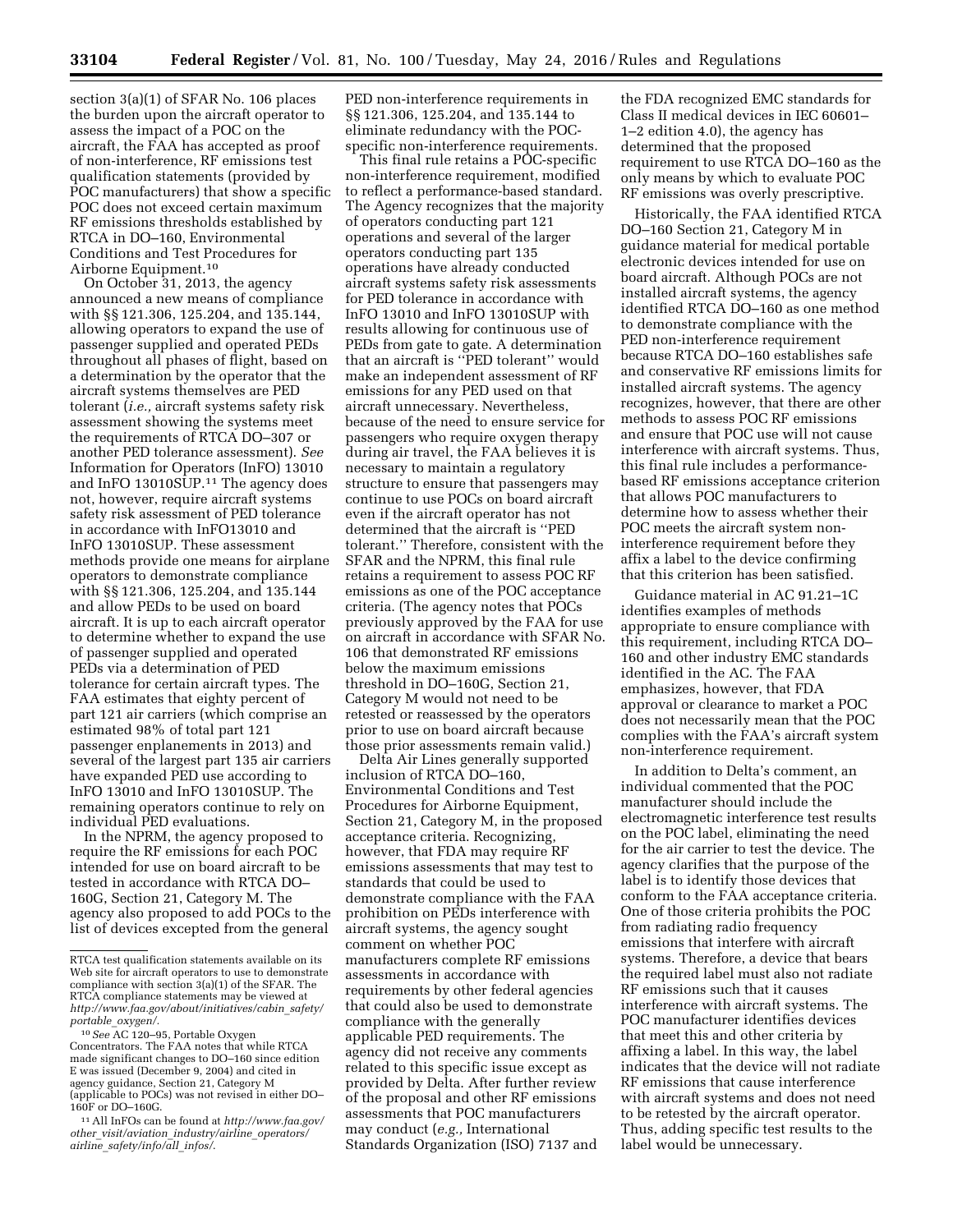#### 3. Hazardous Materials

SFAR No. 106 allows passengers to use one of the specific POCs identified in the SFAR only if the POC does not contain hazardous materials as determined by PHMSA.12 *See* SFAR No. 106, section 2(1). The PHMSA determination required by SFAR No. 106 is one of the prerequisites that must be satisfied for the FAA to identify a POC in the SFAR. PHMSA issues this determination via a letter, at the request of the POC manufacturer and after PHMSA reviews manufacturer-supplied information regarding the POC.

POCs typically operate using either rechargeable batteries (usually lithium ion) or AC/DC electrical power via an external power cord. Although the POC units themselves are not considered hazardous materials, the lithium ion batteries typically used to power POCs are hazardous materials.13 *See* 49 CFR 172.101, Hazardous Materials Table. However, lithium ion batteries are conditionally excepted from certain requirements of the HMR (*e.g.* UN specification packaging and labeling) if they meet certain size limitations (100 Wh), package limitations, and comply with package marking and battery testing conditions of the HMR. *See* 49 CFR 173.185(c). These exceptions only apply when the POC units are transported as cargo.14

Other HMR exceptions are provided in 49 CFR 175.10 that apply to POC units containing lithium ion batteries and associated spare batteries when carried on board aircraft by passengers and crewmembers. *See* 49 CFR

13 49 CFR 105.5 defines a hazardous material as a substance or material that the Secretary of Transportation has determined is capable of posing an unreasonable risk to health, safety, and property when transported in commerce, and has been designated as hazardous under section 5103 of Federal hazardous materials transportation law (49 U.S.C. 5103). The term includes hazardous substances, hazardous wastes, marine pollutants, elevated temperature materials, materials designated as hazardous in the Hazardous Materials Table (see 49 CFR 172.101), and materials that meet the defining criteria for hazard classes and divisions in part 173 of subchapter C of this chapter.

14The PHMSA final rule, Hazardous Materials: Transportation of Lithium Batteries, recently removed 49 CFR 172.102(c)(1), *Code/Special Provision* 188 and relocated it, in part to 173.185. *See* (79 FR 46012, (August 6, 2014)). Currently, conditional exceptions for the transportation of small batteries as cargo can be found in 49 CFR 173.185.

175.10(a)(18). In accordance with the exceptions in  $\S 175.10(a)(18)$ , passengers may bring an unlimited number of lithium ion batteries up to 100 Wh per battery to power their POC. Further, as a result of recent amendments, § 175.10(a)(18) also authorizes the aircraft operator to allow passengers and crewmembers to carry on board as spares up to two batteries that are larger than 100 Wh but do not exceed 160 Wh only if certain criteria are met.15

The PHMSA determination letters required by the SFAR were limited to a determination regarding the HMR exceptions for a POC unit containing small lithium ion batteries (*i.e.,* 100 Wh or 8g equivalent lithium content or less) for transportation as cargo as these are the exceptions that would apply to a manufacturer for transportation of a POC unit from the point of manufacture to the point of retail sale (although the size limits that distinguish a small lithium ion battery are the same for both the transportation of such batteries as cargo as well as for the passenger and crewmember exceptions). Existing PHMSA determinations for SFARapproved POCs, however, do not include an assessment of each individual air carrier's policies pertaining to the allowance for larger batteries carried as spares.

Consistent with the proposal in the NPRM, this final rule eliminates the SFAR No. 106 provision requiring a PHMSA determination that the POC does not contain hazardous materials. Instead, this final rule prohibits POCs used on board aircraft from containing hazardous materials subject to the HMR and references the HMR. Further, as noted above, POC users may carry an unlimited number of small spare lithium ion batteries (*i.e.,* lithium ion batteries up to 100 Wh per battery) and up to two larger spare lithium ion batteries (*i.e.,* batteries larger than 100 Wh but that do not exceed 160 Wh) in accordance with the exceptions for hazardous materials carried by aircraft passengers and crewmembers as is the case today.16 *See* 49 CFR 175.10(a)(18).

 $^{16}\mathrm{The}$  NPRM discussion regarding the SFAR limitation on hazardous materials took an overly conservative approach in the discussion pertaining

There is no safety basis for requiring the PHMSA ''no hazardous materials'' determination letter as a prerequisite to the use of a POC on board an aircraft. The HMR conditional exceptions provided in §§ 175.10 and 173.185 apply to passengers, crew and the POC manufacturer, respectively, independent of the SFAR and this final rule. Further, the FAA does not require a PHMSA determination letter prior to passenger carriage of any other PED that may contain hazardous materials and POCs do not present any unique hazardous materials safety issues that would be mitigated by the requirement to obtain a PHMSA determination letter.

Pursuant to 49 CFR 175.10(a)(18), passengers seeking to use a POC powered by a spare lithium ion battery that is over 100 Wh but less than 160 Wh are permitted to do so only with the approval of the operator. Given that the POC manufacturer cannot assume knowledge of and approval by each carrier regarding passenger and crewmember carriage of larger batteries, under this final rule, a POC manufacturer will be unable to label a POC as conforming to the final rule acceptance criteria if the POC has an installed lithium battery larger than 100 Wh. The final rule regulatory text clarifies the conditions under which POCs used on aircraft may contain batteries as a power source, including this limitation. Nonetheless, the passenger is ultimately responsible for compliance with the exceptions in § 175.10(a)(18) for spare batteries used to power a POC. For example, if a passenger wants to bring a spare lithium ion battery larger than 100 Wh into the aircraft cabin to power a POC unit, the passenger is responsible for compliance with § 175.10(a)(18) and reviewing airline acceptance policies.

A manufacturer must only affix a label to a POC powered by an installed lithium ion battery that does not exceed 100 Wh because the manufacturer cannot ensure compliance with the 49 CFR 175.10(a)(18) condition under which a passenger may carry and use a battery that exceeds 100 Wh (*i.e.,*  approval by an aircraft operator with which a passenger may choose to fly). Adhering to this limitation will facilitate passenger carriage and use of POCs on board aircraft and ensure that there are no restrictions on the number of spare lithium ion batteries less than 100 Wh that can be carried on board the aircraft for full operability of the POC throughout the duration of the flight(s).

<sup>12</sup>PHMSA is responsible for regulating and ensuring the safe and secure movement of hazardous materials by all modes of transportation, including aviation. To minimize threats to life, property or the environment due to hazardous materials related incidents, PHMSA's Office of Hazardous Materials Safety develops the HMR and standards for classifying, handling and packaging shipments of hazardous materials within the United States.

<sup>15</sup>The revisions to the HMR exceptions for hazardous materials carried by aircraft passengers and crewmembers have resulted in a more conservative approach to the carriage of lithium ion batteries used to power PEDs than the previous requirements under 49 CFR 175.10(a) $(18)(2014$  ed.). The current passenger and crewmember exceptions include a new requirement for approval by the air operator for the carriage of spare lithium ion batteries larger than 100 Wh (approximately 8 grams) and have reduced the maximum Watt-hours for spare lithium ion batteries from 300 Wh (approximately 25 grams) to 160 Wh.

to limitations on spare batteries carried by aircraft passengers and crewmembers.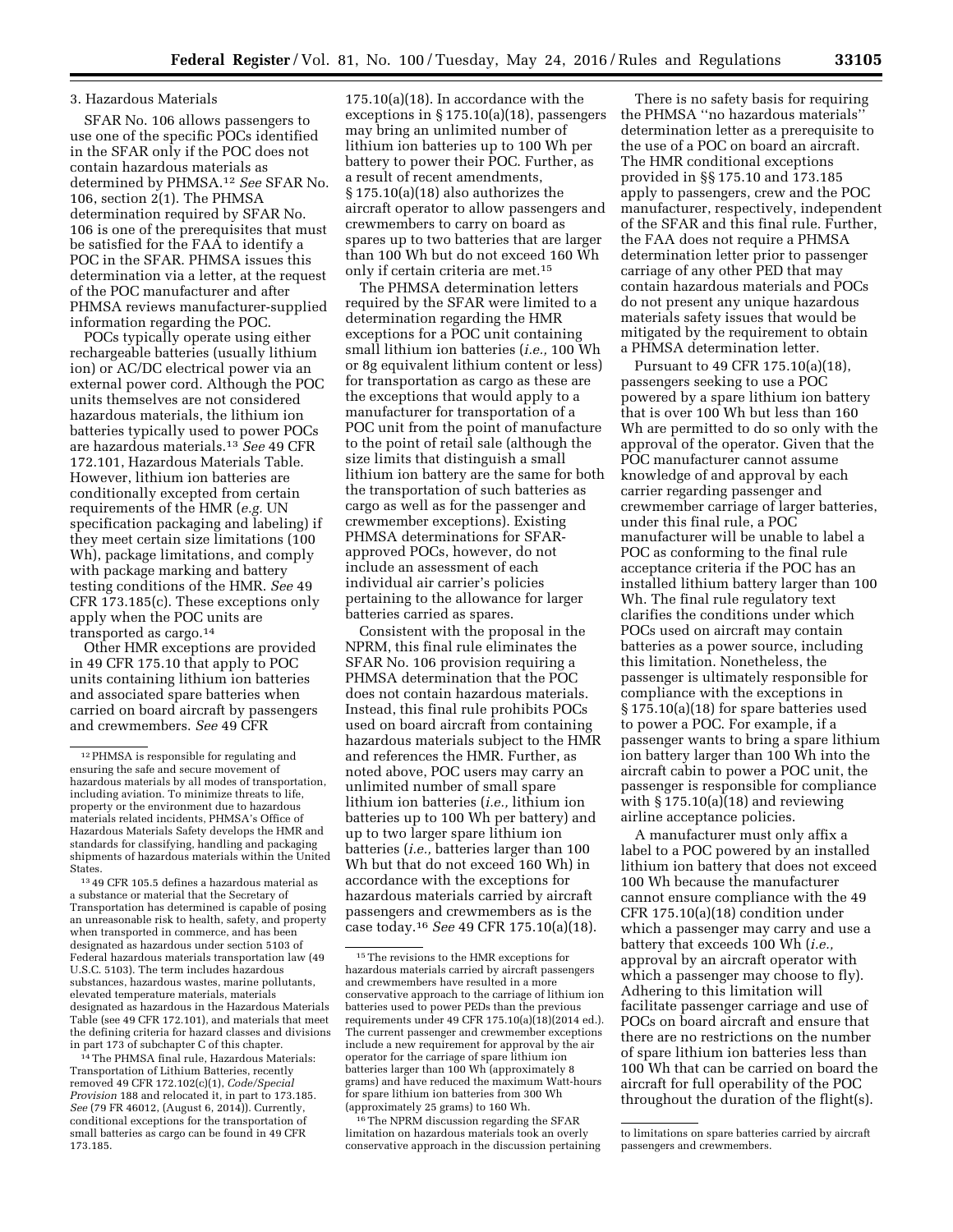Finally, although the FAA did not receive any comments regarding its proposal to remove the requirement for a PHMSA determination of no hazardous materials, the agency notes that an individual commented that the rules pertaining to lithium ion batteries must be updated, citing potential lithium ion battery hazards. The agency finds that revisions to the requirements applicable to passenger carriage of lithium ion batteries generally, are outside of the scope of the proposal because the proposal was narrowly tailored to address only POC carriage and use on aircraft. Further, PHMSA recently updated the requirements applicable to lithium ion batteries as part of a comprehensive rulemaking addressing the transportation of lithium batteries. *See* 79 FR 46012 (August 6, 2014). As a result of this update, PHMSA regulations pertaining to lithium ion batteries are now harmonized with the International Civil Aviation Organization (ICAO) Technical Instructions for the Safe Transportation of Dangerous Goods by Air. Through the rulemaking process, PHMSA determined that harmonization with the ICAO Technical Instructions pertaining to lithium ion batteries used to power PEDs carried by passengers and crewmembers on aircraft provides an appropriate level of safety.

#### 4. Maximum Oxygen Pressure

As previously discussed, the SFAR No. 106 approval process requires POC manufacturers to obtain a PHMSA determination letter stating the POC device does not contain any hazardous materials. As part of this determination, PHMSA reviews information provided by the POC manufacturer regarding the oxygen pressure generated by a POC. If the POC generates oxygen pressure of 200 kPa gauge (29.0 psig/43.8 psia) or greater at 20 °C (68 °F), PHMSA would classify the POC as an article containing Hazard Class 2, Division 2.2 (nonflammable, non-poisonous compressed gas) and the POC would be subject to the applicable HMR (49 CFR 173.115). However, a POC does not contain a compressed gas subject to the HMR if it generates an oxygen pressure below this threshold.

In the NPRM, the agency proposed to include as a POC acceptance criterion a design limitation that would restrict POCs used on aircraft from generating a maximum oxygen pressure of 200 kPa gauge (29.0 psig/43.8 psia) at 20 °C (68 °F), or more. The agency did not receive any comments on this proposal.

The final rule includes the proposed POC design limitation as one of the POC acceptance criterion so as to ensure that

newly manufactured POCs used on board aircraft will continue to incorporate this existing design limitation, thus ensuring that POCs will not present the hazards associated with devices that generate compressed oxygen. Accordingly, as proposed, the final rule establishes a maximum oxygen pressure allowed for POCs intended for use on board aircraft.

A POC designed to generate a maximum oxygen pressure of 200 kPa gauge (29.0 psig/43.8 psia) at 20  $^{\circ}$ C (68 °F), or more, would constitute a hazardous material and thus be subject to the HMR. As such, it must not be labeled as meeting the standards for use on board aircraft.

The agency has determined that inclusion of the requirement regarding oxygen pressurization does not overlap with 49 CFR 173.115 or the general prohibition on hazardous materials in this final rule, because it applies a design standard regarding the operation of the device. Further, it addresses concentrated oxygen that falls below the pressure threshold for the definition of compressed gasses subject to 49 CFR 173.115.

#### *D. Manufacturer Label*

The FAA does not currently require POCs to bear a label indicating FAA approval and compliance with the SFAR. Aircraft operators, crewmembers, and passengers must identify POCs approved for use on aircraft by reviewing the list of FAA-approved devices in the SFAR.

In the NPRM, the FAA proposed to require POCs that satisfied the proposed acceptance criteria and were intended for use on aircraft to bear a label indicating that the device satisfies these criteria as a condition of its carriage and use on aircraft. However, the NPRM excluded SFAR-approved POCs from the labeling requirement.

The FAA also proposed specific label attributes. The proposed label would be required to contain the following statement in red text: ''The manufacturer of this portable oxygen concentrator has determined this device conforms to all applicable FAA requirements for portable oxygen concentrator carriage and use on board aircraft.'' Finally, the agency proposed that the label would have to be applied in a manner to ensure it remains affixed for the life of the POC.

*Identification of POCs that satisfy acceptance criteria:* The agency sought comment on the potential safety benefits and associated burdens of extending the proposed labeling requirement to all POC models currently identified in SFAR No. 106—existing and newly

manufactured or just newly manufactured. Several commenters expressed concern regarding the exclusion of existing SFAR-approved POCs from the proposed POC labeling requirement. A4A, the Mayo Clinic and two individuals commented that the labeling requirement should extend to all POC models that may be used on board aircraft (those that are currently identified in SFAR No. 106 and those subsequently determined by their manufacturers to satisfy the proposed acceptance criteria).

The individuals cited concern regarding potential confusion due to the two methods (*i.e.,* review label and review list of SFAR-approved POCs) by which to identify POCs that may be used on aircraft as the basis for requiring all POCs to be labeled. The Mayo Clinic suggested that POC manufacturers could retrofit existing SFAR-approved devices through an inexpensive labeling method such as a sticker to resolve its concerns about potential health care provider confusion regarding which POCs may be used on aircraft.

A4A noted that air carrier employees with responsibility for determining device acceptability should be able to make this determination efficiently, without having to refer to the CFR. A4A also stated that its comments on extending the labeling requirement to POCs approved under the SFAR should only be applied to newly manufactured POCs because retrofitting existing devices would be unreasonably burdensome.

Philips Respironics objected to the extension of the labeling requirement to existing SFAR-approved POCs citing a significant burden and stating that passengers and aircraft operators would have sufficient means by which to identify POCs that may be used on board aircraft.

The final rule retains the proposal to label POCs that have not been previously identified in SFAR No. 106 as approved for use on aircraft. SFARapproved POCs will continue to be identified in §§ 121.574, 125.219, and 135.91.

The labeling requirement provides a simple, efficient and effective method by which to identify POCs that may be used on aircraft. In order to determine whether a POC may be used on an aircraft, a POC user or an aircraft operator need only examine the POC to determine whether it bears the label required by this final rule. As is the case today, for those POCs that do not bear the required label, a POC user and aircraft operator need only verify that the model is identified in the regulatory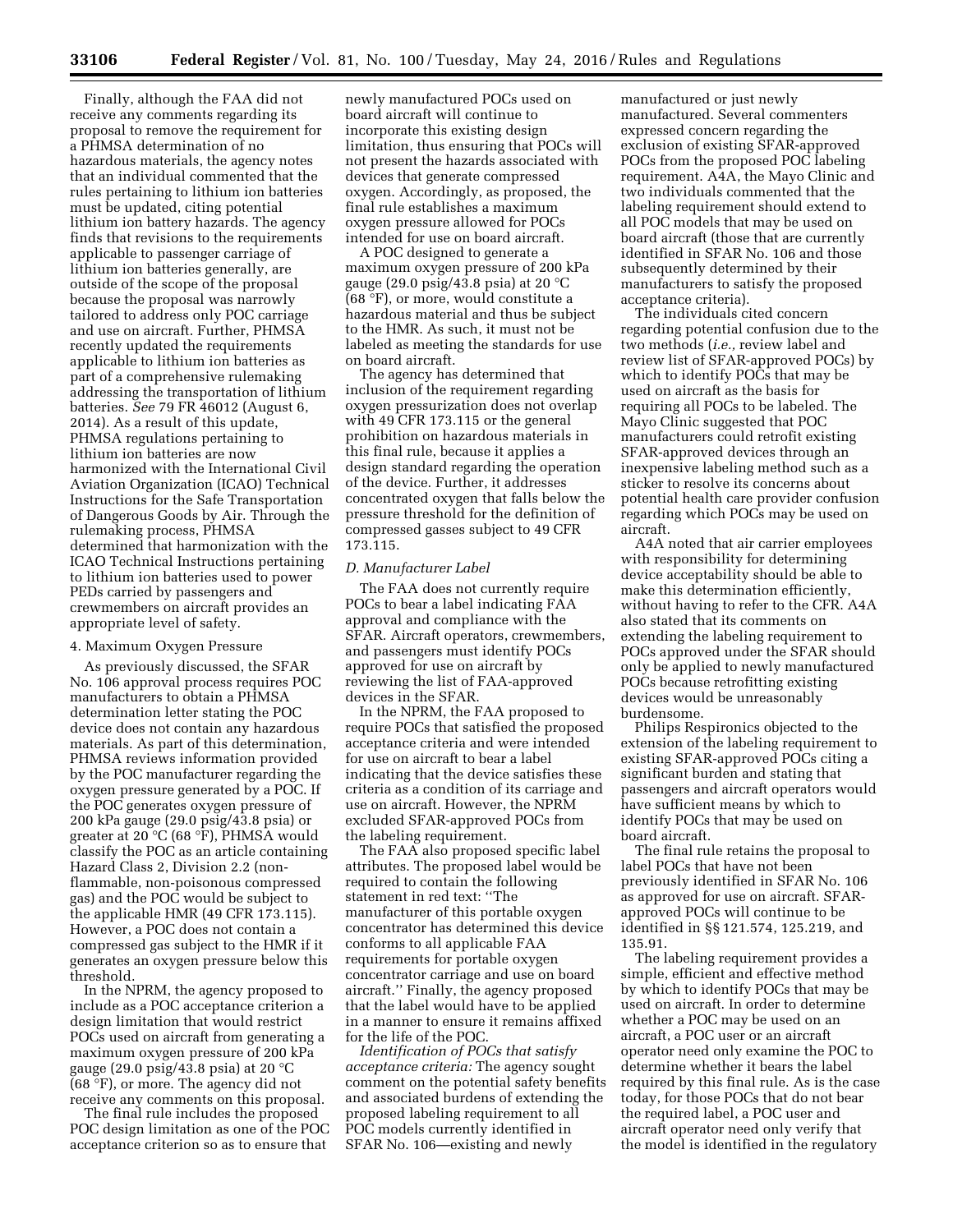text—the same process that is currently used to identify SFAR-approved POCs.

The FAA maintains that it is not necessary or practical to require POC manufacturers to label POCs previously identified in SFAR No. 106 as approved for use on board aircraft. POC models previously identified in SFAR No. 106 as approved for use on board aircraft have satisfied the SFAR No. 106 criteria and would also satisfy the proposed acceptance criteria. Further, the FAA expects that the use of SFAR-approved POC models will lessen over time as those POCs age and their users replace those older models with newer ones, obviating the need to retrofit existing SFAR-approved POC models with a label.

Although the agency appreciates the intent of the Mayo Clinic's comment regarding a ''bridging strategy'' by which adhesive stickers could be used to identify previously manufactured SFAR-approved POCs, a label used to satisfy the requirements of this final rule must be sufficiently durable so as to remain affixed to the POC for the life of the device and prevent the transfer to another type of oxygen dispensing device, such as a device that uses compressed oxygen.

In comments related to the identification of SFAR-approved POCs, Delta Air Lines suggested that the list of SFAR-approved POCs provided in the proposed regulatory text was incomplete because it did not identify all devices that the FAA previously approved in accordance with the SFAR. The list of SFAR-approved POCs identified in the proposed and final rule regulatory text is identical to the list of POCs identified in SFAR No. 106. The agency stresses that SFAR approval is device-specific. For instance, while the SFAR identifies the SeQual Eclipse as approved for use on aircraft, the approval does not extend to any other variants of SeQual Eclipse models that were not specifically reviewed and approved for use on aircraft by the FAA and identified in the SFAR. Thus, only those specific POCs identified in the SFAR by manufacturer and model name are currently approved for use on aircraft. This final rule continues to identify those SFAR-approved devices as they appear in the SFAR, since those SFAR-approved POCs need not bear a label as a condition of their use on aircraft.

Delta Air Lines further commented that the FAA should update the list of POCs approved under SFAR No. 106 with the names of all POCs currently under review by the FAA, in accordance with the SFAR prior to publication of the final rule. This final rule includes a

list of all POCs approved by the FAA under the SFAR.

*FAA identification of POCs that satisfy acceptance criteria:* Several commenters raised issues related to the FAA listing of POCs that satisfy the FAA acceptance criteria. A4A suggested that the FAA maintain a list of POC devices that meet the FAA's proposed acceptance criteria to keep industry and the public updated with compliant POCs. A4A further explained that the FAA should maintain a list of POCs that meet the acceptance criteria because of challenges for aircraft operators in determining whether a POC satisfies the acceptance criteria, especially in the instance in which a manufacturer incorrectly labels a device.

The FAA disagrees with A4A's comment that unless the FAA maintains a list of POCs that satisfy the acceptance criteria, POC identification will be unnecessarily burdensome. The process of examining a POC to determine whether it bears a label is less burdensome than the existing process of examining a POC to identify the model name and then verifying that the model is identified in the SFAR. In either case, a crewmember of an aircraft operator must examine the POC.

A4A also recommended that the FAA maintain a list of POCs that are labeled as conforming to FAA requirements for POC use on board aircraft to track POCs that are subsequently determined to be non-compliant. However, the FAA has alternate appropriate methods by which to notify aircraft operators in the unlikely event that a POC intended for use on aircraft is no longer compliant with FAA requirements. For example, the FAA can provide such notice through a Safety Alert for Operators (SAFO) or an InFO, as appropriate. All SAFOs and InFOs are made available on the agency's Web site.

*Label attributes:* The final rule requires the label to contain the following statement in red text: ''The manufacturer of this POC has determined this device conforms to all applicable FAA requirements for POC carriage and use on board aircraft.'' The purpose of this verbiage is to facilitate identification of devices that conform to the acceptance criteria and the red color is expected to draw attention to the text.

Consistent with the NPRM, this final rule also requires a labeling method that ensures the label remains affixed to the POC for the life of the device. The purpose of this requirement is to ensure the label is durable and cannot be transferred to another type of oxygen dispensing device (such as a device that uses compressed oxygen).

Several commenters suggested changes related to the proposed label that would standardize label features in addition to the proposed required text and color. A4A commented that the FAA should mandate additional specific label attributes so that labels are identical and can be easily recognized by gate agents.

Philips Respironics commented that the proposed label text is overly burdensome due to the length of the text and the color requirement. This commenter proposed an alternate label that states, ''Complies with FAA requirements for airline use'' and includes an airplane graphic. Together with this alternate label, Philips Respironics suggested a POC manual update to further describe the label. Main Clinic Supply supported the label example included in the Philips Respironics comment.

The agency has considered comments regarding additional standard label features but has determined that it is unnecessary to require standardized features beyond the proposed label verbiage and text color. The use of red text is sufficient to draw attention to the label identifying a POC that may be carried and used on board an aircraft.

The specific label language proposed in the NPRM and included in this final rule is necessary to facilitate the identification of the device as a POC that satisfies the acceptance criteria for POCs intended for use on board aircraft. A more generic or general label such as the label proposed by Philips Respironics and supported by Main Clinic Supply would not effectively serve this purpose. The agency is aware that manufacturers of some POC models approved under SFAR No. 106 may have voluntarily applied labels similar to the label recommended by Philips Respironics and Main Clinic Supply. The FAA determined, however, that the label proposed by commenters could hinder a passenger's ability to use an SFAR-approved POC by introducing confusion into the POC identification process due to multiple similar labels (*i.e.,* labels currently affixed to some SFAR-approved POCs and the label proposed by commenters). The only label that may be used to determine compliance with this final rule and to ascertain whether a POC may be used on board an aircraft is a label that exhibits the verbiage and color criteria specifically provided in this final rule.

Further, the FAA analyzed the costs associated with the NPRM labeling requirement and estimated that the requirement would not result in a significant burden. Commenters did not challenge the FAA assumptions that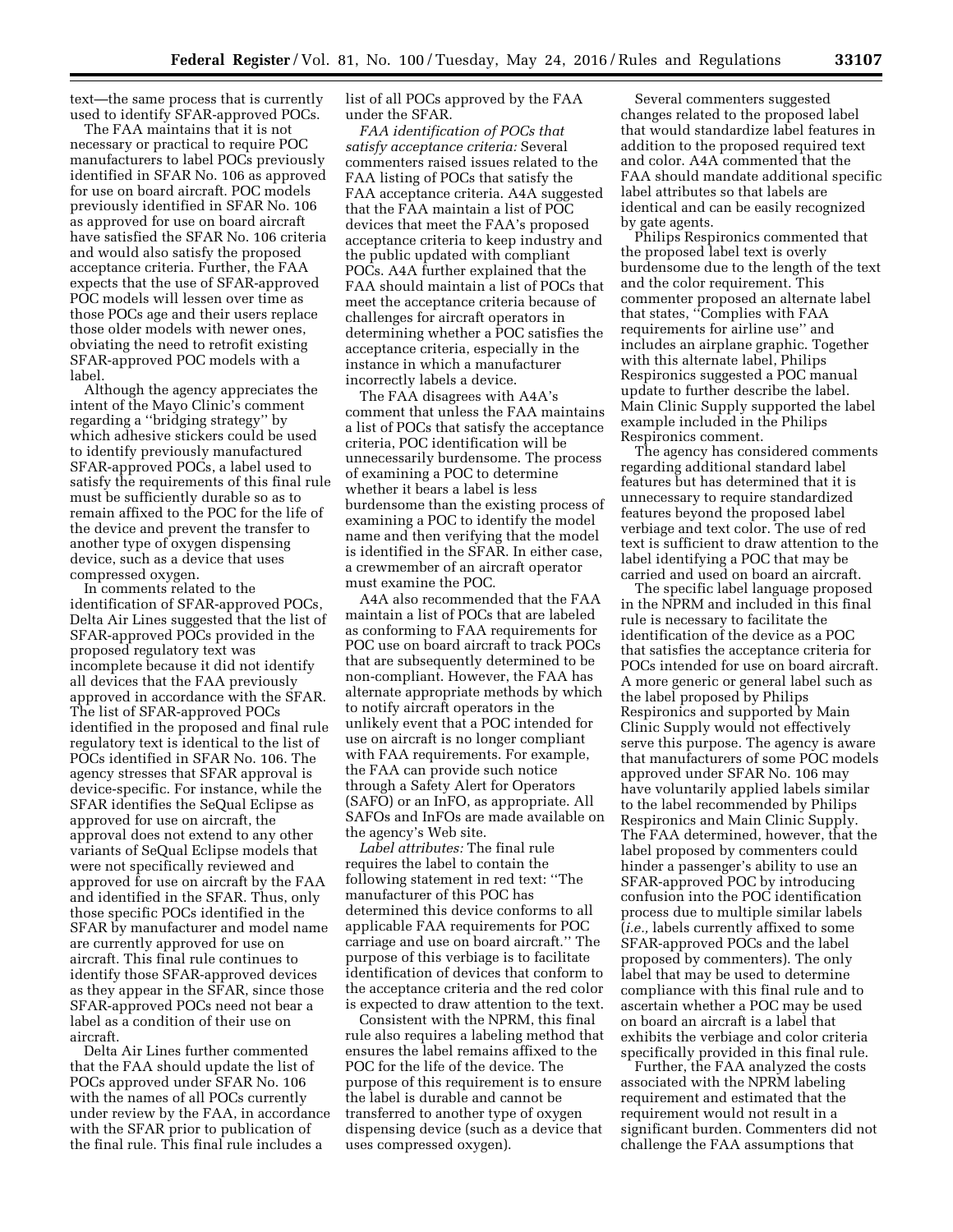provide a basis for the estimate of the labeling costs in the NPRM. Given that the final rule label verbiage includes only minimal changes from the proposed label verbiage, the final rule is not expected to result in a significant burden to POC manufacturers.

Additionally, the FAA notes that, although the agency supports the Philips Respironics comment regarding POC manufacturer manual updates to describe the label, it would reach beyond the scope of the proposal for the FAA to require POC manufacturers to include additional information in the POC user manual. However, the FAA encourages manufacturers to inform POC users of issues pertaining to POC use on board aircraft.

Finally, A4A commented that if the POC acceptance criteria were to change, the FAA should change the label requirements to distinguish those POCs that meet the new acceptance criteria from those that do not meet the new acceptance criteria. The agency will consider this comment if it finds that a future rulemaking is required to revise POC acceptance criteria.

#### *E. Manufacturer Determination of Conformance to Acceptance Criteria*

Two individuals questioned whether the FAA should rely on POC manufacturers to determine that a POC is safe and fits within the regulatory requirements. One of the individual commenters recommended that POC manufacturers demonstrate compliance with the acceptance criteria to the FAA before labeling the device as satisfying those criteria. In a related comment, Delta Airlines recommended that the FAA should require POC manufacturers to provide airlines with the data that demonstrates compliance with the acceptance criteria at the airlines' request.

The FAA employs a range of oversight approaches throughout title 14. The process in this final rule that allows manufacturers to self-certify that their POC conforms to all applicable requirements for use on board aircraft and to affix a label that can be reviewed by aircraft operators and passengers is consistent with other existing agency oversight practices. For example, child restraint system (CRS) manufacturers self-certify (via a label) that their CRS meets all applicable performance criteria and is approved for use on aircraft. In another example, the Technical Standard Order (TSO) program involves a process where a manufacturer makes statements of conformance to the standards in a particular TSO for many different types of articles used on aircraft.

In the case of POCs, the FAA has determined that the devices present minimal risk to aircraft operations. Additionally, the proposed and final rule acceptance criteria for POCs leverage existing regulatory requirements that are applicable to POCs and relevant to the safe carriage and use of POCs, including the use of POCs on board aircraft. The purpose of the label applied by POC manufacturers is to facilitate aircraft operator and passenger identification of devices that meet the acceptance criteria required for POCs intended for use on board aircraft.

Accordingly, a case-by-case POC approval process is unnecessarily burdensome to mitigate any potential risk presented by POCs. An aircraft operator seeking specific information regarding a POC may reach out to a POC manufacturer without FAA regulation. The agency also notes that POC user manuals and POC manufacturer Web sites also provide information pertaining to the attributes and functions of the associated POCs.

#### *F. Prohibition on Smoking or Open Flame*

SFAR No. 106 prohibits smoking or open flame within 10 feet of any person using a POC. In the NPRM, the agency proposed to retain this restriction. The agency did not receive any comments on the proposal to retain the SFAR prohibition on smoking or open flame near a person using a POC. Accordingly, the final rule includes this proposal without change.

Although the risk posed by concentrated oxygen is minimal when generated at a pressure below that which would trigger the application of the HMR, given the unique environment of an aircraft, the agency has determined that it is reasonable to provide an additional margin of safety by prohibiting smoking or open flame in the vicinity of a person using a POC. Accordingly, the agency will maintain the existing prohibition on smoking or open flame within 10 feet of a person using a POC by extending the smoking prohibitions in existing §§ 121.574, 125.219, and 135.91 to POCs and adding language to specifically prohibit an open flame.

The smoking prohibition in existing §§ 121.574, 125.219, and 135.91 effectively results in a prohibition on an open flame. However, given the risks created by smoking near a person using medical oxygen and the storage of such oxygen, in this final rule the agency will ensure that this restriction is clear by explicitly prohibiting an open flame in addition to smoking.

Finally, as proposed, this final rule amends the regulatory text in § 125.219(b) to prohibit smoking not only within 10 feet of where medical oxygen is being used but also within 10 feet of where it is stored. This amendment is consistent with the preamble for the final rule issuing § 125.219 as well as the prohibitions on smoking within 10 feet of the location of medical oxygen storage or use in §§ 121.574 and 135.91. *See* 45 FR 67214, 67230 (October 9, 1980).

# *G. Operational Requirements*

#### 1. Exit Seats

Section 3(a)(4) of SFAR No. 106 prohibits a person using a POC from sitting in an exit row. The FAA proposed to eliminate this SFAR No. 106 provision from the final rule.

AFA and an anonymous commenter recommended that the FAA retain the provision in SFAR No. 106 prohibiting a passenger from using a POC while sitting in an exit row. Both commenters noted that POC tubing would create obstacles in the exit row. AFA stated that generally, certificate holders should have the responsibility for determining the suitability of passengers who occupy exit seats; however, they maintained that an explicit restriction on exit row seating would eliminate any ambiguity about a POC user's ability to assist in an emergency.

The FAA agrees with commenters in that a passenger's ability to perform exit row functions could be impeded by the presence of the device, possibly creating a tripping hazard and an obstacle to egress. Thus, although §§ 121.585 and 135.129 require the certificate holder to determine the suitability for passengers it permits to occupy exit seats, the final rule retains the SFAR No. 106 provision prohibiting passengers using a POC from sitting in exit seats to eliminate any potential ambiguity pertaining to whether a passenger using a POC may occupy an exit seat.

#### 2. Stowage of Portable Oxygen Concentrators

SFAR No. 106, section 3(a)(3) states that during movement on the surface, takeoff, and landing, the POC must either be stowed under the seat in front of the user, or in another approved stowage location, so as not to block the aisle way or entryway into a row. Further, SFAR No. 106 limits the location of POC use to a seat location that does not restrict any passenger's access to, or use of, any required emergency or regular exit, or the aisle(s) in the passenger compartment. However, FAA regulations in parts 121,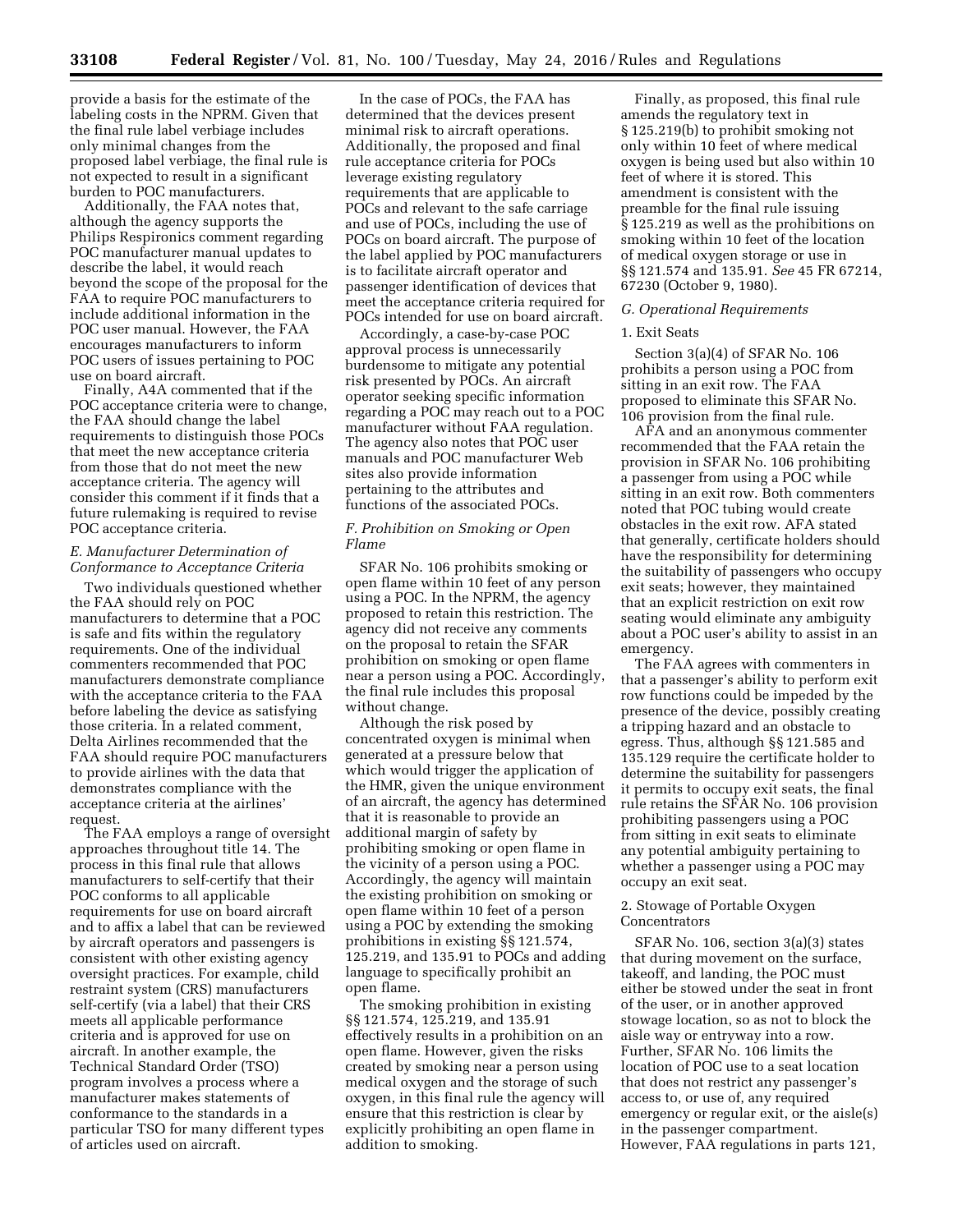125, and 135, also address the stowage of carry-on items and carriage of cargo in the passenger cabin to ensure an appropriate stowage location and that emergency exit row access is not hindered by carry-on items or cargo. *See*  §§ 121.285, 121.589, 125.183, and 135.87. Thus, the FAA proposed to eliminate the POC stowage requirement in SFAR No. 106.

AFA recommended that the FAA retain the requirements in section 3(a)(3) of SFAR No. 106 that pertain to POC stowage. AFA stated that, for consistency with existing medical oxygen rules that require certificateholder provided equipment to be ''appropriately secured,'' (§§ 121.574, 125.219 and 135.91) the final rule regulatory text should continue to address stowage requirements for passengers' POCs. The commenter stated that some operators might conclude that only devices furnished by the certificate holder are required to be secured or stowed unless POC stowage is specifically addressed.

Although the FAA continues to expect that POC stowage will be addressed in an operator's carry-on baggage program in accordance with the requirements of 14 CFR 121.285, 121.589, 125.183 and 135.87, the FAA agrees with the commenter that retaining and specifically addressing POC stowage (and thereby reinforcing POC stowage requirements) could increase the likelihood of safe stowage of passenger supplied POCs. Accordingly, as found in SFAR No. 106, this final rule includes a specific requirement for POCs to be stowed during movement on the surface, takeoff, and landing.

Notably, the user manuals for 18 of the POC models currently approved under SFAR No. 106 specify oxygen tube length. Every manual specifying oxygen tube length indicates the associated POC has at least 7 feet of tubing, which is long enough to allow a passenger to use a device stowed under a seat.

# *H. Discussion of Special Federal Aviation Regulation No. 106 Requirements Excluded From Final Rule*

The FAA has determined that many of the requirements included in SFAR No. 106 are overly prescriptive or redundant with existing rules and are therefore not necessary. Accordingly, the FAA has not retained them in this final rule. A discussion of the SFAR No. 106 requirements excluded from this final rule follows.

1. Special Federal Aviation Regulation No. 106 Requirements Addressed in Existing Regulations

a. Passenger Movement About the Cabin While Using a Portable Oxygen Concentrator

SFAR No. 106, section 3(a)(6) states that when the PIC turns off the ''Fasten Seat Belt Sign,'' or otherwise grants permission to move about the passenger cabin, passengers may continue to use their POC while moving about the cabin. The agency included this provision in SFAR No. 106 in response to commenters' concerns that the agency should allow passengers using a POC to operate the device for the entirety of the flight, if necessary. Therefore, in the final rule implementing SFAR No. 106, the agency stated that passengers are allowed to use a POC for the duration of the flight, including during movement on the surface, takeoff, and landing. The agency also stated that once passengers were allowed to move about the cabin of the aircraft, they would be allowed to bring the POC with them. *See* 70 FR at 40159.

In the NPRM, the agency proposed to remove section 3(a)(6) of the SFAR. Section 3(a)(6) of the SFAR is unnecessary because there are no regulations directed at passengers using a POC that would limit their movement about the cabin when passenger movement is permitted by the PIC. Accordingly, as proposed in the NPRM, the final rule does not include a provision similar to section 3(a)(6) of the SFAR. The agency did not receive any comments on the proposed elimination of this SFAR No. 106 provision.

b. Protection of Batteries From Short Circuit

SFAR No. 106, section 3(b)(6) requires passengers to ensure all POC batteries carried on board the aircraft in carry-on baggage are protected from short circuit and packaged in a manner that protects them from physical damage. Batteries protected from short circuit include: (1) Those designed with recessed battery terminals; or (2) those packaged so that the battery terminals do not contact metal objects (including the battery terminals of other batteries). Additionally, when a passenger carries a POC on board an aircraft as carry-on baggage, and does not intend to use the POC during the flight, the passenger must remove the battery and package it separately unless the POC contains at least two effective protective features to prevent accidental operation and potential overheating of the battery within the POC during transport.

The FAA proposed to eliminate the SFAR No. 106 provisions applicable to spare batteries carried by passengers on board aircraft for use in POCs because they are unnecessary. The portion of SFAR No. 106, section 3(b)(6) addressing spare batteries is redundant with PHMSA regulations applicable to spare lithium batteries carried by passengers on board aircraft. *See* 49 CFR 175.10(a)(18).

A4A commented that the FAA should strongly recommend that POC manufacturers include a carrying case for spare lithium battery packs to ensure battery isolation and insulation. The FAA supports any action a POC manufacturer takes to facilitate passenger, crewmember, and operator compliance with the requirements for the safe carriage of lithium ion batteries on board aircraft, including spares. However, the agency does not agree that the commenter's recommendation is necessary because PHMSA has identified the requirements for safe carriage of spare lithium batteries used to power all PEDs carried by aircraft passengers or crewmembers. *See* 49 CFR 175.10(a)(18).

PHMSA requires all lithium batteries to be of a type proven to meet the requirements of each test, including Test T.7 (Overcharge), in Part III, Subsection 38.3 of the UN Manual of Tests and Criteria. *See* 49 CFR 173.185 and 175.10(a)(18). Additionally, PHMSA requires spare lithium batteries carried on board aircraft to be carried in the cabin in carry-on baggage and individually protected from short circuit to mitigate the risk of a fire during flight (*e.g.,* by placement in original retail packaging, by otherwise insulating terminals by taping over exposed terminals, or by placing each battery in a separate plastic bag or protective pouch). *See* 49 CFR 175.10(a)(18).

The agency notes that the SFAR diverges from PHMSA requirements pertaining to installed batteries. *See* 49 CFR 175.10(a)(18). The SFAR requires a passenger to remove a POC battery if the device does not have at least two features that prevent accidental operation. The HMR, however, do not require an installed battery to be removed from any PED, which would include a POC that is not in use. *See* 49 CFR 175.10(a)(18).

Based on the analysis of currently approved POCs and PHMSA requirements applicable to lithium ion batteries carried by passengers and crewmembers to power PEDs, an independent FAA requirement for two protective features as a prerequisite to leaving an installed battery in a POC is unnecessary. The agency reviewed the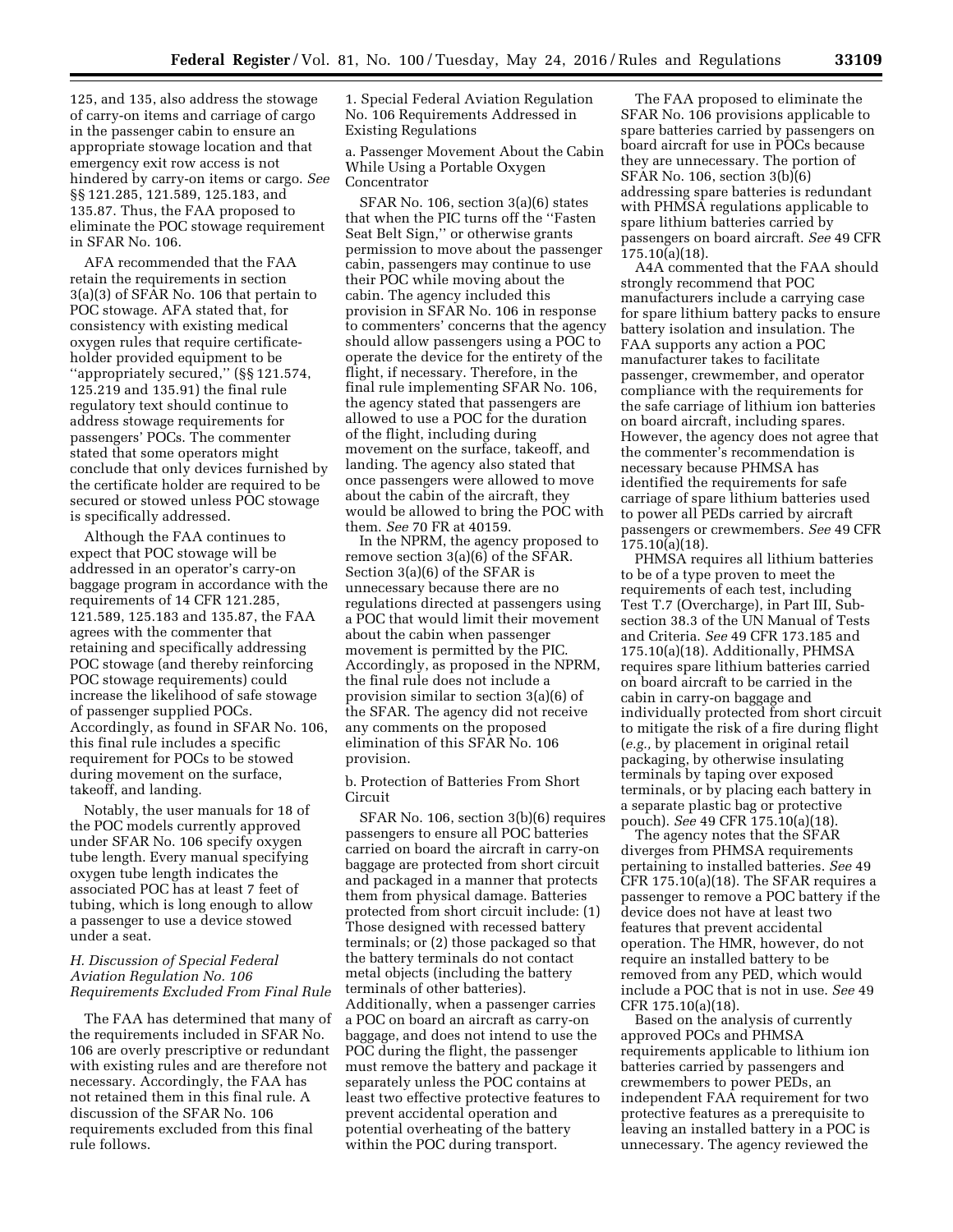24 SFAR-approved POCs and determined those POCs all have at least two design features preventing inadvertent or accidental operation. Thus, batteries may remain in SFARapproved POCs while those POCs are not in use.

In addition, current PHMSA regulations address the safe transportation of lithium ion batteries as well as passenger carriage of lithium ion batteries. Lithium batteries must be of a type proven to meet the requirements of each test, including Test T.7 (Overcharge), in Section 38.3 of the UN Manual of Tests and Criteria. *See* 49 CFR 173.185.

Based on the analysis of SFARapproved POCs and the applicable HMR, an independent FAA requirement for two protective features as a prerequisite to leaving an installed battery in a POC is unnecessary. All POCs currently used on board aircraft are equipped with two protective features and all lithium ion batteries must be designed to satisfy the overcharge test protection, therefore, the risk of a fire originating from the battery is minimal. Accordingly, this final rule eliminates SFAR No. 106, section 3(b)(6) from title 14.

2. Special Federal Aviation Regulation No. 106 Requirements Excluded in Their Entirety

a. Physician Statement and Pilot in Command and Aircraft Operator Notification Requirements

Section 3(b)(3) of SFAR No. 106 requires passengers intending to use a POC to have a written statement signed by a licensed physician, and kept in that person's possession that states whether the user of the device has the physical and cognitive ability to see, hear, and understand the device's aural and visual cautions and warnings and is able, without assistance, to take the appropriate action in response to those cautions and warnings; states whether or not oxygen use is medically necessary for all or a portion of the duration of the trip; and specifies the maximum oxygen flow rate corresponding to the pressure in the cabin of the aircraft under normal operating conditions.

Section 3(b)(3) of SFAR No. 106 further requires a passenger to inform the aircraft operator that he or she intends to use a POC on board the aircraft and to allow the crew of the aircraft to review the contents of the physician's statement. Similarly, section 3(a)(5) of SFAR No. 106 requires PIC notification whenever a passenger brings and intends to use a POC on

board the aircraft. The PIC must be apprised of the physician's written statement required by section 3(b)(3) of the SFAR including the nature of the passenger's oxygen needs and the passenger's ability to understand operational and warning information presented by the POC.

As proposed, the FAA will no longer require POC-using passengers to present a physician's statement, to notify the aircraft operator and PIC of their intended POC use, to inform the PIC of the contents of their physician's statement, and, to allow the crew of the aircraft to review the content of their physician's statement. The FAA received comments related to these proposals from two POC suppliers (Main Clinic Supply and OTG), the Mayo Clinic, AMDA, and a number of individuals. The FAA has reviewed and considered all comments regarding the physician's statement and pre-flight notification of POC use.

*Physician statement:* Two individual commenters supported the FAA proposal to relieve passengers from obtaining a physician's statement as a condition of their use of a POC on aircraft. Main Clinic Supply supported the proposal to relieve passengers from having to provide a physician statement commenting that the current requirement for a written, signed physician statement for every flight is not practical, causes many delays, and may inhibit POC users' air travel. Main Clinic Supply also stated that physicians and their staff do not have the resources to provide POC training to patients, explaining that the POC user must be responsible for reading the POC operating manual and asking the necessary questions of their oxygen provider.

OTG, AMDA, the Mayo Clinic, and some individual commenters did not support the FAA proposal to remove the requirement for passengers to carry a physician's statement as a condition of POC use on aircraft. OTG, AMDA, and some individual commenters indicated that removal of the existing physician's statement and notification requirements would cause diversions, impact passenger travel, and be costly to the airlines. Generally, commenters asserted that the FAA should retain the SFAR No. 106 requirement for a physician's statement because it ensures that passengers seeking to use a POC on board an aircraft have consulted with a physician regarding POC use in the aircraft environment prior to travel. Commenters also challenged statements in the NPRM regarding POC function in the aircraft environment.

The Mayo Clinic commented that it is particularly important for individuals who have ''poor respiratory reserve'' to have health care provider oversight. In this regard, the physician statement is a form of ''safety net'' to trigger these conversations between passengers and their treating providers. It is critical that these conversations occur prior to air travel since decompensation on board a flight may require urgent response. OTG and some individual commenters commented that additional interaction between a POC user and his or her physician is necessary to educate passengers with limited experience with POC use; to address discrepancies between the POC prescription and the POC provided by a supplier; and to help the POC user account for the effects of cabin pressurization on POC use.

OTG indicated in its comments that the flow rate on a POC prescription may not be appropriate for cabin altitudes. In a related comment, the Mayo Clinic stated, ''[A]lthough a physician or other health care provider with prescribing privileges writes prescriptions for devices to deliver supplemental oxygen, many providers are unfamiliar with the physiology of altitude.'' OTG also commented that, in its experience, a large percentage of physicians and the majority of passengers incorrectly assume aircraft cabins are pressurized to sea level. OTG stated that based on this assumption, physicians do not provide their POC-using patients with recommendations regarding oxygen flow adjustments during air travel when most will require higher flow rates in a pressurized cabin than at sea level. OTG further asserted that the POC will not produce the same percentage of oxygen in a pressurized cabin and the oxygen saturation level of the passenger will be decreased due to the normal physics of the partial pressure of the oxygen on pulmonary tissue.

The agency clarifies that SFAR No. 106 does not specifically require a passenger to obtain a new physician's statement prior to each flight. *See* 70 FR at 40161. Also, SFAR No. 106 does not require the physician's statement to account for the duration of a specific flight, variables that may arise in flight conditions, changes in a patient's oxygen needs over time, or variables that may arise in connection with an individual's medical condition. Further, commenters noted that not all physicians may be familiar with effects of cabin pressure or realize that aircraft are not pressurized to sea level. For these reasons, while the SFAR No. 106 requirement for a physician's statement may result in a one-time conversation about a passenger's POC use on an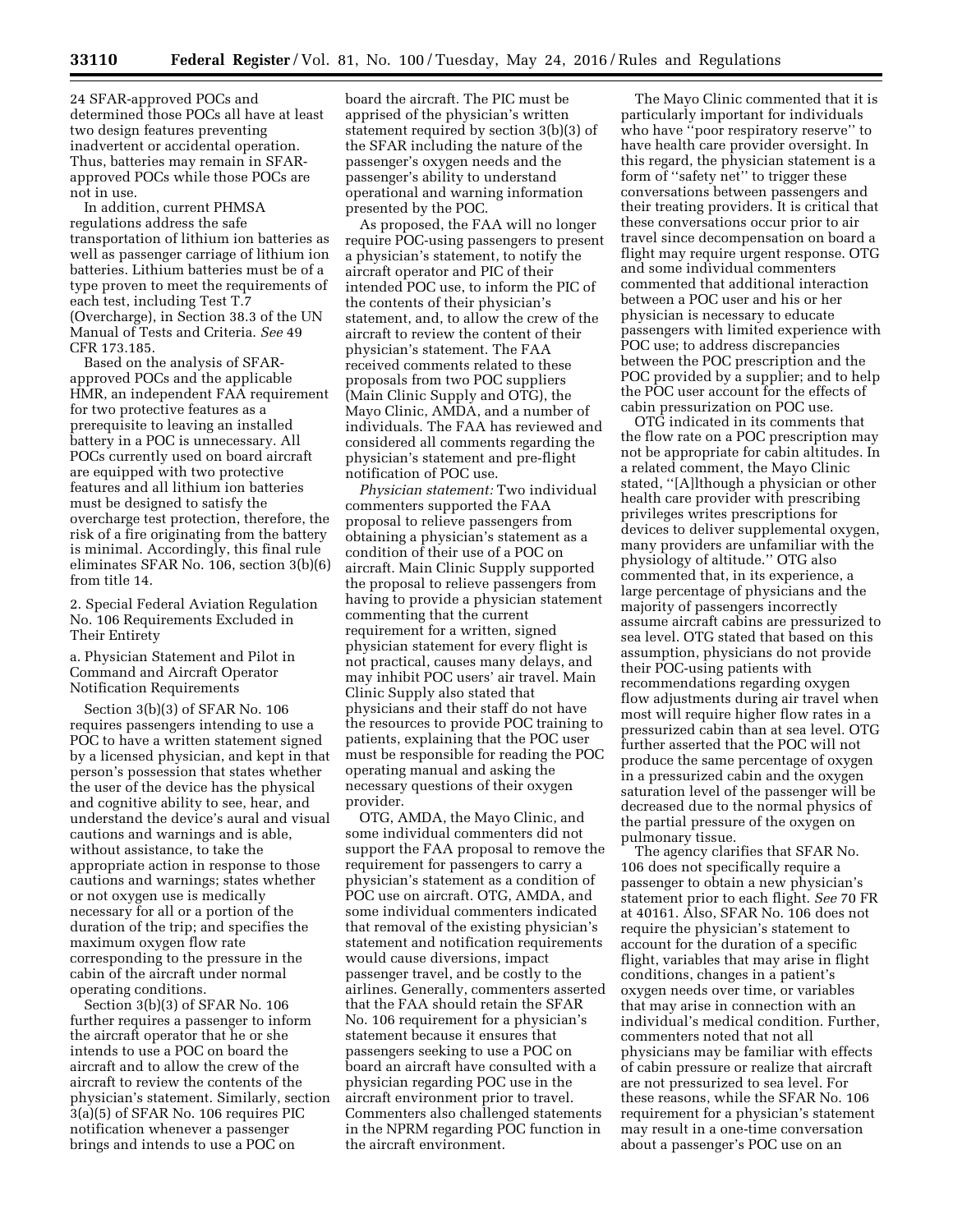aircraft at some point in time, the requirement to obtain such a statement may not provide the POC education and ''safety net'' expected by commenters.

The FAA appreciates and concurs with comments regarding the need for vigilance and understanding of all nuances associated with POC use on aircraft. The agency appreciates and has considered commenters' concerns about the physiology of flight and its relationship to POC use. The FAA emphasizes that pre-flight preparation on the part of the POC-using passenger, working closely with an appropriate medical professional, should always occur when traveling with any medical device. While preparation may differ for each POC-using passenger, depending on the aircraft and kind of operation included in his or her travel plans, passengers may wish to consider such factors with their medical professional such as past experience using a POC, cabin pressurization, layovers, length of flight, and pre-flight activities that could lead to compromised lung function in flight. The FAA also encourages POCusing passengers to carry documentation regarding the device they intend to use including any pertinent documentation provided to them by a medical professional or any medical certificate required by the carriers in accordance with the Department's air travel disability regulation in 14 CFR 382.23.

However, the FAA believes that retaining the SFAR No. 106 requirement for a physician's statement as evidence of this medical consultation is not the most effective education tool in those circumstances in which the physiology of altitude could come to bear on POC use and should not be relied on as the means to address the range of variables potentially affecting passengers using POCs during flight. The FAA has determined that it is more effective to provide reasoned guidance and public outreach to educate POC users and physicians regarding considerations pertaining to POC use during flight in a pressurized cabin. The FAA provides information on passenger health and safety on its Web site (*e.g., [http://](http://www.faa.gov/passengers/fly_safe/health/comprehensive/) [www.faa.gov/passengers/fly](http://www.faa.gov/passengers/fly_safe/health/comprehensive/)*\_*safe/ [health/comprehensive/](http://www.faa.gov/passengers/fly_safe/health/comprehensive/)*). The FAA has also updated the POC-specific guidance in AC–120–95B and expects to update its Web site with information a passenger may want to consider when traveling with a POC.

As is the case with in flight use of any medical device, passengers who need to use a POC on board an aircraft should always consult with an appropriate medical professional and their chosen air carrier before traveling. Doing so

ensures that passengers are prepared for each flight they take, particularly if, as one commenter noted a prescription may not address adjustments that may be appropriate for POC use on a pressurized aircraft. However, the FAA has determined that the specific, regulatory requirement set forth in the SFAR requiring POC-using passengers to obtain, present, and allow for scrutiny of a physician's statement, as a condition of admission on board an aircraft is particularly burdensome for passengers seeking to use a POC during air travel.

The FAA intended for the SFAR to provide a framework, not previously available, under which persons with a need to use personal oxygen therapy could use their own devices during a flight, thereby increasing accessibility to air travel for POC-using passengers. With more than 10 years of experience with POC technology and POC use on aircraft, the FAA has determined that the requirement for a passenger to provide for aircraft operator, crewmember, and PIC scrutiny, a physician statement pertaining to a medical device that the passenger is solely responsible for during the flight, was an overly conservative addition to the POC oversight framework. Removing the requirement to obtain a physician's statement affects a paperwork requirement; it does not affect passengers' responsibility to be prepared for travel. The purpose of this final rule is to continue to provide POCusing passengers access to air travel, while addressing device safety for aircraft use; it is not intended (and is not within FAA authority) to set forth a standard of medical care for POC-using passengers. Further, the FAA does not require passengers who supply any other medical device for their own use during a flight to provide a physician's statement as a condition of device usage during flight.

Additionally, as mentioned previously, existing DOT requirements in 14 CFR part 382 continue to include a provision to further mitigate the possibility of medical events including those that could result in a diversion. Sections 382.23(b) and 382.133 authorize carriers to require a passenger needing medical oxygen inflight to provide a medical certificate to ensure the passenger can complete the flight safely without requiring extraordinary medical assistance during the flight.

AMDA indicated that the FAA should conduct additional research regarding the potential impact of the elimination of the physician's statement. The FAA has determined that additional research is not necessary at this time because the

FAA expects physician consultation to continue as appropriate for the use of any medical device, and that pre-flight notice of POC use on the aircraft will continue in light of the requirement for each aircraft operator to determine whether the POC bears the label required for use on board aircraft.

The purpose of the SFAR and the FAA's action in this final rule is to address continued use of POCs on aircraft without compromising the safety of the aircraft operation. The agency has determined the SFAR No. 106 requirement for a physician statement creates an unnecessary burden that may not ultimately serve the purpose contemplated by commenters. The FAA emphasizes that removing the requirement to obtain a physician's statement affects a paperwork requirement; it does not affect passengers' responsibility to be prepared for travel, including obtaining a medical certificate if the carrier chooses to require one as allowed by 14 CFR 382.23 and 382.133. All passengers using a medical device in an aircraft environment are responsible for preparing for the flight such that they can ensure that the device will function properly during the flight and provide the requisite medical support. Therefore, as proposed, this final rule discontinues the SFAR requirement for a physician statement.

*PIC and aircraft operator notification:*  OTG, AMDA, and several individual commenters did not support the proposal to remove the requirements for pre-flight notification of the aircraft operator and PIC regarding POC use on board an aircraft. These commenters, however, did not provide specific reasons for maintaining the notification requirements. One anonymous commenter asserted that advance notice that a passenger expects to use a POC would allow crewmembers to prioritize actions during multiple cabin events.

Under this final rule, the PIC and aircraft operator (through a crewmember or gate agent) will continue to receive notice of a passenger's POC use during flight as the operator determines during pre-boarding procedures whether the device has the label now required for POC use on the aircraft. Accordingly, as proposed, the FAA discontinues the specific requirement for passengers to notify the aircraft operator and PIC of intended POC use during a flight because a specific notification requirement is unnecessary.

OTG also stated that several POCrelated incidents have occurred in flight but did not provide any specific examples, information, or data regarding such diversions or incidents. OTG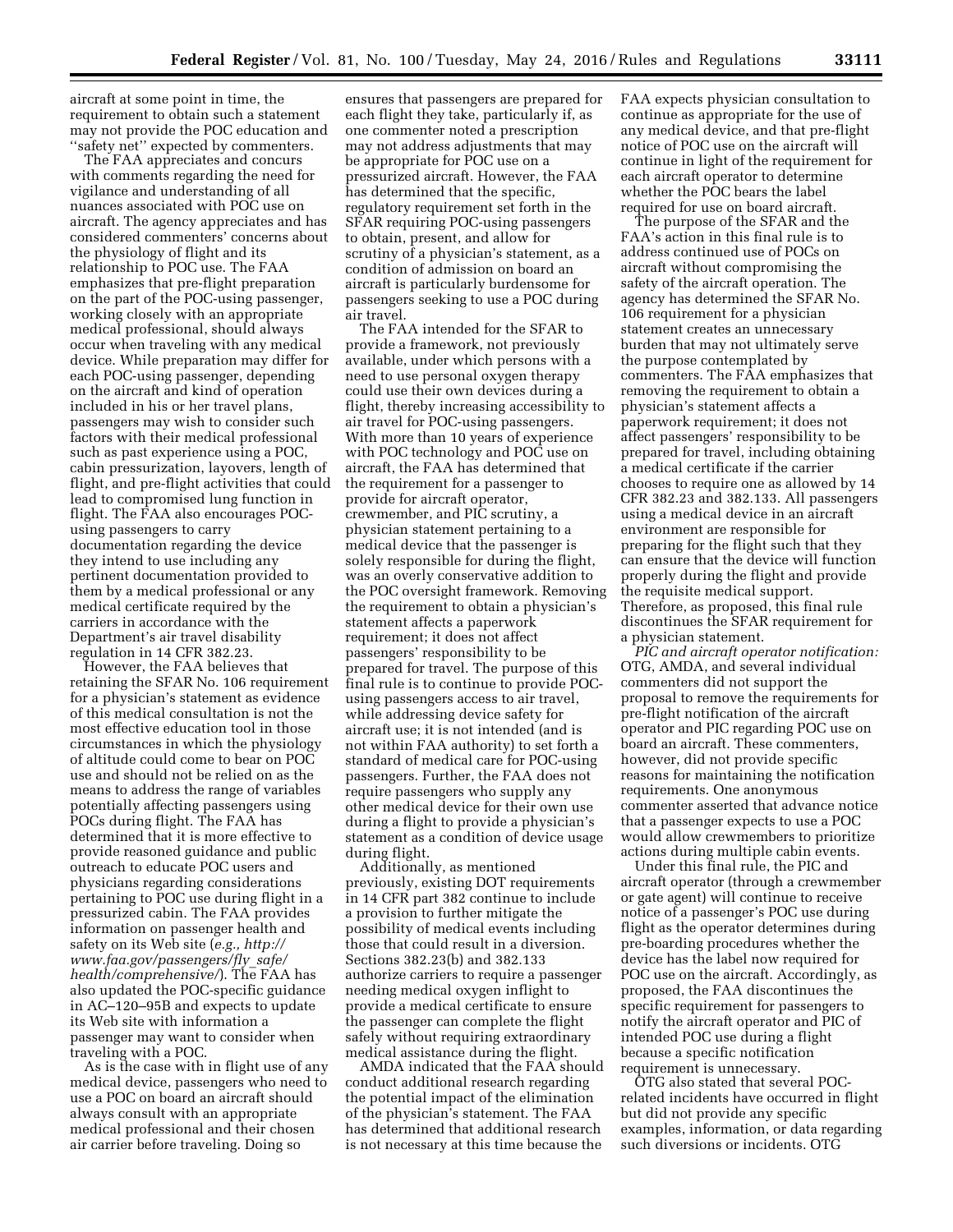further stated that the FAA should have contacted ''air-to-ground'' medical service providers to document POCrelated incidents.

The agency reviewed air carrier safety data collected from 2005 through 2014—a period of nearly 10 years—and found no instances of POC malfunction during flight or any related medical incident or diversion. This review included information from several accident, incident, and voluntary reporting databases.17 Further, no ''airto-ground'' medical service providers contacted the agency regarding any POC incidents, nor did they provide any comments to the agency in this regard during the open comment period.

Although the FAA is removing the requirement for pre-flight notification, under existing DOT requirements in 14 CFR part 382, carriers continue to be permitted to require individuals who wish to use a POC on aircraft to contact them 48 hours before scheduled departure. Carriers are permitted to require this pre-flight notification so they can ensure that a passenger knows the expected maximum flight duration and can use this information in determining the number of spare batteries that he or she will need to power the POC during the flight.

#### b. Portable Oxygen Concentrator Alarms

SFAR No. 106, section 3(b)(1) requires a passenger using a POC on board an aircraft to be capable of hearing the unit's alarms and seeing alarm light indicators. SFAR No. 106 also requires passengers using a POC to have the cognitive ability to take appropriate action in response to the various POC caution alarms, warning alarms, and alarm light indicators, or travel with someone capable of performing those functions.

In the NPRM, the FAA proposed to eliminate the requirement for a passenger using a POC on board an aircraft to be capable of hearing the unit's alarms and seeing alarm light indicators. An anonymous commenter stated that the FAA should retain this requirement because a continuous audio alarm could be very disruptive and compound other abnormal events occurring in the cabin. The commenter added that the absence of alarm events over the last 10 years does not mean that an alarm event will not occur in the

future. Additionally, OTG commented that in its experience, an individual may not be able to respond to alarms even if a physician states that the individual can respond to the POC alarms.

Crewmembers receive training on how to respond to unanticipated events that may arise on board the aircraft including disruptions in the cabin and other abnormal events. Further, it is a passenger's responsibility to read the POC operator's manual and direct questions to their physician to ensure understanding of oxygen flow settings and the appropriate responses to alarms.

The SFAR No. 106 requirements pertaining to POC alarms are based on information in the user manual of the first POC approved by the FAA. *See* 69 FR at 42325. Based on a review of 20 user manuals for POCs identified in SFAR No. 106, the agency has determined POC alarms may provide information regarding the general operation of the POC, as well as information regarding the power source and detection of the POC user's breath. Since these alarms help ensure the device functions as intended, the FAA believes that removing this requirement will not affect aviation safety.

The FAA also emphasizes that it has not identified any incidents regarding POC malfunctions on board aircraft during the period of time that POCs have been permitted on aircraft. A 10 year look-back period includes data from almost 78 million domestic flights with no adverse POC incidents. *See [http://www.transtats.bts.gov/Data](http://www.transtats.bts.gov/Data_Elements.aspx?Data=2)*\_ *[Elements.aspx?Data=2.](http://www.transtats.bts.gov/Data_Elements.aspx?Data=2)* The agency has determined that this is sufficient data to provide an appropriate indicator of future POC safety. Therefore, as proposed, this final rule eliminates the SFAR No. 106 requirement pertaining to alarms (section 3(b)(1)).

c. Ensuring the Portable Oxygen Concentrator is Free of Petroleum Products

SFAR No. 106, section 3(b)(2) requires a passenger using a POC to ensure the POC is free of oil, grease, or other petroleum products and is in good condition free from damage or other signs of excessive wear or abuse. This provision is similar to a warning statement found in the user manual of the first POC approved by the FAA and to a provision in the medical oxygen rules (§§ 121.574, 125.219, and 135.91). See 69 FR at 42325. The agency proposed to eliminate this SFAR No. 106 provision.

OTG commented that for passengers who rent their POCs, the condition of the device and its batteries is dependent on the purveyor of the equipment. The

FAA expects POC users to ensure that a POC they intend to use is in good condition so that it may function properly to provide the needed oxygen therapy whether the POC user is on the ground or on an aircraft. Further, while petroleum products may accelerate an existing fire, the volume of petroleum products necessary to accelerate a fire is unlikely to be found on the exterior of a POC, and this concern is not addressed as a specific requirement for other PEDs carried on board aircraft. Therefore, this final rule eliminates the requirements in section 3(b)(2) of SFAR No. 106 because the requirements are unnecessary.

#### d. Use of Salves and Lotions

SFAR No. 106, section 3(b)(4) states only oxygen approved lotions or salves may be used by persons using a POC on board an aircraft. In the NPRM, the FAA proposed to eliminate this prohibition in its entirety and did not receive any comments on this proposal.

The requirement in SFAR No. 106, section 3(b)(4) came from the user manual of the first POC approved by the FAA. The FAA believes it is the passenger's responsibility to ensure he or she is using products that meet the POC manufacturer's requirements for salve and lotion usage with a POC. The risks and responsibilities associated with lotions or salves that are not oxygen approved or are petroleumbased are addressed in the preceding discussion on the elimination of the requirement for the user to ensure that the POC is free from petroleum products. Therefore, as proposed, this final rule does not retain the prohibition in section 3(b)(4) of SFAR No. 106.

#### e. Carriage of a Sufficient Number of Batteries

SFAR No. 106, section 3(b)(5) requires passengers intending to use a POC during a flight to obtain from the aircraft operator, or by other means, the duration of the planned flight and carry a sufficient number of batteries to power the device for the duration of the oxygen use specified in the passenger's physician statement, including a conservative estimate of any unanticipated delays. In the NPRM, the agency proposed to eliminate this SFAR No. 106 requirement.

Delta Air Lines commented that this final rule should retain the battery carriage requirements found in SFAR No. 106 and current 14 CFR 382.133(f)(2) because passengers often mistakenly assume that electrical outlets are available to power portable medical devices. The FAA is not aware of any specific incidents of confusion

<sup>17</sup> Voluntary Disclosure Reporting Program (VDRP), Service Difficulty Reporting System (SDRS), National Transportation Safety Board Aviation Accident and Incident Data Systems (NTSB), National Aeronautics and Space Administration Aviation Safety Reporting System (ASRS) and FAA Accident/Incident Data System (AIDS).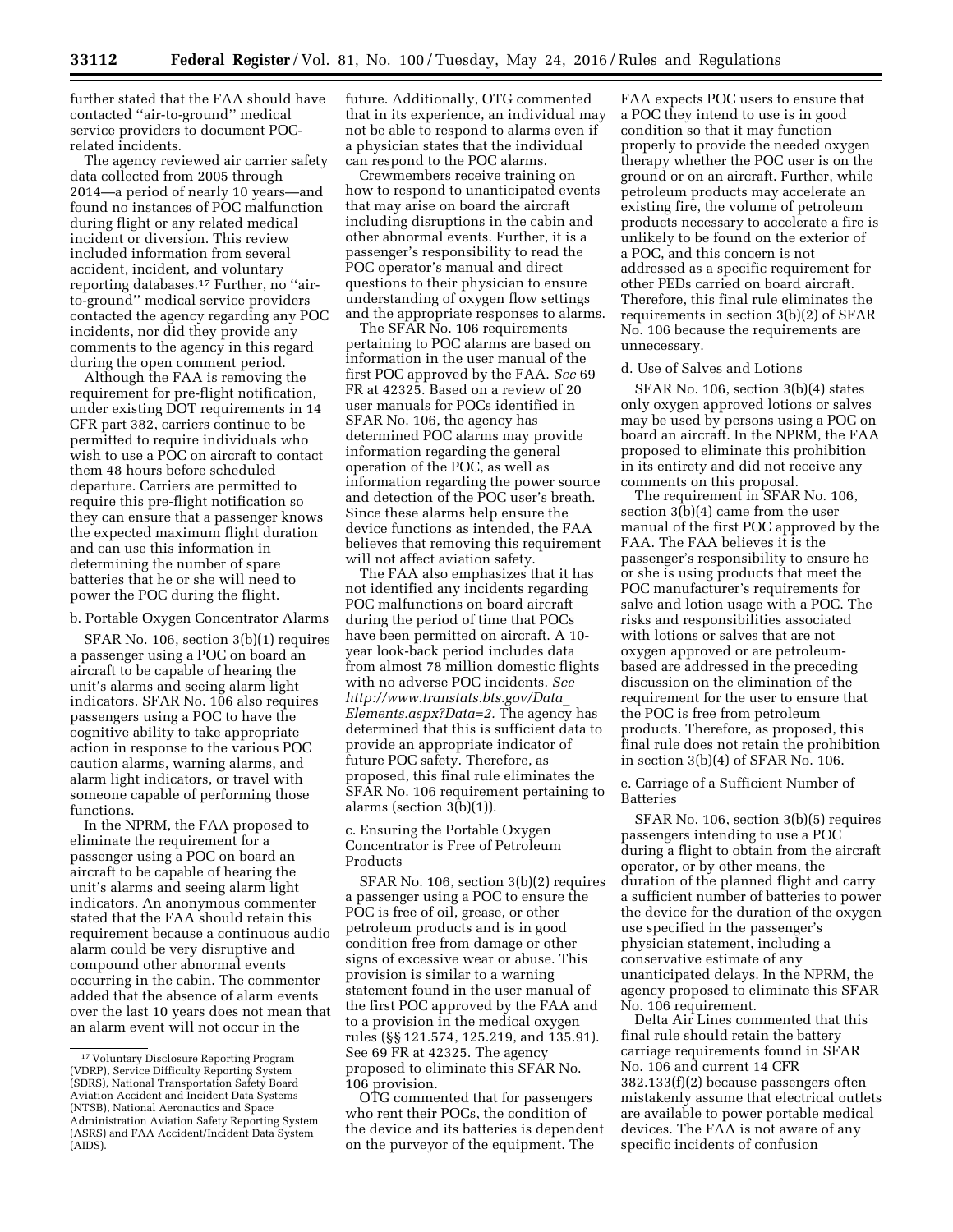regarding availability of electrical outlets to power POCs. FAA guidance (AC 120–95B as well as previous editions of this AC) addresses aircraft operator and passenger issues pertaining to the use of electrical outlets to power POCs. Further, many air carriers, including the commenter, disclose applicable policies on their Web sites regarding the availability and use of on board electrical outlets for electronic devices intended for use during flight. The FAA encourages air carriers to continue this practice.

Additionally, as noted in the Delta Air Lines comment, existing DOT regulations (14 CFR part 382) permit carriers to require an individual traveling with a POC to bring an adequate number of fully charged batteries into the cabin that will power the POC for no less than 150% of the expected maximum flight duration. *See current* 14 CFR 382.133(f)(2), revised by this rule to 14 CFR 382.133(h)(2). Part 382 also requires carriers to inform passengers who advise the carriers of their intent to use a POC on board an aircraft about the maximum duration of the flight segment. *See* 14 CFR 382.133(f)(1), revised by this rule to 14 CFR 382.133(h)(1).

OTG commented that it is almost impossible for the average passenger to assess the amount of battery power that they may need for the duration of a trip due to time zone changes, the effect of flow rate on battery duration and mistaken assumptions about their ability to recharge batteries between flights. OTG also indicated that POC manufacturer manuals are ''overly optimistic'' about battery duration, often basing their assumptions on data from new batteries.

The Mayo Clinic commented that many passengers only use a POC temporarily, during a flight, and thus are unfamiliar with the device. The Mayo Clinic added that an FAA requirement for passengers using a POC to carry a certain amount of battery power, would serve as a reminder for the passenger and his or her health care provider regarding the necessity of sufficient power for POC use, noting that the consequences of inadequate supplemental oxygen could result in the need to administer medical oxygen during the flight or divert the aircraft.

The FAA maintains that it is the passengers' responsibility to understand the performance of their POC and its battery life under varying conditions and ensure their POC will enable them to adhere to their physician's instructions. All manuals for the POCs identified in SFAR No. 106 have liter flow and battery duration charts to help

users make informed decisions regarding the number of spare batteries they need to bring to power the device and it is the responsibility of passengers using a POC during air travel to be familiar with the manual and consult their physician and POC provider as necessary. As highlighted by OTG, passengers may also want to consider the age of the device and the batteries as they assess the batteries required to power the POC for the amount of time required. The intent of the SFAR and this rulemaking is to allow passengers needing oxygen therapy during a flight to have ready access to a device that can supply that therapy, not to oversee passenger medical care.

Thus, as proposed, the FAA has eliminated the SFAR requirement to carry a certain amount of battery power. However, the Department continues to allow airlines to require individuals using POCs inflight to bring an adequate number of fully charged batteries based on the battery manufacturer's estimate of the hours of battery life while the POC is in use and the maximum duration of the flight. Also, to facilitate a passenger's ability to prepare for POC use during a flight, in AC 120–95B, published with this final rule, the FAA has provided references to the DOT requirements regarding the carriage of spare batteries. The FAA also expects to update its Web site with information a passenger may want to consider when traveling with a POC.

#### *I. Miscellaneous*

BPR Medical Limited recommended that the six continuous flow POCs approved under SFAR No. 106 should be retrofitted with an accessory to stop the flow of oxygen in the event that the POC tubing ignites. BPR states that during testing for fire propagation in tubing, BPR found that where a pulse dose mechanism provides oxygen, a fire that has developed will automatically be extinguished and will not propagate along the tubing to the oxygen source. The commenter added that while having a means to stop the flow of oxygen may be more of a concern where cigarettes might be a source of ignition, there are other possible sources of ignition on aircraft such as electro-static discharge from blankets.

FDA has recently recognized a POC performance standard (ISO 80601–2– 69:2014) that includes a clause stating that the device shall be equipped with a means to stop the flow of gas towards the patient in the case that the accessory (tubing) becomes ignited. This standard will be considered as the FDA approves or clears new POC models.

Additionally, the previous FDA recognized performance standard for POCs (ISO 8359:1996 including Amendment 1 (2012)) stated that POCs shall include a means to prevent the propagation of fire back through the oxygen concentrator outlet in the case that the tubing ignites. Although it is not clear whether all of the continuous flow devices approved under the SFAR include this means to prevent fire propagation, the FDA is allowing continued use of these devices and is not requiring existing POCs to be modified to comply with the performance standard the agency currently recognizes (ISO 80601–2– 69:2014).

Nevertheless, the commenter's suggestion to retrofit continuous flow POCs with an accessory to extinguish fire propagation in tubing is outside of the scope of the proposal and a prohibition on the use of continuous flow POCs on aircraft is not supported by aviation safety data. As previously noted, the FAA reviewed data from VDRP, SDRS, NTSB, ASRS and AIDS, and has not found any instances of POC malfunction during flight since the agency first published the SFAR.

The FAA also researched the service difficulty report (SDR) database for the period beginning the time SFAR No. 106 published (July 12, 2005) through December 2014, and ran multiple queries for the terms fires, blankets, POCs, electrostatic discharges, and insulation materials. This research covers a period where almost 78 million U.S. domestic flights occurred, revealing no SDRs related to POCs. *See [http://](http://www.transtats.bts.gov/Data_Elements.aspx?Data=2) [www.transtats.bts.gov/Data](http://www.transtats.bts.gov/Data_Elements.aspx?Data=2)*\_ *[Elements.aspx?Data=2.](http://www.transtats.bts.gov/Data_Elements.aspx?Data=2)* 

Finally, although the FAA has not identified a single instance of a fire due to passenger's use of a POC on an aircraft, passenger-carrying aircraft are equipped with effective mitigation (*i.e.,*  fire resistant cabin materials and fire extinguishers) if a fire should occur. *See*  14 CFR 25.853, 23.853, 121.215, 121.309, 125.113 and 135.155.

Accordingly, the agency has determined that no aviation safety data exists that would support further FAA action to preclude continuous flow POC models from use onboard aircraft.

#### *J. Technical Amendments*

This final rule makes two technical amendments. First, it updates a cross reference to the HMR that appears in §§ 121.574(a)(3), 125.219(a)(3), and 135.91(a)(3) and pertains to the definition of a compressed gas. Second, it removes the OMB Control No. 2120– 0702 from § 11.201(b) because the information collection burdens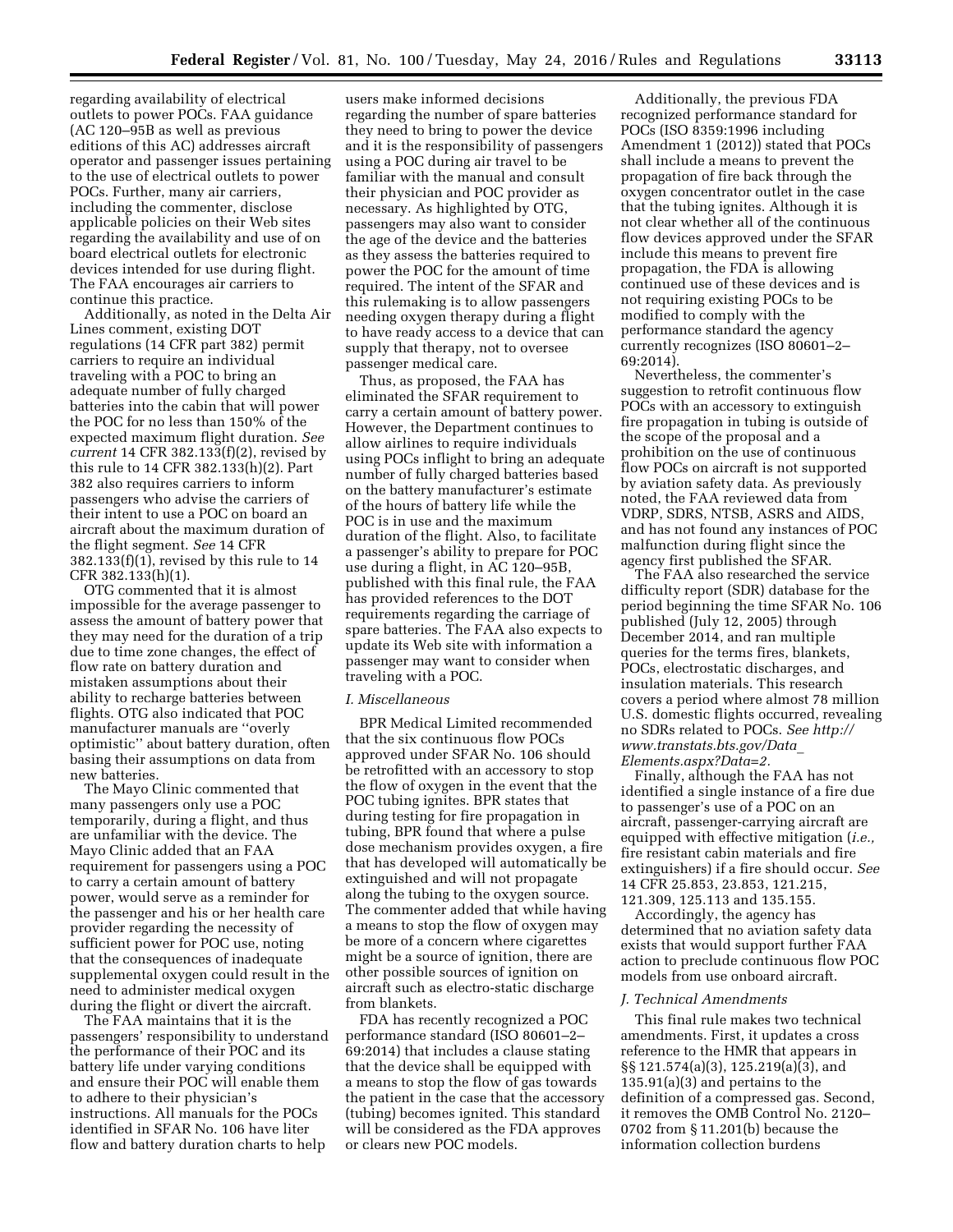associated with this control number cease to be effective when SFAR No. 106 is removed from title 14.

# *K. Nondiscrimination on the Basis of Disability in Air Travel*

The Air Carrier Access Act (ACAA) prohibits discrimination by U.S. and foreign carriers against passengers with disabilities. *See* 49 U.S.C. 41705. Part 382 of title 14 contains detailed standards and requirements to implement the ACAA and to ensure that carriers provide nondiscriminatory service to passengers with disabilities.

With regard to POCs, part 382 establishes a framework to ensure accessibility for passengers using POCs and other respiratory assistive devices on aircraft, subject to applicable aviation safety, security, and hazardous materials regulations. In this final rule, the FAA revises its acceptance criteria on POCs, based on which air carriers may choose to, but are not required to, accept those POCs meeting FAA's criteria. On the other hand, part 382 mandates that carriers must accept POCs if they meet the FAA's acceptance criteria. Accordingly, this final rule includes amendments to 14 CFR part 382 to remove the references to SFAR No. 106, to ensure that the requirements of part 382 are consistent with the new acceptance criteria and labeling requirements set forth by the FAA in this rule, and to ensure the continued use of the POCs previously approved under SFAR No. 106, as permitted by the FAA.

When amending regulations, the Administrative Procedure Act (APA) generally requires agencies to publish a notice of proposed rulemaking and give interested persons an opportunity to comment. However, the APA authorizes agencies to dispense with notice and comment if the agency finds for good cause that notice and public comment thereon are impracticable, unnecessary, or contrary to the public interest. 5 U.S.C. 553(b)(3)(B). ''Good cause'' exists in situations in which notice unavoidably prevents the due and required execution of agency functions or when an agency finds that due and timely execution of its functions is impeded by the notice otherwise required by the APA.

In this case, the agency finds that there is good cause to conclude that providing notice and public comment for the Department's conforming amendments is unnecessary, impracticable and contrary to the public interest. Notice and public comment are impracticable because they would cause undue delay. Providing additional notice and comment would be

impracticable and contrary to the public interest because during the delay caused by providing notice and public comment, the Department's disability regulations would be inconsistent with FAA regulations. This could potentially cause confusion and affect disabled individuals' ability to bring necessary medical devices on flights.

Notice and comment on these conforming amendments is also unnecessary because the public has already had an opportunity to comment on the substantive issues addressed by this rulemaking. The Department is making minor amendments to part 382 that simply conform the Department's disability regulations to the FAA's safety regulations. The Department does not believe that it would receive new substantive comments, in addition to those already received and addressed in this document, if it sought comment on the conforming amendments. For these reasons the Department has determined that the notice and comment rulemaking process is unnecessary, impracticable, and contrary to the public interest for these conforming amendments.

### 1. Mandatory Acceptance of POCs That Meet FAA Acceptance Criteria

In 2008, DOT amended part 382 to include a provision requiring covered carriers to permit a passenger with a disability to use an SFAR-approved POC on all covered flights. More specifically, part 382 requires U.S. carriers to permit an individual with a disability to use an SFAR-approved POC, a ventilator, a respirator, or a continuous positive airway pressure machine (CPAP machine) on all flights unless the device does not meet applicable FAA requirements for medical portable electronic devices and does not display a manufacturer's label that indicates the device meets those FAA requirements. *See* 14 CFR 382.133(a). Foreign carriers must permit individuals with a disability to use a POC of a kind equivalent to a SFAR- approved POC, a ventilator, a respirator, or a CPAP machine for use on U.S. carriers in the passenger cabin on all covered flights unless the device does not meet the requirements for medical portable electronic devices set by the foreign carrier's government if such requirements exist and/or the POC does not display a manufacturer's label that indicates the device meets those requirements. *See* 14 CFR 382.133(b).

In 2009, because the SFAR-approved POCs were not required to have labels under the FAA's regulations, DOT issued guidance encouraging carriers to allow passengers to use these approved POCs even if the device had not been

labeled, although carriers were not legally obligated to do so.18 Since then, airlines have largely implemented a policy to allow passengers to use SFARapproved POCs even if they do not have labels.

In this final rule, the Department is amending its disability regulation to ensure that, consistent with the FAA's actions in this rule, passengers with SFAR-approved POCs continue to be permitted to use these devices on aircraft, regardless of whether they are labeled, and that passengers with other POCs that satisfy the FAA acceptance criteria and labeling requirements will be able to use those POCs on their flights. As the FAA's regulations are enabling rules, these changes in the Department's disability regulation require carriers covered by part 382 to accept these POCs for air travel.

#### 2. Other Amendments to 14 CFR Part 382

The Department is revising § 382.133(c)(3) (redesignated as § 382.133(e)(3)) by eliminating the reference to SFAR No. 106 with respect to the packaging and protection of spare batteries carried in an aircraft cabin, as this final rule removes the SFAR from the CFR. Instead, the Department is referring directly to the applicable PHMSA requirements.

The Department is also revising § 382.133(c)(6) (redesignated as § 382.133(e)(6) in this final rule) by eliminating the reference to federal aviation regulations with respect to the physicians statement, as in this final rule the FAA eliminates the SFAR No. 106 requirement for a physician's statement. The Department, however, is retaining the reference to § 382.23(b)(1)(ii) that permits carriers to require a medical certificate from passengers who need medical oxygen during a flight. In that regard, there is also no change to our rules that permit a U.S. carrier or a foreign carrier to ensure that the passengers traveling with POCs have sufficient numbers of spare batteries to power the POC for up to 150% of the maximum flight duration.

#### **V. Regulatory Notices and Analyses**

#### *A. Regulatory Evaluation*

Changes to Federal regulations must undergo several economic analyses. First, Executive Order 12866 and Executive Order 13563 direct that each Federal agency shall propose or adopt a

<sup>18</sup>*See, Notice—The Use of Passenger-supplied Electronic Respiratory Assistive Devices on Aircraft, October* 28, 2009, *[https://www.transportation.gov/](https://www.transportation.gov/sites/dot.gov/files/docs/Notice_10_28_09.pdf) [sites/dot.gov/files/docs/Notice](https://www.transportation.gov/sites/dot.gov/files/docs/Notice_10_28_09.pdf)*\_*10*\_*28*\_*09.pdf.*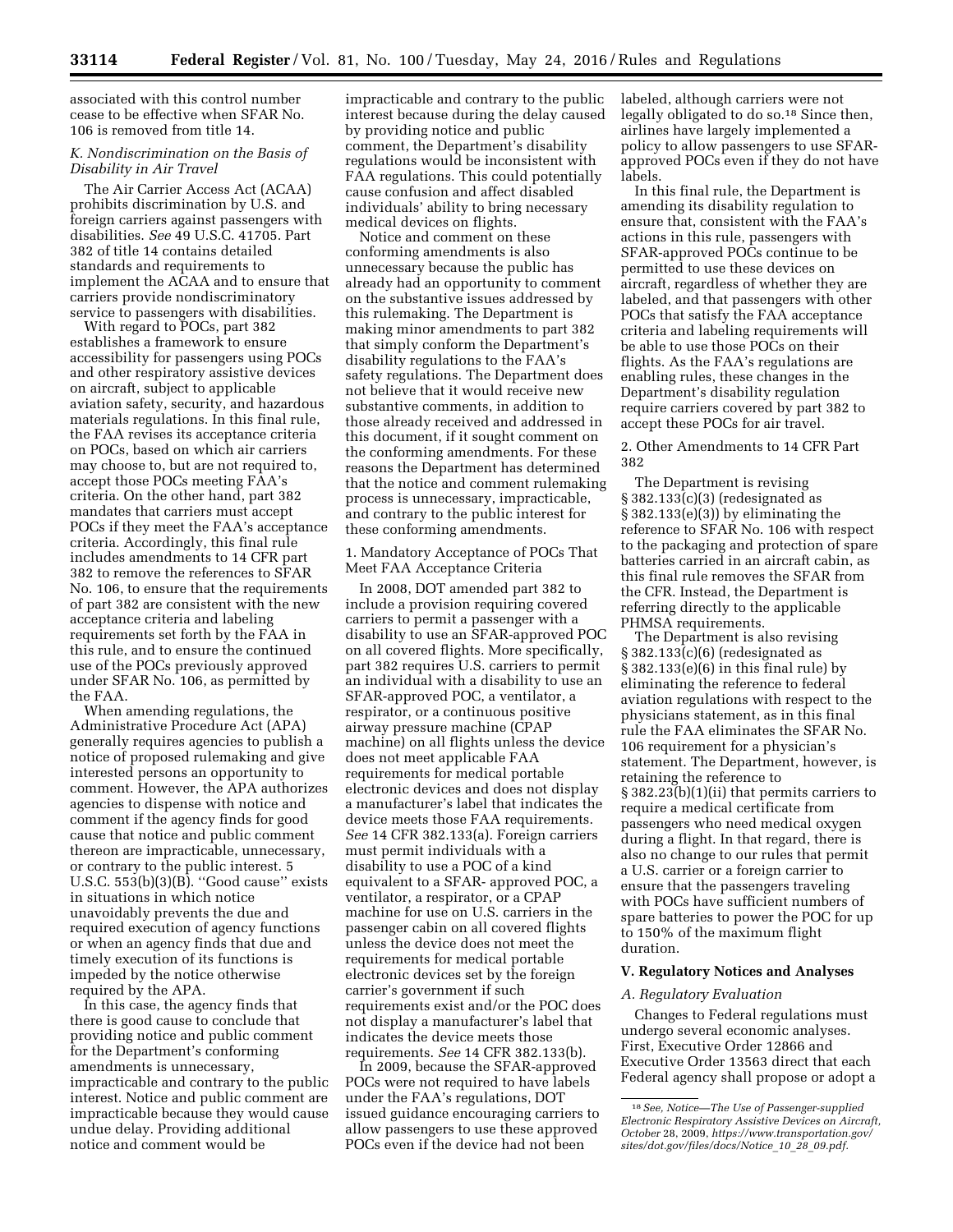regulation only upon a reasoned determination that the benefits of the intended regulation justify its costs. Second, the Regulatory Flexibility Act of 1980 (Pub. L. 96–354) requires agencies to analyze the economic impact of regulatory changes on small entities. Third, the Trade Agreements Act (Pub. L. 96–39) prohibits agencies from setting standards that create unnecessary obstacles to the foreign commerce of the United States. In developing U.S. standards, this Trade Act requires agencies to consider international standards and, where appropriate, that they be the basis of U.S. standards. Fourth, the Unfunded Mandates Reform Act of 1995 (Pub. L. 104–4) requires agencies to prepare a written assessment of the costs, benefits, and other effects of proposed or final rules that include a Federal mandate likely to result in the expenditure by State, local, or tribal governments, in the aggregate, or by the private sector, of \$100 million or more annually (adjusted for inflation with base year of 1995). This portion of the preamble summarizes the FAA's analysis of the economic impacts of this final rule. We suggest readers seeking greater detail read the full regulatory evaluation, a copy of which we have placed in the docket for this rulemaking.

In conducting these analyses, FAA has determined that this final rule: (1) Has benefits that justify its costs, (2) is not an economically ''significant regulatory action'' as defined in section 3(f) of Executive Order 12866, (3) is not ''significant'' as defined in DOT's Regulatory Policies and Procedures; (4) will not have a significant economic impact on a substantial number of small entities; (5) will not create unnecessary obstacles to the foreign commerce of the United States; and (6) will not impose an unfunded mandate on state, local, or tribal governments, or on the private sector by exceeding the threshold identified above. These analyses are summarized below.

#### Total Benefits and Costs of This Rule

The total cost savings from this final rule is \$39.5 million (\$27.6 million at 7% present value and \$33.6 million at 3% present value). The largest cost savings of \$39 million occurs from the reduction of crew time to review the physician's statement.

The FAA estimated that POC manufacturers that are expected to market POCs for use on aircraft will save a total of \$108,000 over the ten year analysis period because the FAA will no longer require POC models to be identified in SFAR No. 106 prior to their use on aircraft. As a result of this action, POC manufacturers will no longer incur the administrative costs of petitioning the FAA which the FAA estimated would be \$108,000. Further, because the manufacturer will no longer have to await resolution of that petition in order for a POC to be permitted for use on aircraft they will be able to introduce these devices sooner to the market.

The FAA estimates that the cost of this final rule will be a one-time total cost of \$22,000 incurred by all those POC manufacturers who comply with this final rule to modify a label and the associated costs that manufacturers will incur to change their current labeling process to affix a label with the language on the devices.

Assumptions:

- Present Value Discount rates—7% and 3%
- Period of Analysis—ten years
- 24 new POCs over ten years

Entities Potentially Affected by This Rule:

• POC manufacturers

• Passengers carrying POCs on board aircraft

• Physicians providing written statements to POC users

• Aircraft operators (including crewmembers)

#### Benefits of this Rule

The replacement of the SFAR No. 106 device approval process with a process by which POC manufacturers label those devices that satisfy FAA acceptance criteria, will shorten the time for manufacturers to begin selling new POC models that can be used on aircraft. Therefore, one benefit of this rule will be to eliminate delays and enable manufacturers to bring their devices to market sooner. Further the FAA estimates total industry cost savings of \$108,000 because manufacturers will no longer incur the administrative costs of petitioning the FAA for each new device. These cost savings easily exceed the labeling costs.

Furthermore, this final rule will result in cost savings because POC-using passengers will no longer have to obtain a physician's written statement as a prerequisite to bringing POCs on board aircraft in parts 121, 125, and 135 operations.

The largest cost-savings will accrue to airline crews as there will no longer be a requirement for the crew to review the contents of the physician's statement and to notify the pilot in command about the contents of the physician's statement and the intention of the passenger to use the POC on board.

The quantified cost savings of this final rule are summarized in table 4.

|                                                                                                   | Cost<br>savings       | 7% present<br>value savings | 3% present<br>value savings |
|---------------------------------------------------------------------------------------------------|-----------------------|-----------------------------|-----------------------------|
| Removal of FAA requirement for user to obtain a physician's statement for POC use on air-         | \$91.644<br>108.000   | \$68.871<br>75.853          | \$80.519<br>92.126          |
| craft<br>Removal of FAA requirement for crew review of physician's statement and PIC notification | 569.961<br>38.726.085 | 401.645<br>27.083.677       | 486.914<br>32.972.652       |
|                                                                                                   | \$39,495,690          | \$27,630,045                | \$33,632,212                |

The FAA also identified another benefit that it did not quantify. This benefit comes from the use of a performance-based RF emissions acceptance criterion. Currently the manufacturers provide radiated RF emissions tests results showing that the device does not exceed thresholds

established in Section 21 Category M of RTCA DO–160 to the FAA which posts these results on its Web site for aircraft operators to access. This final rule will include a performance-based RF emissions acceptance criterion that allows POC manufacturers to determine how to assess whether their POC meets

the RF emissions limits for use on aircraft before they affix a label to the device confirming that this criterion has been satisfied. This might save manufacturers some cost if they can demonstrate in a less expensive way that their device meets the RF emissions criteria and will not degrade safety as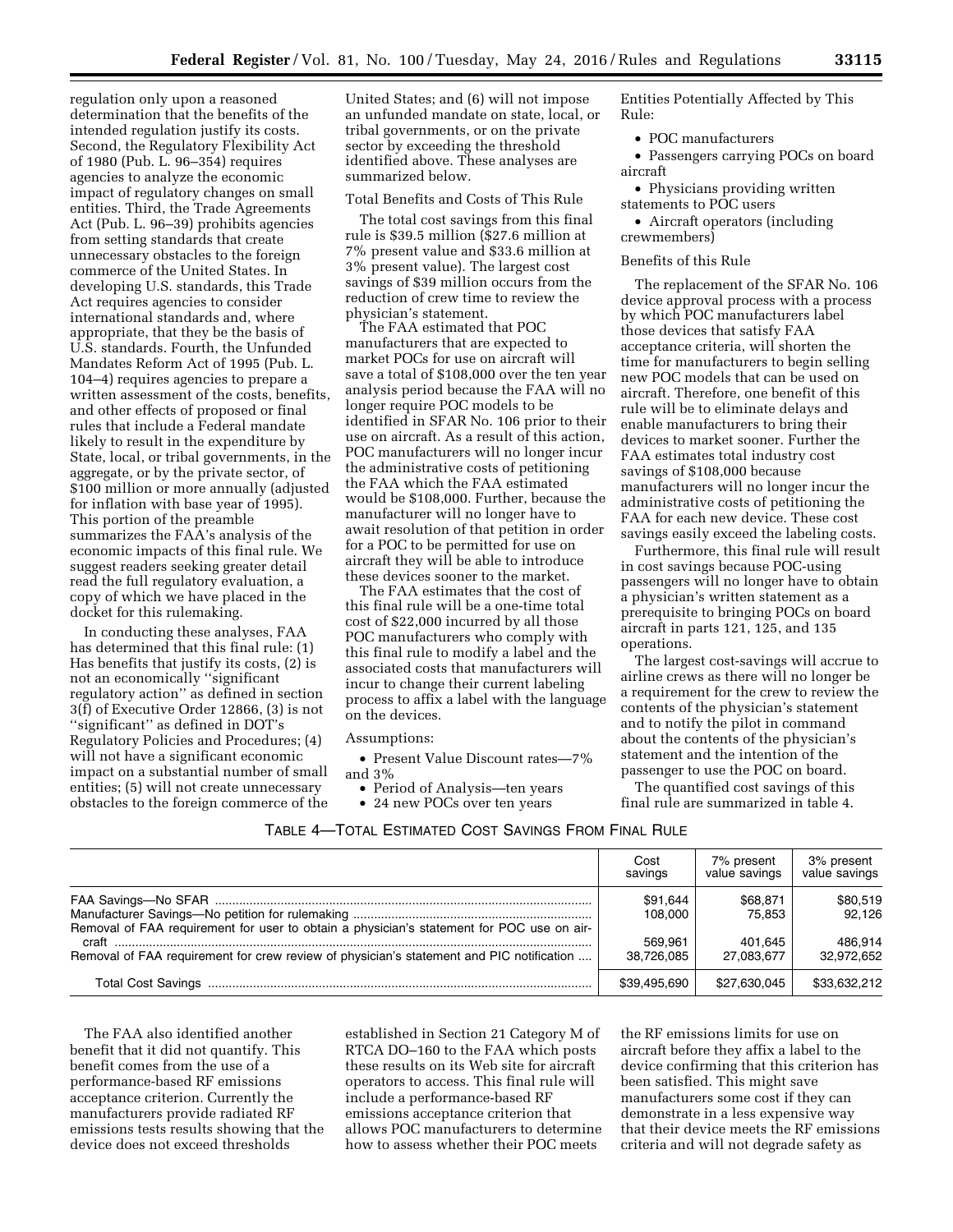the alternative method is an equivalent level of safety to the RTCA standard.

#### Costs of This Rule

As estimated in the NPRM, the FAA expects that POC manufacturers will incur costs of \$22,000 to modify labels that they already affix to the POC, to contain the language required by this rule.

#### *B. Regulatory Flexibility Determination*

The Regulatory Flexibility Act of 1980 (Pub. L. 96–354) (RFA) establishes ''as a principle of regulatory issuance that agencies shall endeavor, consistent with the objectives of the rule and of applicable statutes, to fit regulatory and informational requirements to the scale of the businesses, organizations, and governmental jurisdictions subject to regulation. To achieve this principle, agencies are required to solicit and consider flexible regulatory proposals and to explain the rationale for their actions to assure that such proposals are given serious consideration.'' The RFA covers a wide-range of small entities, including small businesses, not-forprofit organizations, and small governmental jurisdictions.

Agencies must perform a review to determine whether a rule will have a significant economic impact on a substantial number of small entities. If the agency determines that it will, the agency must prepare a regulatory flexibility analysis as described in the RFA.

However, if an agency determines that a rule is not expected to have a significant economic impact on a substantial number of small entities, section 605(b) of the RFA provides that the head of the agency may so certify and a regulatory flexibility analysis is not required. The certification must include a statement providing the factual basis for this determination, and the reasoning should be clear.

This final rule is expected to reduce SFAR No. 106 requirements that currently result in a burden on POC manufacturers who produce POC devices for use on aircraft. This final rule will also result in small costs to manufacturers by requiring POCs intended for use on aircraft to bear a label indicating the device meets FAA requirements for use on board aircraft. The FAA learned from five of the small POC manufacturers that they might incur a one-time cost ranging from \$200 to \$1,500 which averages \$0.20 to \$1 per label.19 These costs will be offset by cost

savings because manufacturers will no longer have to petition for rulemaking and lose marketing time awaiting a final regulatory action. One manufacturer stated these cost savings are worth \$4,500 for each petition.

The FAA identified nine companies that produce POCs intended for use on board aircraft. The FAA determined that the appropriate North American Industry Classification System (NAICS) codes of these manufacturers are 339112 and 339113 and the threshold for determining whether a company is a small business is 500 employees for those industries. Through online research, the FAA found data 20 indicating that six of the nine manufacturers are small entities and concluded that a substantial number of manufacturers are small entities. However, the FAA does not expect the rule to impose a significant economic impact on any of these small entities because the estimated cost savings of no longer having to petition the FAA (estimated at \$4,500 per manufacturer) exceed the estimated costs of modifying the label (estimated at \$2,400 per manufacturer) to comply with this final rule. Also, there is a benefit to POC manufacturers, in that the manufacturers will receive revenue sooner because they will be able to market new portable oxygen concentrators sooner.

Although a substantial number of operators conducting parts 121, 125 and 135 operations are small entities, all parts 121, 125 and 135 operators are expected to experience cost savings because the proposal will no longer require the PIC to be apprised when a passenger brings and intends to use a POC on board the aircraft and be informed on the contents of the physician's statement as does SFAR No. 106. The FAA did not receive comments on the initial regulatory flexibility analysis where we first discussed these cost savings. Therefore, as provided in section 605(b), the head of the FAA certifies that this rulemaking will not result in a significant economic impact on a substantial number of small entities.

#### *C. International Trade Impact Assessment*

The Trade Agreements Act of 1979 (Pub. L. 96–39), as amended by the Uruguay Round Agreements Act (Pub. L. 103–465), prohibits Federal agencies from establishing standards or engaging in related activities that create unnecessary obstacles to the foreign commerce of the United States.

Pursuant to these Acts, the establishment of standards is not considered an unnecessary obstacle to the foreign commerce of the United States, so long as the standard has a legitimate domestic objective, such as the protection of safety, and does not operate in a manner that excludes imports that meet this objective. The statute also requires consideration of international standards and, where appropriate, that they be the basis for U.S. standards. The FAA has assessed the potential effect of this final rule and determined that it will have only a domestic impact and therefore no effect on international trade.

#### *D. Unfunded Mandates Assessment*

Title II of the Unfunded Mandates Reform Act of 1995 (Pub. L. 104–4) requires each Federal agency to prepare a written statement assessing the effects of any Federal mandate in a proposed or final agency rule that may result in an expenditure of \$100 million or more (in 1995 dollars) in any one year by State, local, and tribal governments, in the aggregate, or by the private sector; such a mandate is deemed to be a ''significant regulatory action.'' The FAA currently uses an inflation-adjusted value of \$155.0 million in lieu of \$100 million. This final rule does not contain such a mandate; therefore, the requirements of Title II of the Act do not apply.

#### *E. Paperwork Reduction Act*

The Paperwork Reduction Act of 1995 (44 U.S.C. 3507(d)) requires that the FAA consider the impact of paperwork and other information collection burdens imposed on the public. The FAA has determined that there is no new requirement for information collection associated with this final rule.

# *F. International Compatibility and Cooperation*

In keeping with U.S. obligations under the Convention on International Civil Aviation, it is FAA policy to conform to ICAO Standards and Recommended Practices to the maximum extent practicable. Annex 18 to the Convention on International Civil Aviation requires that dangerous goods are carried in accordance with the ICAO Technical Instructions on the Transport of Dangerous Goods by Air. The ICAO Technical Instructions do not contain specific provisions for POCs but Part 8 of the ICAO Technical Instructions (passenger and crew exceptions) allows for their carriage on board aircraft as portable medical electronic devices subject to certain conditions. Although the format is different, the conditions in

<sup>19</sup>A sixth manufacturer that was contacted estimated costs of \$10,200, but this manufacturer is

not a small business. 20*<http://www.manta.com/>*.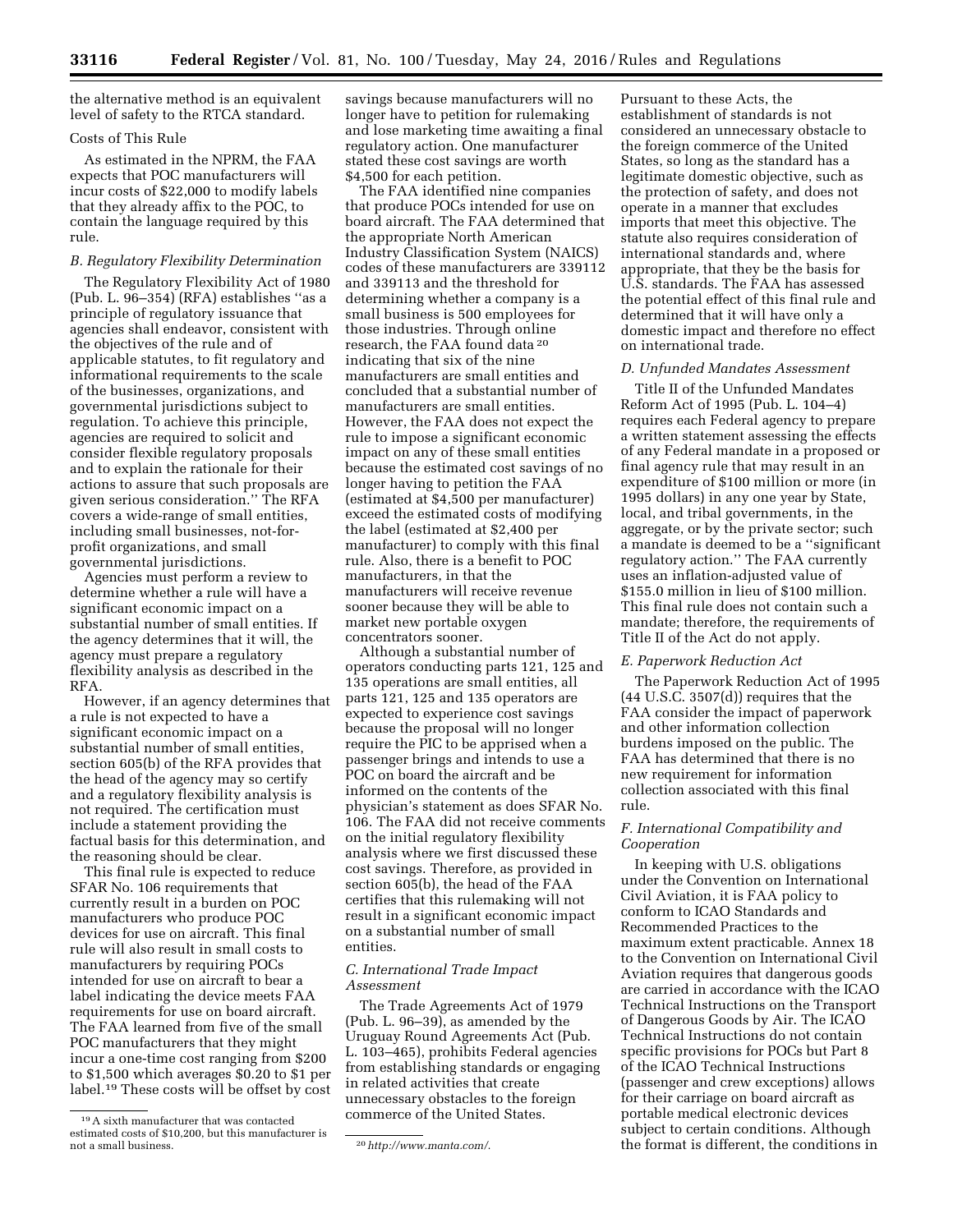Part 8 pertaining to batteries used to power POCs are the same as the allowances given in 49 CFR 175.10(a)(18).

## *G. Environmental Analysis*

FAA Order 1050.1F identifies FAA actions that are categorically excluded from preparation of an environmental assessment or environmental impact statement under the National Environmental Policy Act in the absence of extraordinary circumstances. The FAA has determined this rulemaking action qualifies for the categorical exclusion identified in paragraph 5–6.6 and involves no extraordinary circumstances.

### **VI. Executive Order Determinations**

#### *A. Executive Order 13132, Federalism*

The FAA has analyzed this final rule under the principles and criteria of Executive Order 13132, Federalism. The agency determined that this action will not have a substantial direct effect on the States, or the relationship between the Federal Government and the States, or on the distribution of power and responsibilities among the various levels of government, and, therefore, does not have Federalism implications.

# *B. Executive Order 13211, Regulations That Significantly Affect Energy Supply, Distribution, or Use*

The FAA analyzed this final rule under Executive Order 13211, Actions Concerning Regulations that Significantly Affect Energy Supply, Distribution, or Use (May 18, 2001). The agency has determined that it is not a ''significant energy action'' under the executive order and it is not likely to have a significant adverse effect on the supply, distribution, or use of energy.

#### **VII. How To Obtain Additional Information**

#### *A. Rulemaking Documents*

An electronic copy of a rulemaking document may be obtained by using the Internet —

1. Search the Federal eRulemaking Portal (*<http://www.regulations.gov>*);

2. Visit the FAA's Regulations and Policies Web page at *[http://](http://www.faa.gov/regulations_policies/) [www.faa.gov/regulations](http://www.faa.gov/regulations_policies/)*\_*policies/* or

3. Access the Government Publishing Office's Web page at *[http://](http://www.gpo.gov/fdsys/) [www.gpo.gov/fdsys/.](http://www.gpo.gov/fdsys/)* 

Copies may also be obtained by sending a request (identified by notice, amendment, or docket number of this rulemaking) to the Federal Aviation Administration, Office of Rulemaking, ARM–1, 800 Independence Avenue SW., Washington, DC 20591, or by calling (202) 267–9677.

### *B. Comments Submitted to the Docket*

Comments received may be viewed by going to *<http://www.regulations.gov>*and following the online instructions to search the docket number for this action. Anyone is able to search the electronic form of all comments received into any of the FAA's dockets by the name of the individual submitting the comment (or signing the comment, if submitted on behalf of an association, business, labor union, etc.).

#### *C. Small Business Regulatory Enforcement Fairness Act*

The Small Business Regulatory Enforcement Fairness Act (SBREFA) of 1996 requires FAA to comply with small entity requests for information or advice about compliance with statutes and regulations within its jurisdiction. A small entity with questions regarding this document may contact its local FAA official, or the person listed under the **FOR FURTHER INFORMATION CONTACT** heading at the beginning of the preamble. To find out more about SBREFA on the Internet, visit *[http://](http://www.faa.gov/regulations_policies/rulemaking/sbre_act/) [www.faa.gov/regulations](http://www.faa.gov/regulations_policies/rulemaking/sbre_act/)*\_*policies/ [rulemaking/sbre](http://www.faa.gov/regulations_policies/rulemaking/sbre_act/)*\_*act/.* 

#### **List of Subjects**

*14 CFR Part 1* 

Air transportation.

#### *14 CFR Part 11*

Reporting and recordkeeping requirements.

#### *14 CFR Part 121*

Air carriers, Aircraft, Aviation safety, Charter flights, Safety, Transportation.

#### *14 CFR Part 125*

Aircraft, Aviation safety.

*14 CFR Part 135* 

Air taxis, Aircraft, Aviation safety.

# *14 CFR Part 382*

Air Carriers, Consumer protection, Individuals with disabilities.

#### **The Amendment**

In consideration of the foregoing, the Federal Aviation Administration and the Office of the Secretary amend chapters I and II of title 14, Code of Federal Regulations as follows:

# **PART 1—DEFINITIONS AND ABBREVIATIONS**

■ 1. The authority citation for part 1 continues to read as follows:

**Authority:** 49 U.S.C. 106(f), 106(g), 40113, 44701.

■ 2. Amend § 1.1 by adding a definition for ''portable oxygen concentrator'' in alphabetical order to read as follows:

#### **§ 1.1 General definitions.**

\* \* \* \* \*

*Portable oxygen concentrator* means a medical device that separates oxygen from other gasses in ambient air and dispenses this concentrated oxygen to the user.

\* \* \* \* \*

 $\blacksquare$  3. Amend § 1.2 by adding the abbreviation ''POC'' in alphabetical order to read as follows:

#### **§ 1.2 Abbreviations**

\* \* \* \* \* *POC* means portable oxygen

concentrator. \* \* \* \* \*

#### **PART 11—GENERAL RULEMAKING PROCEDURES**

■ 4. The authority citation for part 11 continues to read as follows:

**Authority:** 49 U.S.C. 106(f), 106(g), 40101, 40103, 40105, 40109, 40113, 44110, 44502, 44701–44702, 44711, and 46102.

 $\blacksquare$  5. In § 11.201, amend the table in paragraph (b) by revising the entry for part 121 to read as follows:

#### **§ 11.201 Office of Management and Budget (OMB) control numbers assigned under the Paperwork Reduction Act.**

\* \* \* \* \* (b) \* \* \*

14 CFR part or section identified and described Current OMB control No. \*\*\*\*\*\*\* Part 121 .................................................................................................... 2120–0008, 2120–0028, 2120–0535, 2120–0571, 2120–0600, 2120– 0606, 2120–0614, 2120–0616, 2120–0631, 2120–0651, 2120–0653, 2120–0691, 2120–0739, 2120–0760, 2120–0766.

\* \* \* \* \* \* \* \* \* \* \* \* \* \* \*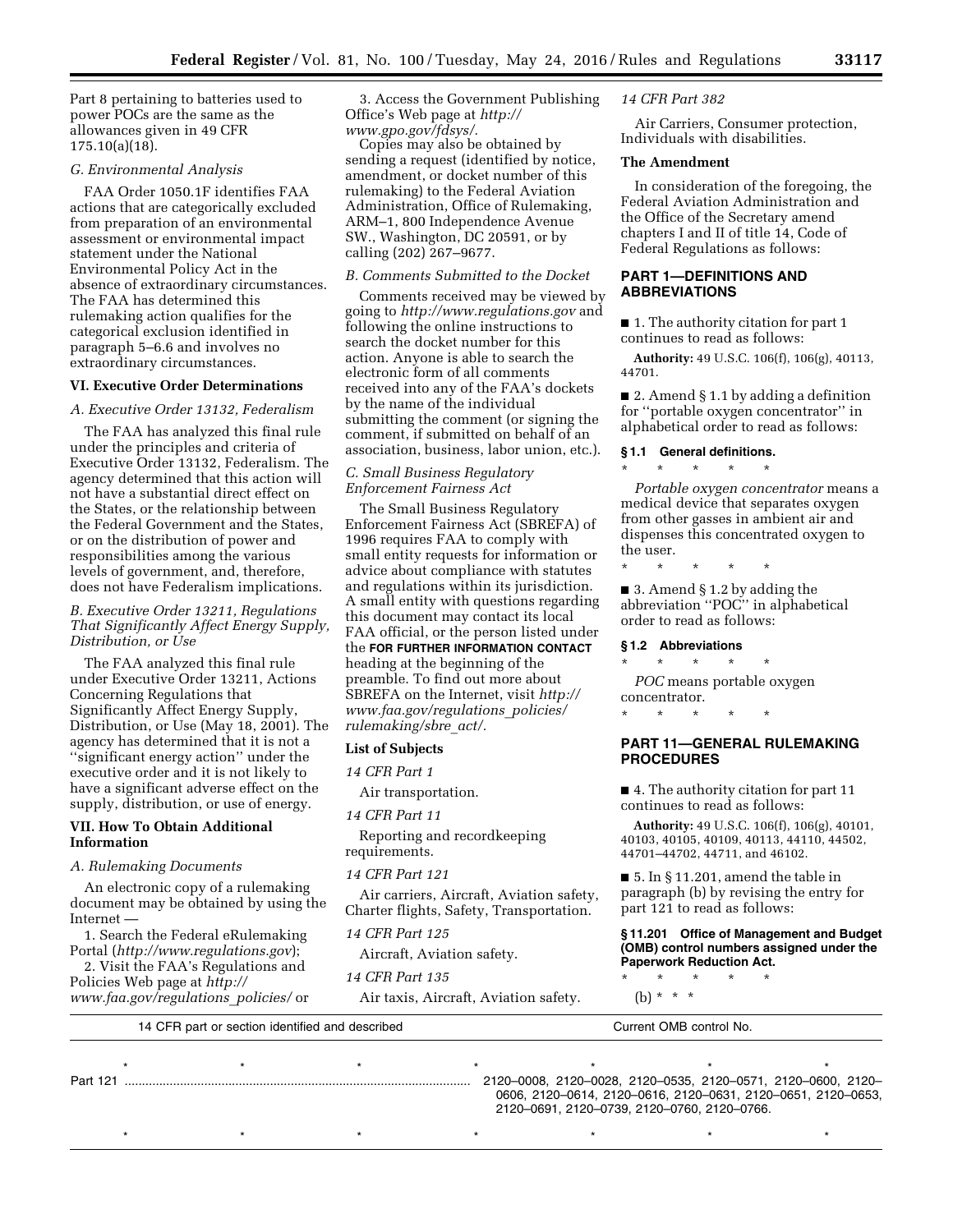#### **PART 121—OPERATING REQUIREMENTS: DOMESTIC, FLAG, AND SUPPLEMENTAL OPERATIONS**

■ 6. The authority citation for part 121 continues to read as follows:

**Authority:** 49 U.S.C. 106(f), 106(g), 40103, 40113, 40119, 41706, 42301 preceding note added by Public Law 112–95, sec. 412, 126 Stat. 89, 44101, 44701–44702, 44705, 44709– 44711, 44713, 44716–44717, 44722, 44729, 44732, 46105; Public Law 111–216, 124 Stat. 2348 (49 U.S.C. 44701 note); Public Law 112– 95, 126 Stat. 62 (49 U.S.C. 44732 note).

#### **Special Federal Aviation Regulation No. 106 [Removed]**

■ 7. Remove Special Federal Aviation Regulation No. 106.

■ 8. Amend § 121.306 as follows:

■ a. In paragraph (b)(4), remove "or"

following the semicolon;

■ b. Redesignate paragraph (b)(5) as paragraph (b)(6);

■ c. Add new paragraph (b)(5); and

■ d. In paragraph (c), remove the

reference " $(b)(\overline{5})$ " and add in its place  $''(b)(6)''$ .

The addition reads as follows:

# **§ 121.306 Portable electronic devices.**

\* \* \* \* \* (b)\* \* \*

(5) Portable oxygen concentrators that comply with the requirements in § 121.574; or

- \* \* \* \* \*
- 9. Amend § 121.574 as follows:
- a. Revise the section heading;

■ b. Revise paragraph (a) introductory text;

 $\blacksquare$  c. In paragraph (a)(3), remove the reference ''49 CFR 173.300(a)'' and add in its place ''49 CFR 173.115(b)'';

- d. Revise paragraph (b); and
- e. Add paragraph (e).

The revisions and addition read as follows:

#### **§ 121.574 Oxygen and portable oxygen concentrators for medical use by passengers.**

(a) A certificate holder may allow a passenger to carry and operate equipment for the storage, generation, or dispensing of oxygen when all of the conditions in paragraphs (a) through (d) of this section are satisfied. Beginning August 22, 2016, a certificate holder may allow a passenger to carry and operate a portable oxygen concentrator when the conditions in paragraphs (b) and (e) of this section are satisfied.

\* \* \* \* \*

(b) No person may smoke or create an open flame and no certificate holder may allow any person to smoke or create an open flame within 10 feet of oxygen storage and dispensing

equipment carried in accordance with paragraph (a) of this section or a portable oxygen concentrator carried and operated in accordance with paragraph (e) of this section. \* \* \* \* \*

(e) *Portable oxygen concentrators*—(1) *Acceptance criteria.* A passenger may carry or operate a portable oxygen concentrator for personal use on board an aircraft and a certificate holder may allow a passenger to carry or operate a portable oxygen concentrator on board an aircraft operated under this part during all phases of flight if the portable oxygen concentrator satisfies all of the requirements in this paragraph (e):

(i) Is legally marketed in the United States in accordance with Food and Drug Administration requirements in title 21 of the CFR;

(ii) Does not radiate radio frequency emissions that interfere with aircraft systems;

(iii) Generates a maximum oxygen pressure of less than 200 kPa gauge  $(29.0 \text{ psig}/43.8 \text{ psia})$  at 20 °C (68 °F);

(iv) Does not contain any hazardous materials subject to the Hazardous Materials Regulations (49 CFR parts 171 through 180) except as provided in 49 CFR 175.10 for batteries used to power portable electronic devices and that do not require aircraft operator approval; and

(v) Bears a label on the exterior of the device applied in a manner that ensures the label will remain affixed for the life of the device and containing the following certification statement in red lettering: ''The manufacturer of this POC has determined this device conforms to all applicable FAA acceptance criteria for POC carriage and use on board aircraft.'' The label requirements in this paragraph  $(e)(1)(v)$  do not apply to the following portable oxygen concentrators approved by the FAA for use on board aircraft prior to May 24, 2016:

(A) AirSep Focus;

- (B) AirSep FreeStyle;
- (C) AirSep FreeStyle 5;
- (D) AirSep LifeStyle;
- (E) Delphi RS–00400;

(F) DeVilbiss Healthcare iGo;

(G) Inogen One;

- (H) Inogen One G2;
- (I) Inogen One G3;
- (J) Inova Labs LifeChoice;
- (K) Inova Labs LifeChoice Activox;

(L) International Biophysics

LifeChoice;

(M) Invacare Solo2;

(N) Invacare XPO2;

(O) Oxlife Independence Oxygen

- Concentrator;
	- (P) Oxus RS–00400;
	- (Q) Precision Medical EasyPulse;

(R) Respironics EverGo;

- (S) Respironics SimplyGo;
- (T) SeQual Eclipse;
- (U) SeQual eQuinox Oxygen System (model 4000);
- (V) SeQual Oxywell Oxygen System (model 4000);
- (W) SeQual SAROS; and

(X) VBox Trooper Oxygen Concentrator.

(2) *Operating requirements.* Portable oxygen concentrators that satisfy the acceptance criteria identified in paragraph (e)(1) of this section may be carried or operated by a passenger on an aircraft provided the aircraft operator ensures that all of the conditions in this paragraph (e)(2) are satisfied:

(i) *Exit seats.* No person operating a portable oxygen concentrator is permitted to occupy an exit seat.

(ii) *Stowage of device.* During movement on the surface, takeoff and landing, the device must be stowed under the seat in front of the user, or in another approved stowage location so that it does not block the aisle way or the entryway to the row. If the device is to be operated by the user, it must be operated only at a seat location that does not restrict any passenger's access to, or use of, any required emergency or regular exit, or the aisle(s) in the passenger compartment.

# **PART 125—CERTIFICATION AND OPERATIONS: AIRPLANES HAVING A SEATING CAPACITY OF 20 OR MORE PASSENGERS OR A MAXIMUM PAYLOAD CAPACITY OF 6,000 POUNDS OR MORE; AND RULES GOVERNING PERSONS ON BOARD SUCH AIRCRAFT**

■ 10. The authority citation for part 125 continues to read as follows:

**Authority:** 49 U.S.C. 106(f), 106(g), 40113, 44701–44702, 44705, 44710–44711, 44713, 44716–44717, 44722.

#### **Special Federal Aviation Regulation No. 106 [Removed]**

■ 11. Remove Special Federal Aviation Regulation No. 106.

■ 12. Amend § 125.204 as follows:

■ a. In paragraph (b)(4), remove "or" following the semicolon;

■ b. Redesignate paragraph (b)(5) as paragraph (b)(6);

- c. Add new paragraph (b)(5); and
- d. In paragraph (c), remove the
- reference ''(b)(5)'' and add in its place ''(b)(6)''.

The addition reads as follows:

#### **§ 125.204 Portable electronic devices.**

\* \* \* \* \* (b) \* \* \*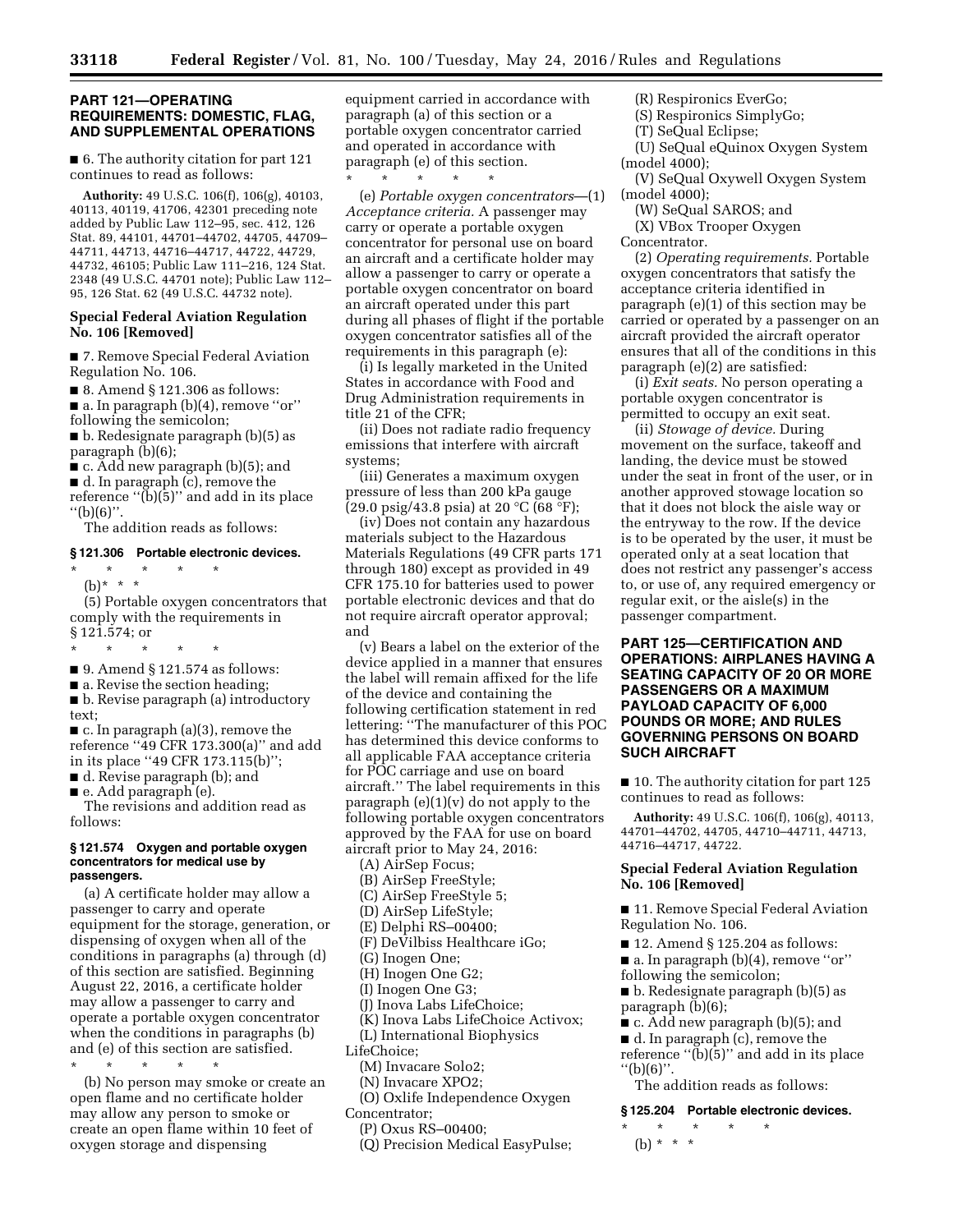(5) Portable oxygen concentrators that comply with the requirements in § 125.219; or

\* \* \* \* \*

■ 13. Amend § 125.219 as follows:

■ a. Revise the section heading;

■ b. Revise paragraph (a) introductory text;

 $\blacksquare$  c. In paragraph (a)(1)(iii), after the semicolon, remove "and";

■ d. Redesignate paragraph (a)(1)(iv) as paragraph (a)(1)(v);

 $\blacksquare$  e. Add new paragraph (a)(1)(iv);

■ f. In paragraph (a)(3), remove the reference ''title 49 CFR 173.300(a)'' and add in its place ''49 CFR 173.115(b)'';

■ g. Revise paragraph (b); and ■ h. Add paragraph (f).

The revisions and additions read as

follows:

#### **§ 125.219 Oxygen and portable oxygen concentrators for medical use by passengers.**

(a) Except as provided in paragraphs (d) and (f) of this section, no certificate holder may allow the carriage or operation of equipment for the storage, generation or dispensing of medical oxygen unless the conditions in paragraphs (a) through (c) of this section are satisfied. Beginning August 22, 2016, a certificate holder may allow a passenger to carry and operate a portable oxygen concentrator when the conditions in paragraphs (b) and (f) of this section are satisfied.

 $(1) * * * *$ 

(iv) Constructed so that all valves, fittings, and gauges are protected from damage during that carriage or operation; and

\* \* \* \* \*

(b) No person may smoke or create an open flame and no certificate holder may allow any person to smoke or create an open flame within 10 feet of oxygen storage and dispensing equipment carried under paragraph (a) of this section or a portable oxygen concentrator carried and operated under paragraph (f) of this section.

\* \* \* \* \*

(f) *Portable oxygen concentrators*—(1) *Acceptance criteria.* A passenger may carry or operate a portable oxygen concentrator for personal use on board an aircraft and a certificate holder may allow a passenger to carry or operate a portable oxygen concentrator on board an aircraft operated under this part during all phases of flight if the portable oxygen concentrator satisfies all of the requirements in this paragraph (f):

(i) Is legally marketed in the United States in accordance with Food and Drug Administration requirements in title 21 of the CFR;

(ii) Does not radiate radio frequency emissions that interfere with aircraft systems;

(iii) Generates a maximum oxygen pressure of less than 200 kPa gauge (29.0 psig/43.8 psia) at 20  $^{\circ}$ C (68  $^{\circ}$ F);

(iv) Does not contain any hazardous materials subject to the Hazardous Materials Regulations (49 CFR parts 171 through 180) except as provided in 49 CFR 175.10 for batteries used to power portable electronic devices and that do not require aircraft operator approval; and

(v) Bears a label on the exterior of the device applied in a manner that ensures the label will remain affixed for the life of the device and containing the following certification statement in red lettering: ''The manufacturer of this POC has determined this device conforms to all applicable FAA acceptance criteria for POC carriage and use on board aircraft.'' The label requirements in this paragraph  $(f)(1)(v)$  do not apply to the following portable oxygen concentrators approved by the FAA for use on board aircraft prior to May 24, 2016:

(A) AirSep Focus;

(B) AirSep FreeStyle;

(C) AirSep FreeStyle 5;

(D) AirSep LifeStyle;

(E) Delphi RS–00400;

(F) DeVilbiss Healthcare iGo;

(G) Inogen One;

(H) Inogen One G2;

(I) Inogen One G3;

(J) Inova Labs LifeChoice;

(K) Inova Labs LifeChoice Activox; (L) International Biophysics

LifeChoice;

(M) Invacare Solo2;

(N) Invacare XPO2;

(O) Oxlife Independence Oxygen

Concentrator;

(P) Oxus RS–00400;

(Q) Precision Medical EasyPulse;

(R) Respironics EverGo;

(S) Respironics SimplyGo;

(T) SeQual Eclipse;

(U) SeQual eQuinox Oxygen System (model 4000);

(V) SeQual Oxywell Oxygen System (model 4000);

(W) SeQual SAROS; and

(X) VBox Trooper Oxygen Concentrator.

(2) *Operating requirements.* Portable oxygen concentrators that satisfy the acceptance criteria identified in paragraph (f)(1) of this section may be carried or used by a passenger on an aircraft provided the aircraft operator ensures that all of the conditions in this paragraph (f)(2) are satisfied:

(i) *Exit seats.* No person operating a portable oxygen concentrator is permitted to occupy an exit seat.

(ii) *Stowage of device.* During movement on the surface, takeoff and landing, the device must be stowed under the seat in front of the user, or in another approved stowage location so that it does not block the aisle way or the entryway to the row. If the device is to be operated by the user, it must be operated only at a seat location that does not restrict any passenger's access to, or use of, any required emergency or regular exit, or the aisle(s) in the passenger compartment.

# **PART 135—OPERATING REQUIREMENTS: COMMUTER AND ON DEMAND OPERATIONS AND RULES GOVERNING PERSONS ON BOARD SUCH AIRCRAFT**

■ 14. The authority citation for part 135 continues to read as follows:

**Authority:** 49 U.S.C. 106(f), 106(g), 41706, 40113, 44701–44702, 44705, 44709, 44711– 44713, 44715–44717, 44722, 44730, 45101– 45105; Public Law 112–95, 126 Stat. 58 (49 U.S.C. 44730).

# **Special Federal Aviation Regulation No. 106 [Removed]**

■ 15. Remove Special Federal Aviation Regulation No. 106.

■ 16. Amend § 135.91 as follows:

■ a. Revise the section heading and

paragraph (a) introductory text; ■ b. In paragraph (a)(1)(iii), after the

semicolon, remove ''and'';

■ c. Redesignate paragraph (a)(1)(iv) as paragraph  $(a)(1)(v)$ ;

 $\bullet$  d. Add new paragraph (a)(1)(iv);

■ e. In paragraph (a)(3), remove the reference ''title 49 CFR 173.300(a)'' and add in its place ''49 CFR 173.115(b)'';

■ f. Revise paragraph (b); and

■ g. Add paragraph (f).

The revisions and additions read as follows:

#### **§ 135.91 Oxygen and portable oxygen concentrators for medical use by passengers.**

(a) Except as provided in paragraphs (d) and (e) of this section, no certificate holder may allow the carriage or operation of equipment for the storage, generation or dispensing of medical oxygen unless the conditions in paragraphs (a) through (c) of this section are satisfied. Beginning August 22, 2016, a certificate holder may allow a passenger to carry and operate a portable oxygen concentrator when the conditions in paragraphs (b) and (f) of this section are satisfied.

 $(1) * * * *$ 

(iv) Constructed so that all valves, fittings, and gauges are protected from damage during carriage or operation; and

\* \* \* \* \* (b) No person may smoke or create an open flame and no certificate holder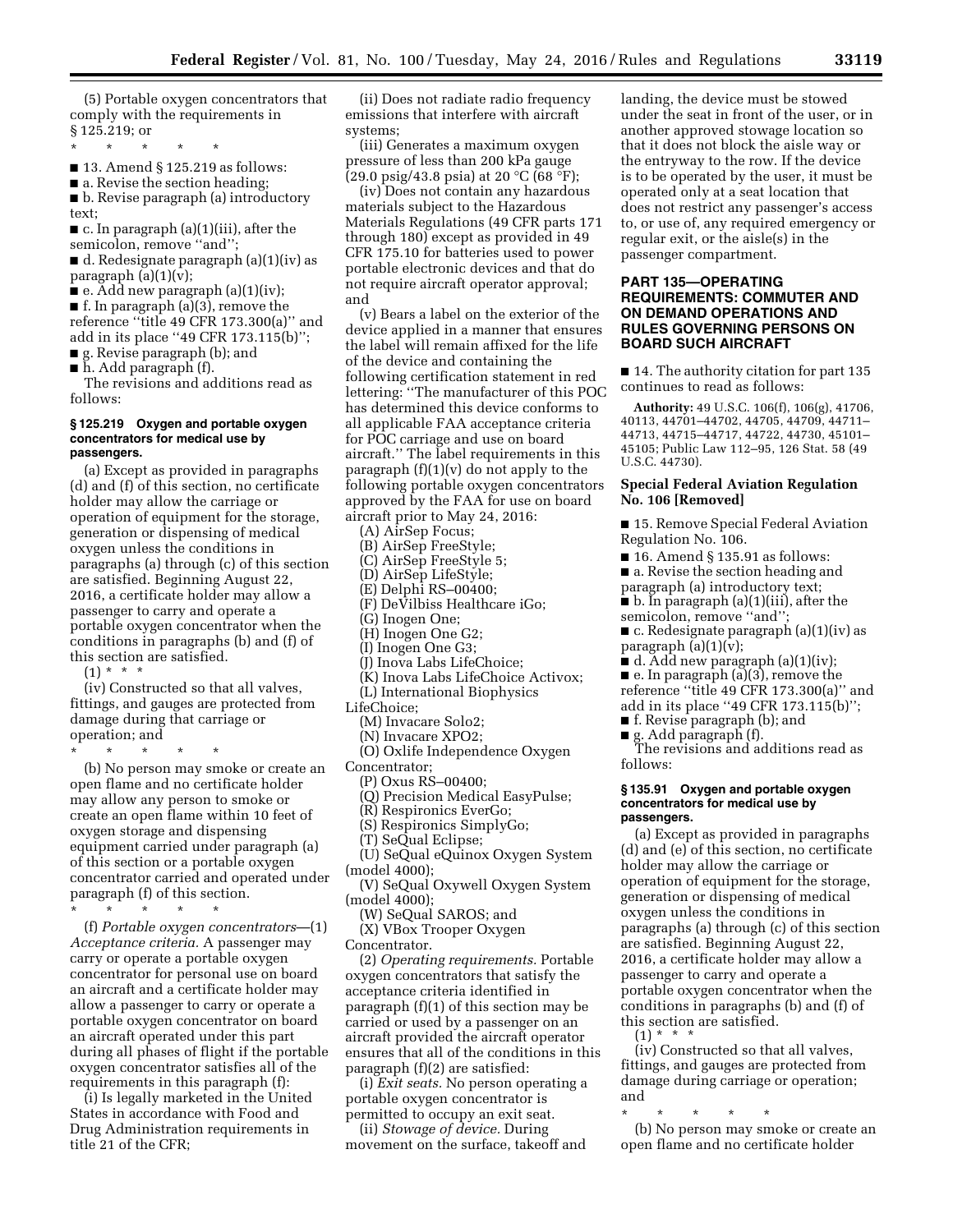may allow any person to smoke or create an open flame within 10 feet of oxygen storage and dispensing equipment carried under paragraph (a) of this section or a portable oxygen concentrator carried and operated under paragraph (f) of this section.

\* \* \* \* \* (f) *Portable oxygen concentrators*—(1) *Acceptance criteria.* A passenger may carry or operate a portable oxygen concentrator for personal use on board an aircraft and a certificate holder may allow a passenger to carry or operate a portable oxygen concentrator on board an aircraft operated under this part during all phases of flight if the portable oxygen concentrator satisfies all of the requirements of this paragraph (f):

(i) Is legally marketed in the United States in accordance with Food and Drug Administration requirements in title 21 of the CFR;

(ii) Does not radiate radio frequency emissions that interfere with aircraft systems;

(iii) Generates a maximum oxygen pressure of less than 200 kPa gauge (29.0 psig/43.8 psia) at 20 °C (68 °F);

(iv) Does not contain any hazardous materials subject to the Hazardous Materials Regulations (49 CFR parts 171 through 180) except as provided in 49 CFR 175.10 for batteries used to power portable electronic devices and that do not require aircraft operator approval; and

(v) Bears a label on the exterior of the device applied in a manner that ensures the label will remain affixed for the life of the device and containing the following certification statement in red lettering: ''The manufacturer of this POC has determined this device conforms to all applicable FAA acceptance criteria for POC carriage and use on board aircraft.'' The label requirements in this paragraph  $(f)(1)(v)$  do not apply to the following portable oxygen concentrators approved by the FAA for use on board aircraft prior to May 24, 2016:

- (A) AirSep Focus;
- (B) AirSep FreeStyle;
- (C) AirSep FreeStyle 5;
- (D) AirSep LifeStyle;
- (E) Delphi RS–00400;
- (F) DeVilbiss Healthcare iGo;
- (G) Inogen One;
- (H) Inogen One G2;
- (I) Inogen One G3;
- (J) Inova Labs LifeChoice;
- (K) Inova Labs LifeChoice Activox;
- (L) International Biophysics
- LifeChoice;
	- (M) Invacare Solo2;
	- (N) Invacare XPO2;
	- (O) Oxlife Independence Oxygen
- Concentrator;

# (P) Oxus RS–00400;

(Q) Precision Medical EasyPulse;

(R) Respironics EverGo;

- (S) Respironics SimplyGo;
- (T) SeQual Eclipse;
- (U) SeQual eQuinox Oxygen System (model 4000);
- (V) SeQual Oxywell Oxygen System (model 4000);
	- (W) SeQual SAROS; and
- (X) VBox Trooper Oxygen

Concentrator.

(2) *Operating requirements.* Portable oxygen concentrators that satisfy the acceptance criteria identified in paragraph (f)(1) of this section may be carried on or operated by a passenger on board an aircraft provided the aircraft operator ensures that all of the conditions in this paragraph (f)(2) are satisfied:

(i) *Exit seats.* No person operating a portable oxygen concentrator is permitted to occupy an exit seat.

(ii) *Stowage of device.* During movement on the surface, takeoff and landing, the device must be stowed under the seat in front of the user, or in another approved stowage location so that it does not block the aisle way or the entryway to the row. If the device is to be operated by the user, it must be operated only at a seat location that does not restrict any passenger's access to, or use of, any required emergency or regular exit, or the aisle(s) in the passenger compartment.

■ 17. Amend § 135.144 as follows:

■ a. In paragraph (a) introductory text, remove "of the following";

■ b. In paragraph (b)(4), remove "or" following the semicolon;

■ c. Redesignate paragraph (b)(5) as paragraph (b)(6);

■ d. Add new paragraph (b)(5); and

■ e. In paragraph (c), remove the reference ''(b)(5)'' and add in its place

''(b)(6)''.

The addition reads as follows:

# **§ 135.144 Portable electronic devices.**

\* \* \* \* \*

\* \* \* \* \*

(b) \* \* \*

(5) Portable oxygen concentrators that comply with the requirements in § 135.91; or

# **PART 382—NONDISCRIMINATION ON THE BASIS OF DISABILITY IN AIR TRAVEL**

■ 18. The authority citation for part 382 continues to read as follows:

**Authority:** 49 U.S.C. 41705.

■ 19. In § 382.27, revise paragraph (a) to read as follows:

#### **§ 382.27 May a carrier require a passenger with a disability to provide advance notice in order to obtain certain specific services in connection with a flight?**

(a) Except as provided in paragraph (b) of this section and  $\S 382.133(e)(4)$ and  $(5)$  and  $(f)(5)$  and  $(6)$ , as a carrier you must not require a passenger with a disability to provide advance notice in order to obtain services or accommodations required by this part.

■ 20. Revise § 382.133 to read as follows:

\* \* \* \* \*

#### **§ 382.133 What are the requirements concerning the evaluation and use of passenger-supplied electronic devices that assist passengers with respiration in the cabin during flight?**

(a) Except for on-demand air taxi operators, as a U.S. carrier conducting passenger service you must permit any individual with a disability to use in the passenger cabin during air transportation an electronic assistive device specified in paragraph (c) of this section on all aircraft originally designed to have a maximum passenger capacity of more than 19 seats unless:

(1) The device does not meet applicable FAA requirements for medical portable electronic device; or

(2) The device cannot be stowed and used in the passenger cabin consistent with applicable TSA, FAA, and PHMSA regulations.

(b) Except for foreign carriers conducting operations of a nature equivalent to on-demand air taxi operations by a U.S. carrier, as a foreign carrier conducting passenger service you must permit any individual with a disability to use in the passenger cabin during air transportation to, from or within the United States, an electronic assistive device specified in paragraph (d) of this section on all aircraft originally designed to have a maximum passenger capacity of more than 19 seats unless:

(1) The device does not meet requirements for medical portable electronic devices set by the foreign carrier's government if such requirements exist;

(2) The device does not meet requirements for medical portable electronic devices set by the FAA for U.S. carriers in circumstances where requirements for medical portable electronic devices have not been set by the foreign carrier's government and the foreign carrier elects to apply FAA requirements for medical portable electronic devices; or

(3) The device cannot be stowed and used in the passenger cabin consistent with applicable TSA, FAA and PHMSA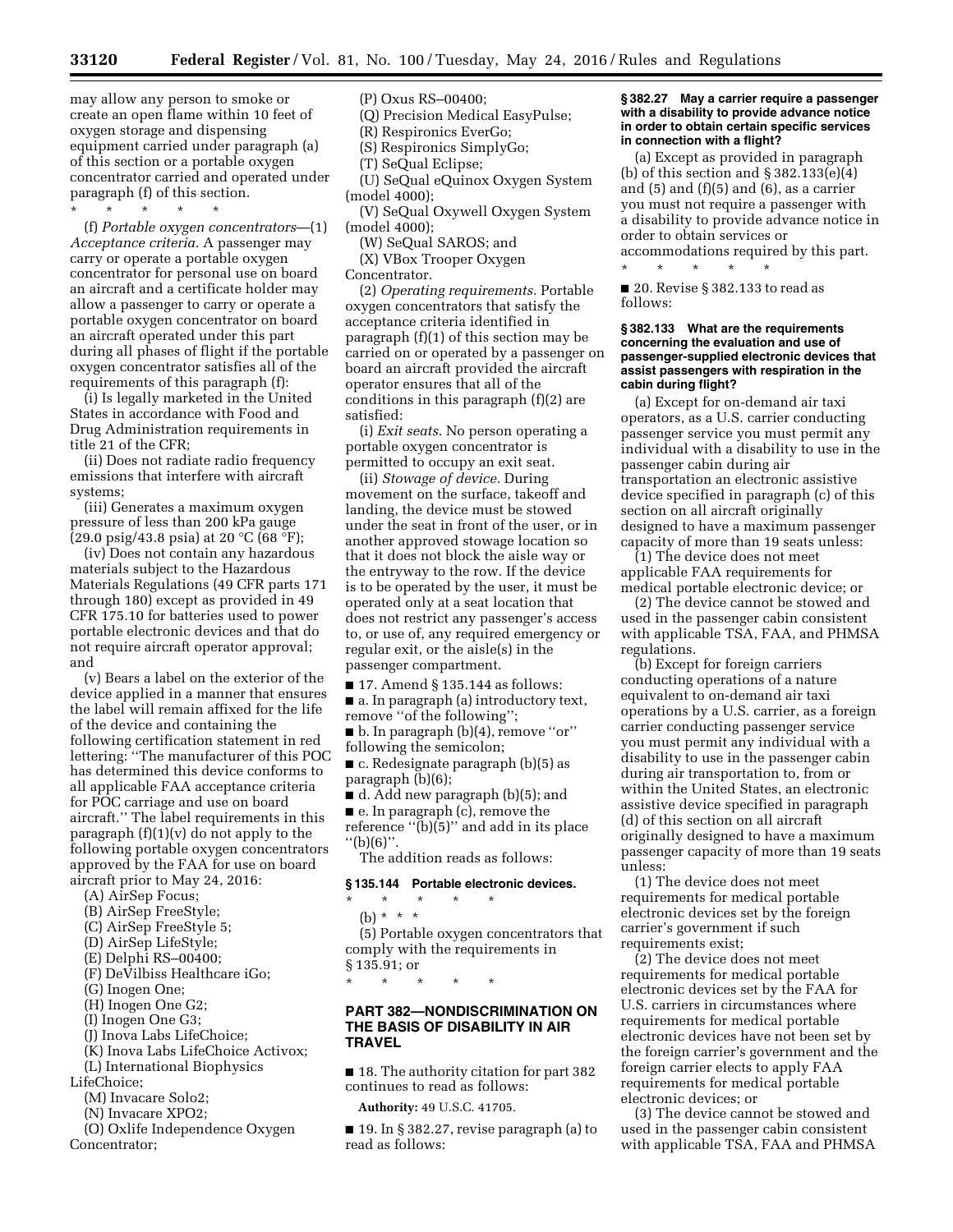regulations, and the safety or security regulations of the foreign carrier's government.

(c) Except as provided in paragraph (a) of this section, as a covered U.S. air carrier, you must accept the passenger supplied electronic assistive device in this paragraph (c):

(1) A portable oxygen concentrator (POC), a ventilator, a respirator or a continuous positive airway pressure machine that displays a manufacturer's label that indicates the device meets FAA requirements; and

(2) The following POC models whether or not they are labeled:

- (i) AirSep Focus;
- (ii) AirSep FreeStyle;
- (iii) AirSep FreeStyle 5;
- (iv) AirSep LifeStyle;
- (v) Delphi RS–00400;
- (vi) DeVilbiss Healthcare iGo;
- (vii) Inogen One;
- (viii) Inogen One G2;
- (ix) Inogen One G3;
- (x) Inova Labs LifeChoice;
- (xi) Inova Labs LifeChoice Activox;
- (xii) International Biophysics
- LifeChoice;
	- (xiii) Invacare Solo2;
	- (xiv) Invacare XPO2;
	- (xv) Oxlife Independence Oxygen

Concentrator;

(xvi) Oxus RS–00400;

- (xvii) Precision Medical EasyPulse;
- (xviii) Respironics EverGo;
- (xix) Respironics SimplyGo;
- (xx) SeQual Eclipse;
- (xxi) SeQual eQuinox Oxygen System (model 4000);

(xxii) SeQual Oxywell Oxygen System (model 4000);

(xxiii) SeQual SAROS; and

(xxiv) VBox Trooper Oxygen

Concentrator.

(d) Except as provided in paragraph (b) of this section, as a covered foreign air carrier, you must accept the supplied electronic assistive devices in this paragraph (d):

(1) A POC, a ventilator, a respirator or a continuous positive airway pressure machine that displays a manufacturer's label according to FAA requirements in circumstances where requirements for labeling these devices have not been set by the foreign carrier's government; and

(2) The following POC models whether or not they are labeled:

- (i) AirSep Focus;
- (ii) AirSep FreeStyle;
- (iii) AirSep FreeStyle 5;
- (iv) AirSep LifeStyle;
- (v) Delphi RS–00400;
- (vi) DeVilbiss Healthcare iGo;
- (vii) Inogen One;
- (viii) Inogen One G2;
- (ix) Inogen One G3;
- (x) Inova Labs LifeChoice;

(xi) Inova Labs LifeChoice Activox; (xii) International Biophysics LifeChoice;

(xiii) Invacare Solo2;

(xiv) Invacare XPO2;

(xv) Oxlife Independence Oxygen

- Concentrator;
	- (xvi) Oxus RS–00400;
	- (xvii) Precision Medical EasyPulse;
	- (xviii) Respironics EverGo;
	- (xix) Respironics SimplyGo;
	- (xx) SeQual Eclipse;
- (xxi) SeQual eQuinox Oxygen System (model 4000);
- (xxii) SeQual Oxywell Oxygen System (model 4000);
- (xxiii) SeQual SAROS; and (xxiv) VBox Trooper Oxygen
- Concentrator.

(e) As a U.S. carrier, you must provide information during the reservation process as indicated in paragraphs (e)(1) through (6) of this section upon inquiry from an individual concerning the use in the cabin during air transportation of a ventilator, respirator, continuous positive airway machine, or a POC. The information in this paragraph (e) must be provided:

(1) Any applicable requirement for a manufacturer-affixed label to reflect that the device has been tested to meet applicable FAA requirements for medical portable electronic devices;

(2) The maximum weight and dimensions (length, width, height) of the device to be used by an individual that can be accommodated in the aircraft cabin consistent with FAA safety requirements;

(3) The requirement to bring an adequate number of batteries as outlined in paragraph (h)(2) of this section and to ensure that extra batteries carried onboard to power the device are packaged and protected from short circuit and physical damage in accordance with applicable PHMSA regulations regarding spare batteries carried by passengers in an aircraft cabin;

(4) Any requirement, if applicable, that an individual contact the carrier operating the flight 48 hours before scheduled departure to learn the expected maximum duration of his/her flight in order to determine the required number of batteries for his/her particular ventilator, respirator, continuous positive airway pressure machine, or POC;

(5) Any requirement, if applicable, of the carrier operating the flight for an individual planning to use such a device to check-in up to one hour before that carrier's general check-in deadline; and

(6) For POCs, the requirement of  $§ 382.23(b)(1)(ii)$  to present to the

operating carrier at the airport a physician's statement (medical certificate).

(f) As a foreign carrier operating flights to, from or within the United States, you must provide the information during the reservation process as indicated in paragraphs (f)(1) through (7) of this section upon inquiry from an individual concerning the use in the cabin during air transportation on such a flight of a ventilator, respirator, continuous positive airway machine, or POC. The information in this paragraph (f) must be provided:

(1) Any applicable requirement for a manufacturer-affixed label to reflect that the device has been tested to meet requirements for medical portable electronic devices set by the foreign carrier's government if such requirements exist;

(2) Any applicable requirement for a manufacturer-affixed label to reflect that the device has been tested to meet requirements for medical portable electronic devices set by the FAA for U.S. carriers if requirements for medical portable electronic devices have not been set by the foreign carrier's government and the foreign carrier elects to apply FAA requirements for medical portable electronic devices;

(3) The maximum weight and dimensions (length, width, height) of the device to be used by an individual that can be accommodated in the aircraft cabin consistent with the safety regulations of the foreign carrier's government;

(4) The requirement to bring an adequate number of batteries as outlined in paragraph (h)(2) of this section and to ensure that extra batteries carried onboard to power the device are packaged in accordance with applicable government safety regulations;

(5) Any requirement, if applicable, that an individual contact the carrier operating the flight 48 hours before scheduled departure to learn the expected maximum duration of his/her flight in order to determine the required number of batteries for his/her particular ventilator, respirator, continuous positive airway pressure machine, or POC;

(6) Any requirement, if applicable, of the carrier operating the flight for an individual planning to use such a device to check-in up to one hour before that carrier's general check-in deadline; and

(7) Any requirement, if applicable, that an individual who wishes to use a POC onboard an aircraft present to the operating carrier at the airport a physician's statement (medical certificate).